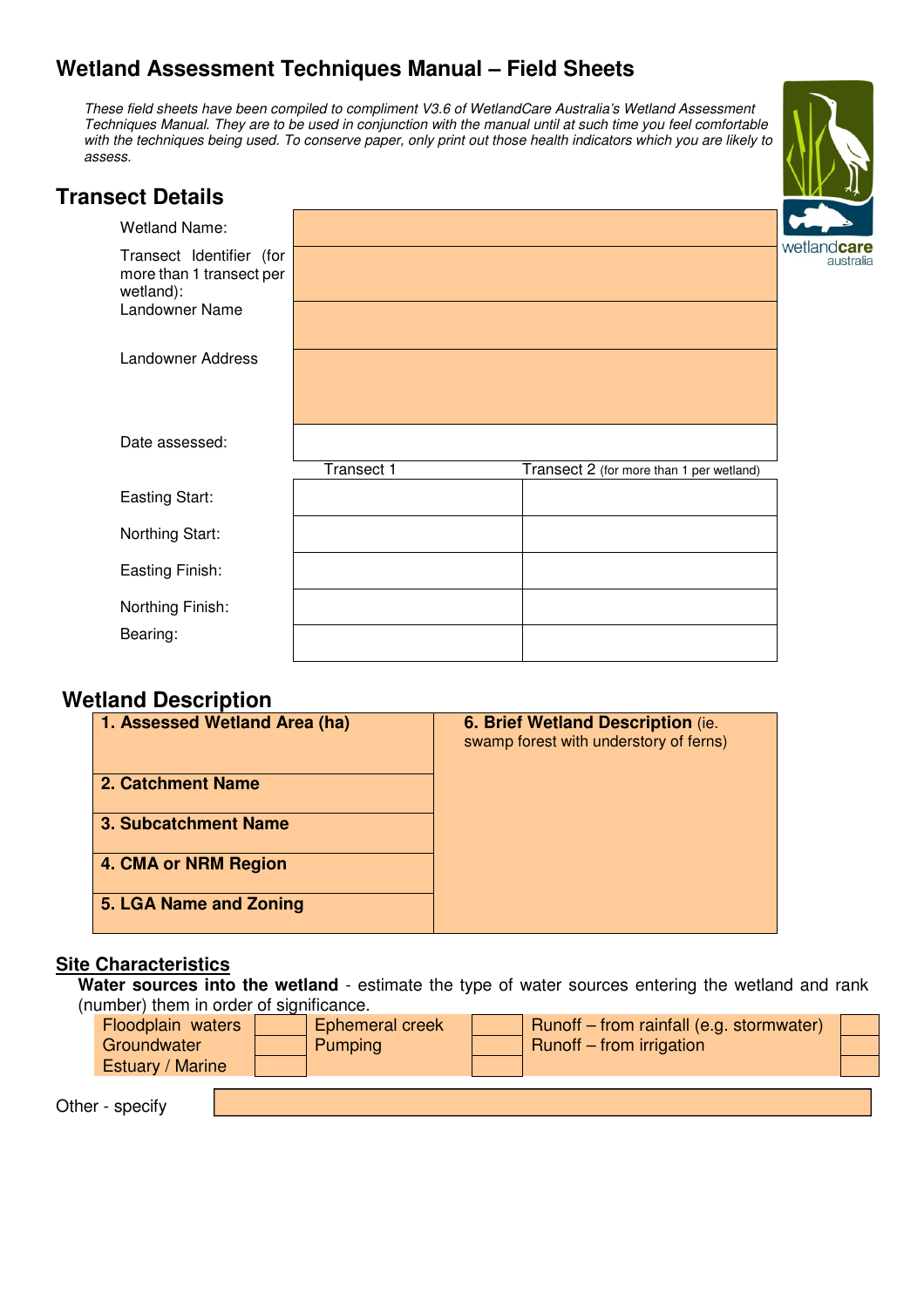**Current Weather** (tick one below) **Water Level** (tick one below)<br>Dry Period **Lower** than average / Low tide Average Period **Average / Mid tide**<br>
Wet period **Average / Mid tide**<br>
Higher than average Very wet period

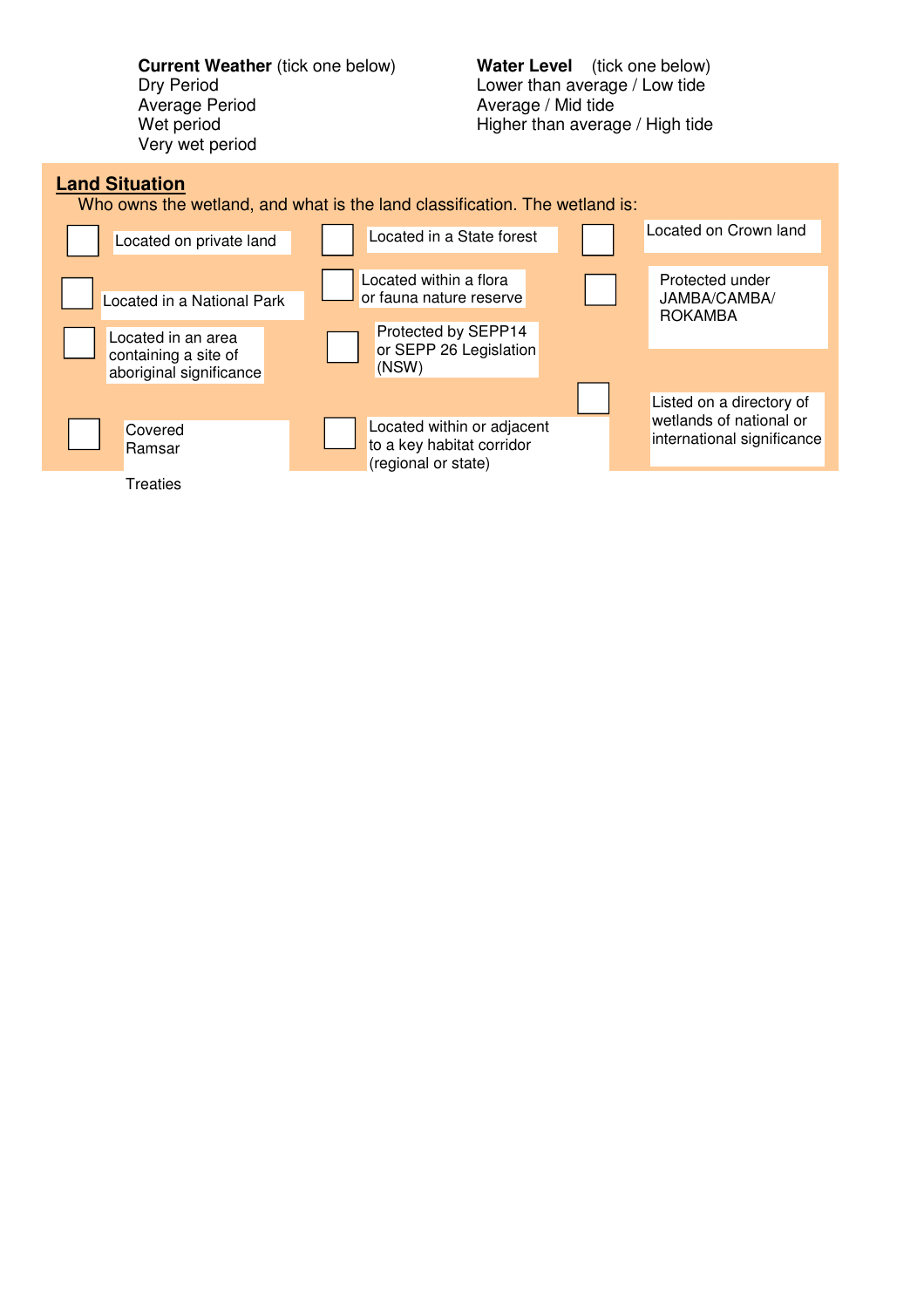# **Connectivity**

**Proximity** 

**Step 1:** Estimate how far your study wetland is from the next nearest wetland that is at least 1 hectare in size.

| <b>Distance to Nearest Wetland Score</b> |   |
|------------------------------------------|---|
| more than 10 km                          |   |
| 5 to 10 km                               |   |
| 1 to 5 $km$                              | 2 |
| $200 \text{ m}$ to 1 km                  | з |
| less than 200 m                          |   |

**Step 2:** Estimate what portion of the wetland boundary merges with adjacent natural ecosystems.

| <b>Proximity to Adjacent Ecosystems</b>                                        | <b>Score</b> |
|--------------------------------------------------------------------------------|--------------|
| No natural ecosystem merges with the wetland boundary                          |              |
| Adjacent natural ecosystem/s merges with up to 25% of the wetland boundary     |              |
| Adjacent natural ecosystem/s merges with up to 50% of the wetland boundary     |              |
| Adjacent natural ecosystem/s merges with up to 80% of the wetland boundary     | 3            |
| Adjacent natural ecosystem/s merges with more than 80% of the wetland boundary |              |

**Step 3:** Add up the two scores and enter the total here **Step 4:** Transfer proximity score to connectivity index table on page 17



#### **Roads**

**Step 1:** Estimate the area of your wetland (A (hectares)), and write the value in the road information table.

**Step 2:** Estimate the length of major roads (Lmajor (metres)) that are either within your study wetland, or within 50 metres from the wetland boundary

**Step 3:** Estimate the length of minor roads (Lminor (metres)) within your study wetland, or within 50 metres from the wetland boundary.

**Step 4:** Calculate the road value using the equation:

$$
Food value = (2 x Lmajor) + Lminor A
$$

**Step 5:** Enter the relevant details in the table below.

| <b>Road Information</b>                                       | Value |
|---------------------------------------------------------------|-------|
| Area of wetland (A) in hectares                               | ha.   |
| Length of major roads<br>(Lmajor) in metres                   | m.    |
| Length of minor roads<br>or walking tracks (Lminor) in metres | m.    |
| Road value= (2x Lmajor) + Lminor                              |       |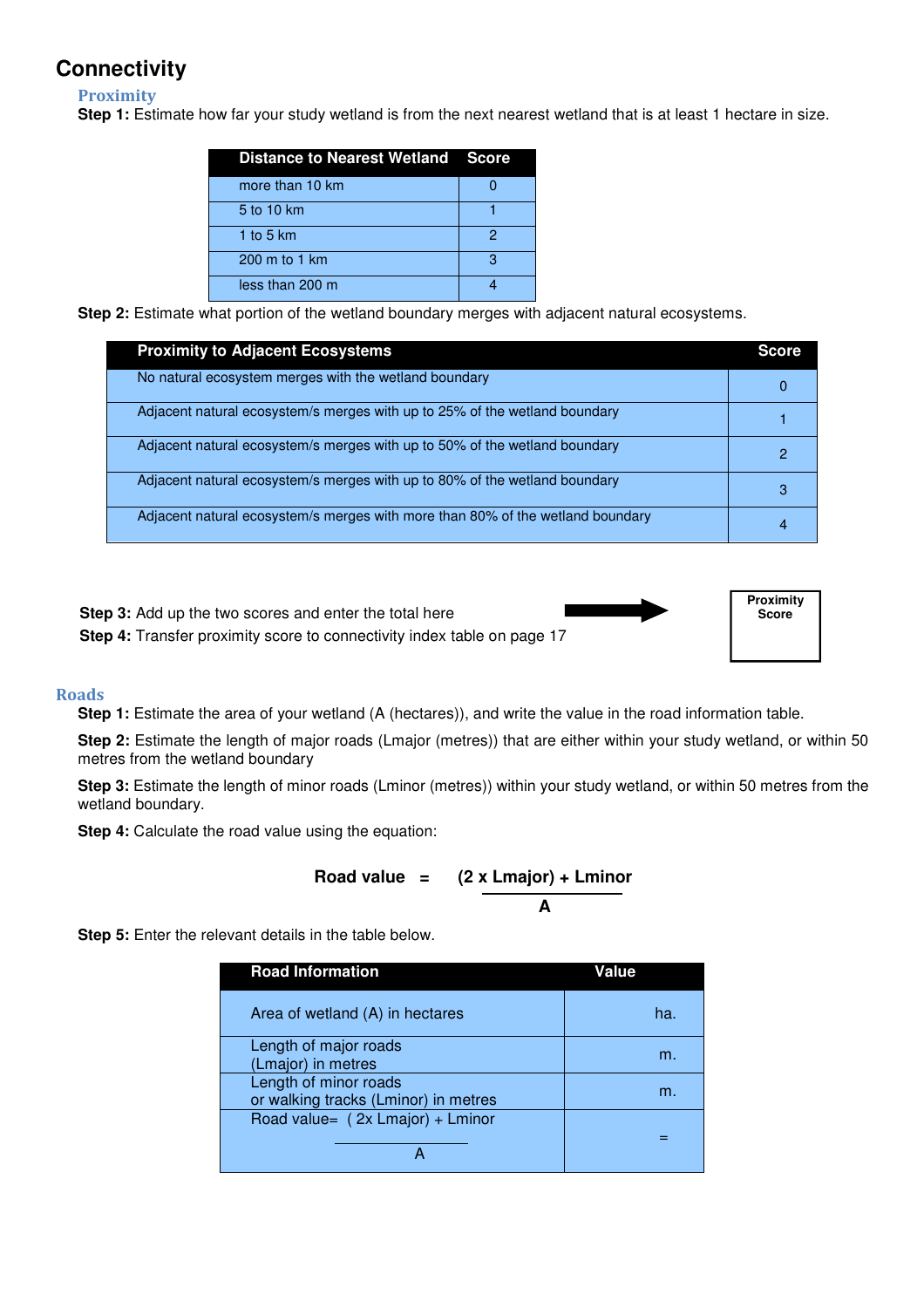**Step 6:** Calculate the road score using the road conversion table.

| <b>Road Conversion Table</b> |      |             |            |            |          |  |  |  |
|------------------------------|------|-------------|------------|------------|----------|--|--|--|
| Road Value                   | >200 | $>90 - 200$ | $>30 - 90$ | $>10 - 30$ | $0 - 10$ |  |  |  |
| Road Score                   |      |             |            |            |          |  |  |  |

**Step 7:** Enter your road score into the Connectivity Index table.

#### **Area**

**Step 1:** Circle the number in the box that corresponds with the area of your study wetland

| Score |  |  |  |
|-------|--|--|--|

 **Step 2:** Write this number in the area score box in the Connectivity Index table on pg 17.

#### **Adjacent Land Use**

**Step 1:** Tick each box in the adjacent land use table that describes the land use in the area surrounding your study wetland, tally up the ticks, and write this number in the adjacent land use value box.

| <b>Adjacent Land Use</b>                                                              | Tick $\checkmark$ |
|---------------------------------------------------------------------------------------|-------------------|
| Within 200 metres from the wetland boundary :-                                        |                   |
| there is an urban/agricultural structure (eg house, farm shed)                        |                   |
| there is more than one urban/agricultural structure                                   |                   |
| some of the land supports high-density urban development (if so, also tick the option |                   |
| above).                                                                               |                   |
| more than 10% of the land supports agriculture                                        |                   |
| more than 50% of the land supports agriculture (if so, also tick the option above)    |                   |
| some of the land supports intensive agriculture                                       |                   |
| some of the land supports industrial activity                                         |                   |
| Within 500 metres of the wetland boundary there is :-                                 |                   |
| an effluent treatment works or similar                                                |                   |
| a municipal waste disposal depot (dump)                                               |                   |
| In the surrounding land within 1 km of the wetland:-                                  |                   |
| more than 50% of the land supports intensive human activity.                          |                   |
| List type(s) of intense human activity:                                               |                   |
| there is an airport                                                                   |                   |
| Within the wetland there are:-                                                        |                   |
| powerlines                                                                            |                   |
| telephone cables                                                                      |                   |
| natural drainage channels out of the wetland have been modified.                      |                   |
| natural drainage channels into the wetland have been modified                         |                   |
| a levee bank separates the wetland from the floodplain.                               |                   |
| Other (define)                                                                        |                   |
| <b>Adjacent Landuse Value</b><br>(number of ticks)                                    |                   |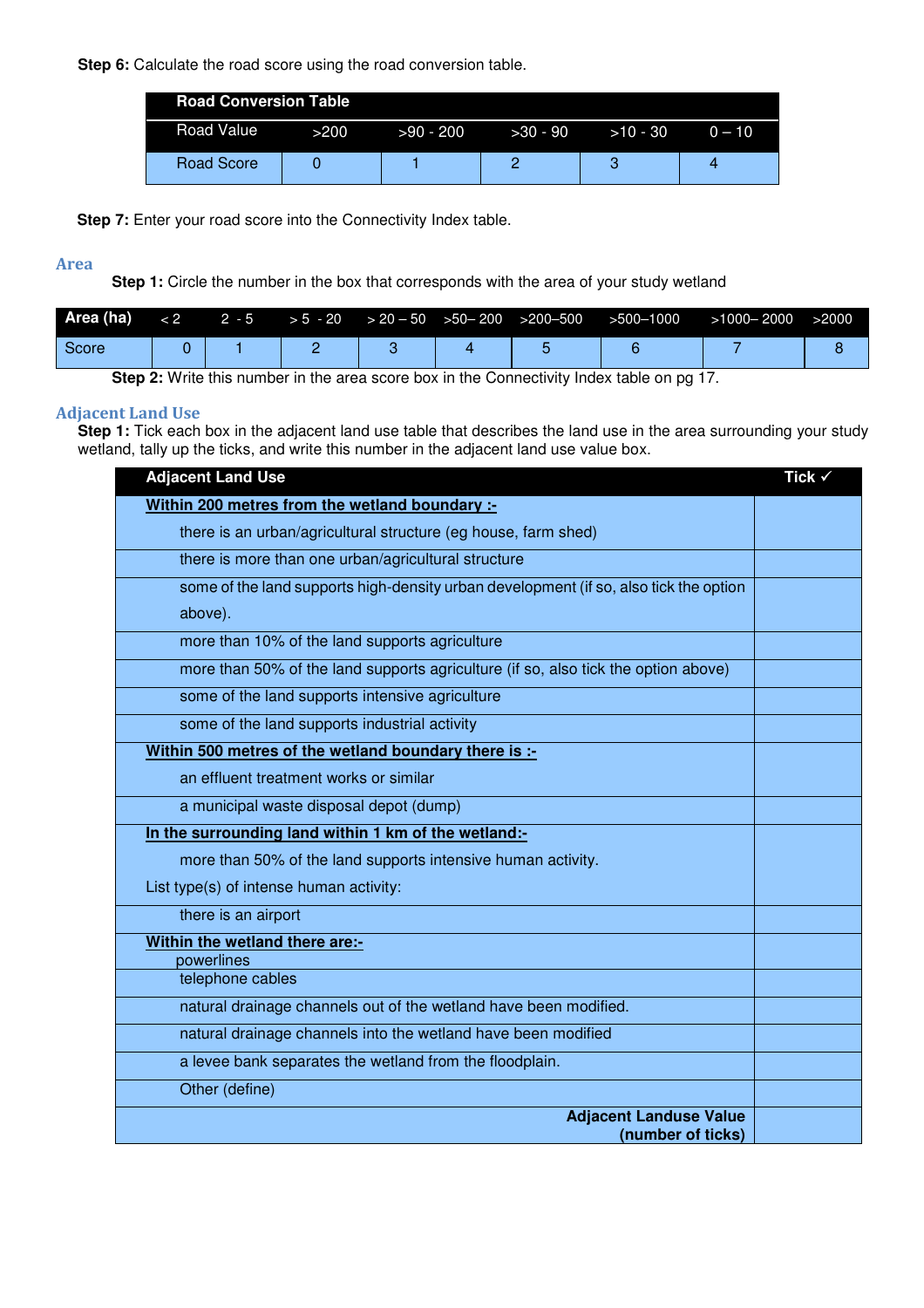**Step 2:** Use the adjacent land use conversion table below to obtain the adjacent land use score.

 $\overline{\phantom{a}}$ 

| Adjacent land use<br>value | $>12$ | $10 - 12$ | 8 - 9 | $6 - 7$ | 4 |  | or 0 |
|----------------------------|-------|-----------|-------|---------|---|--|------|
| Score                      |       |           | -     |         |   |  |      |

**Step 3:** Calculate the connectivity index. To do this calculate the proximity, area, road and adjacent land use scores, and write this number in the score value box.

| <b>CONNECTIVITY INDEX TABLE</b> |                  |                               |              |  |       |                   |                                     |  |  |
|---------------------------------|------------------|-------------------------------|--------------|--|-------|-------------------|-------------------------------------|--|--|
| <b>Proximity</b><br>Score +     | Roads<br>Score + | Area Score + Adiacent Landuse | <b>Score</b> |  | Value | Score Calculation | <b>Connectivity</b><br><b>Index</b> |  |  |
|                                 |                  |                               | ⋍            |  |       | <b>001 x 100⊹</b> | %                                   |  |  |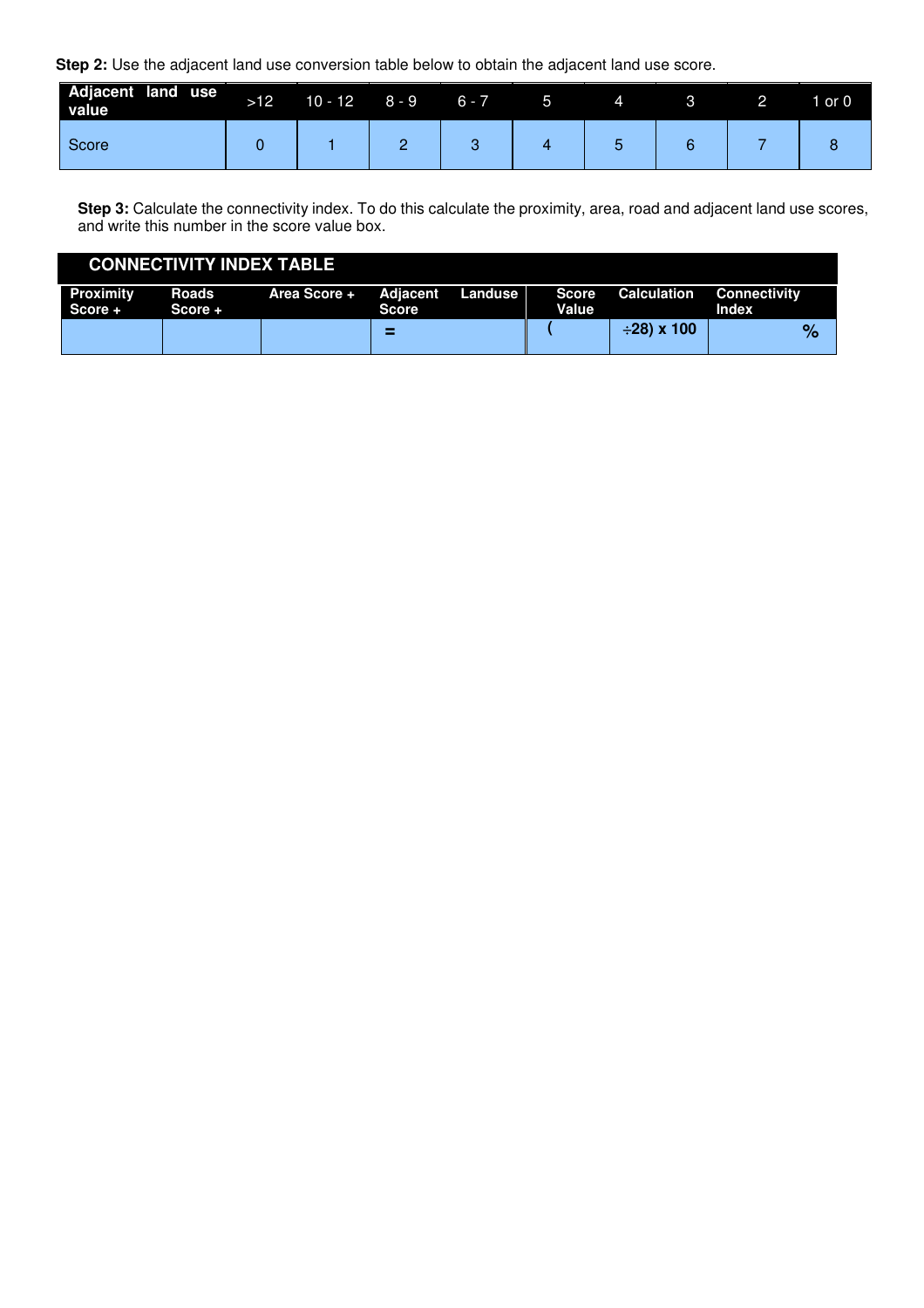# **Human-Induced Disturbance**

**Step 1:** Circle the appropriate level of impact of each disturbance using the above explanations as a guide, and add the total value in the below table.

| Human-Induced Disturbance Data Table                  |                            |                         |                |                |  |  |  |  |
|-------------------------------------------------------|----------------------------|-------------------------|----------------|----------------|--|--|--|--|
|                                                       | Level of Impact on Wetland |                         |                |                |  |  |  |  |
| Disturbance                                           | Not Affected               | Low                     | Medium         | High           |  |  |  |  |
| Grazing                                               | $\mathbf 0$                | 1                       | 3              | 5              |  |  |  |  |
| Fire                                                  | $\overline{0}$             | 1                       | $\overline{2}$ | $\overline{5}$ |  |  |  |  |
| Weeds                                                 | $\overline{0}$             | 1                       | $\overline{2}$ | $\overline{5}$ |  |  |  |  |
| Rubbish                                               | 0                          | 1                       | $\overline{c}$ | 3              |  |  |  |  |
| Recent clearing                                       | $\mathbf 0$                | 1                       | $\overline{2}$ | 3              |  |  |  |  |
| Siltation                                             | $\overline{0}$             | 1                       | $\overline{2}$ | 3              |  |  |  |  |
| <b>Polluted Water</b>                                 | $\mathbf 0$                | 1                       | $\overline{2}$ | 3              |  |  |  |  |
| <b>Dead Trees</b>                                     | $\overline{0}$             | 1                       | $\overline{2}$ | 3              |  |  |  |  |
| Drains from wetland                                   | $\overline{0}$             | 1                       | $\overline{2}$ | 3              |  |  |  |  |
| Drains into wetland                                   | $\mathbf 0$                | 1                       | $\overline{2}$ | 3              |  |  |  |  |
| Domestic animals                                      | $\mathbf 0$                | $\mathbf{1}$            | $\overline{2}$ | 3              |  |  |  |  |
| <b>Evidence of Feral</b><br>animals                   | $\mathbf 0$                | 1                       | $\overline{c}$ | 3              |  |  |  |  |
| Dead, wounded or<br>diseased native animals           | 0                          | 1                       | $\overline{c}$ | 3              |  |  |  |  |
| Plant or bark removal                                 | 0                          | 1                       | $\overline{c}$ | 3              |  |  |  |  |
| <b>Boat Wash</b>                                      | $\overline{0}$             | 1                       | $\overline{2}$ | 3              |  |  |  |  |
| Vehicular Damage                                      | $\mathbf 0$                | 1                       | $\overline{2}$ | 3              |  |  |  |  |
| Other define                                          | 0                          | 1                       | $\overline{2}$ | 3              |  |  |  |  |
|                                                       |                            | Human Disturbance Value |                |                |  |  |  |  |
| (Add scores to find value – to be used in next table) |                            |                         |                |                |  |  |  |  |

**Step 2:** Use the Human Disturbance Value figure and convert it into a score using the below table.

| Human<br>Disturbance<br><b>Value</b> | $>=20$ | $18-19$ | $16-17$ | $14 - 15$ | $12-13$ | $10-11$ | $8-9$ | $6 - 7$ | $4 - 5$ | $2 - 3$ | $0 - 1$ |
|--------------------------------------|--------|---------|---------|-----------|---------|---------|-------|---------|---------|---------|---------|
| Score                                |        |         | -       |           | 4       | ∽       | ь     | -       |         |         |         |

**Step 3:** Complete the below calculation to arrive at your Human Disturbance Index.

|                                                           | <b>HUMAN DISTURBANCE INDEX TABLE</b> |   |  |  |  |  |  |  |  |  |  |  |
|-----------------------------------------------------------|--------------------------------------|---|--|--|--|--|--|--|--|--|--|--|
| Calculation Human Disturbance Index<br><b>Score Value</b> |                                      |   |  |  |  |  |  |  |  |  |  |  |
|                                                           | <b>x10</b>                           | % |  |  |  |  |  |  |  |  |  |  |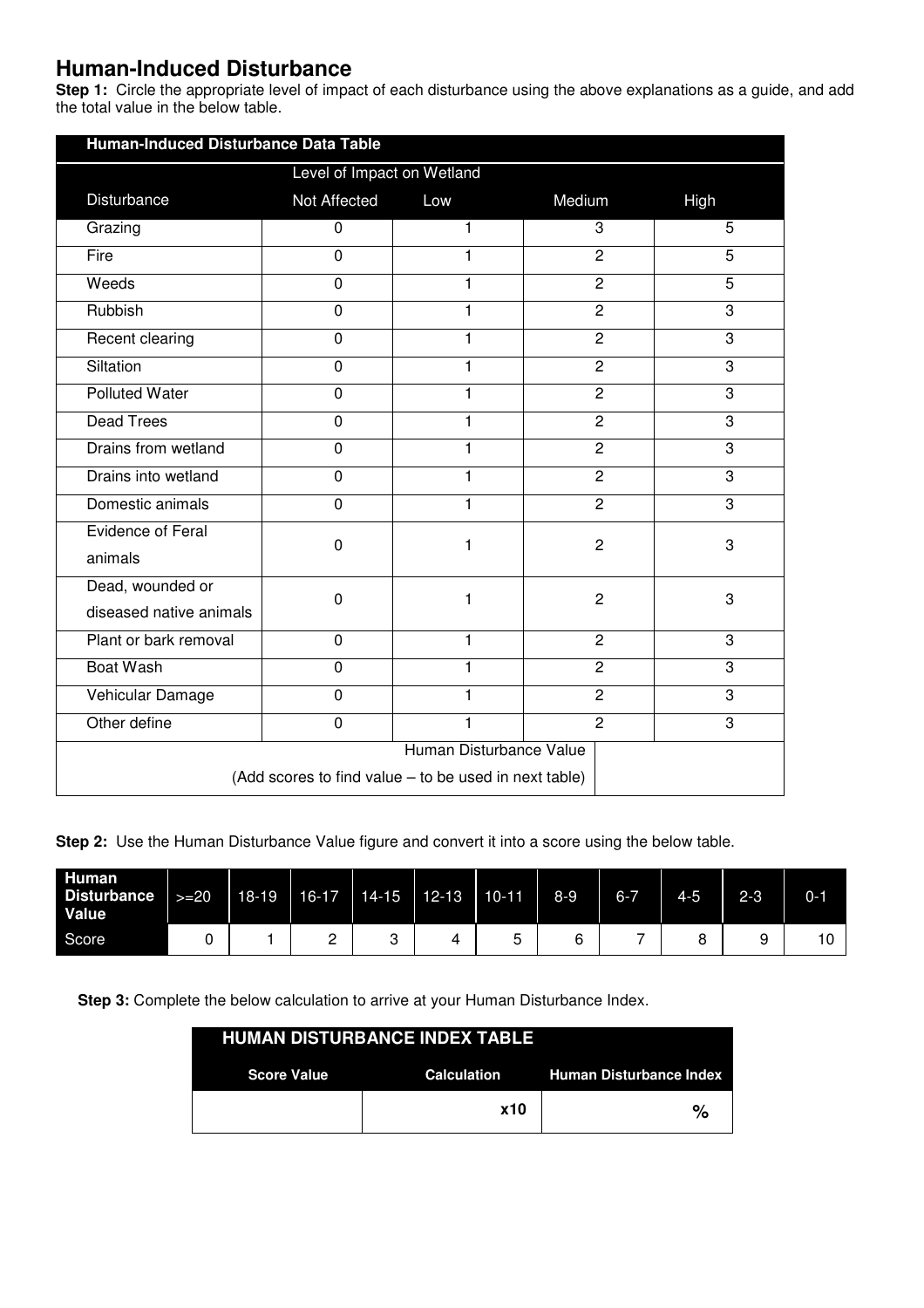# **Acid Sulfate Soils**

| <b>Field / Desktop Observations</b>                                                                | <b>Score</b> | <b>Comment</b> |
|----------------------------------------------------------------------------------------------------|--------------|----------------|
| <b>Mapped PASS (Potential Acid Sulfate Soil)</b>                                                   |              |                |
| Score:                                                                                             |              |                |
| 2-High                                                                                             |              |                |
| 1-Low                                                                                              |              |                |
| 0-None                                                                                             |              |                |
| <b>Drainage intensity (Score value)</b>                                                            |              |                |
| Score:                                                                                             |              |                |
| $0 = 0$ m3/ha                                                                                      |              |                |
| $1 = 0 < 100$ m3/ha                                                                                |              |                |
| $2 = 100 < 500$ m3/ha                                                                              |              |                |
| $3 = 500$ m3 /ha<br>NB: drainage intensity is approximate length x width x depth of drains per ha. |              |                |
| Presence of iron stain/ MSO in bottom of constructed drains (Use                                   |              |                |
| shovel to bring up bottom sediment)                                                                |              |                |
| Score:                                                                                             |              |                |
| $0 = Not present$                                                                                  |              |                |
| $1 =$ Slight < $1\%$                                                                               |              |                |
| $2 =$ Moderate $1 < 5\%$                                                                           |              |                |
| $3 =$ Heavy $5 < 20\%$                                                                             |              |                |
| $4 = Very Heavy > 20%$                                                                             |              |                |
| NB: MSO = black monosulfidic ooze, which has a distinctive sulfidic odour                          |              |                |
| Presence of iron stain / MSO across the low lying parts of the landscape                           |              |                |
| (Use shovel to examine top 100 mm of surface soil profile. Look for MSO                            |              |                |
| and/or iron deposits                                                                               |              |                |
| Score:                                                                                             |              |                |
| $0 = Not present$                                                                                  |              |                |
| $1 =$ Slight < 1%                                                                                  |              |                |
| $2 =$ Moderate $1 < 5\%$                                                                           |              |                |
| $3 =$ Heavy $5 < 20\%$                                                                             |              |                |
| $4 = \text{Very Heavy } > 20\%$                                                                    |              |                |
| <b>Presence of scald (% transect polygon)</b>                                                      |              |                |
| Score:                                                                                             |              |                |
| $0 = Not present$<br>$1 =$ Slight < 1%                                                             |              |                |
| $2 =$ Moderate $1 < 5\%$                                                                           |              |                |
| $3 =$ Heavy $5 < 20\%$                                                                             |              |                |
| $4 =$ Very Heavy > 20%                                                                             |              |                |
| <b>ASS Total Value:</b>                                                                            |              |                |
| (add all scores above)                                                                             |              |                |

**Step 1:** Complete the Field / Desktop Observations table above.

**Step 2:** Use the table below to convert the acid sulfate soil value to a score out of four.

| <b>Acid Sulfate Value</b> | >10 | $6 - 10$ | $4 - 5$ | 1-3 |  |
|---------------------------|-----|----------|---------|-----|--|
| Score                     |     |          |         |     |  |

**Step 3:** Calculate your Acid Sulfate Index by using the formula below.

| <b>ACID SULFATE INDEX</b> |                   |                    |
|---------------------------|-------------------|--------------------|
| Score                     | Calculation       | Acid Sulfate Index |
|                           | $\div$ 4) x 100 = | %                  |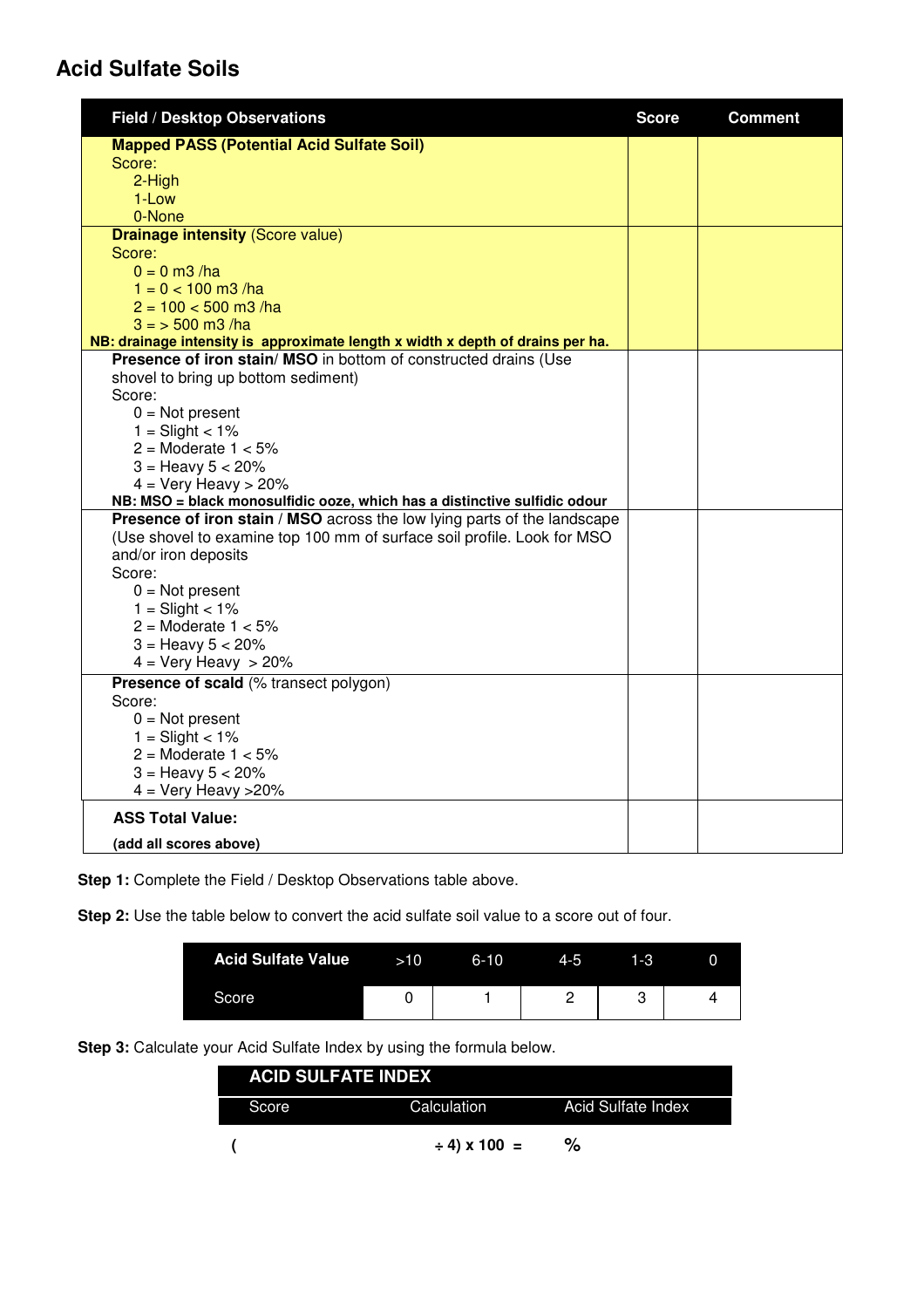# **Vegetation Freshwater Wetlands**

| <b>SHEET A: Freshwater Associated Vegetation</b> |                |                |              |                |                 | $D=$ dominant A= abundant F= frequent O= occasional R= rare X= absent |                |   |   |    |    |    |    |    |    |    |    |    |    |        |
|--------------------------------------------------|----------------|----------------|--------------|----------------|-----------------|-----------------------------------------------------------------------|----------------|---|---|----|----|----|----|----|----|----|----|----|----|--------|
| List all species within appropriate vegetation   |                |                |              |                |                 |                                                                       |                |   |   |    |    |    |    |    |    |    |    |    |    |        |
| types eg. tall trees, medium trees etc           |                | Quadrat No.    |              |                |                 |                                                                       |                |   |   |    |    |    |    |    |    |    |    |    |    |        |
| <b>Tall Trees</b>                                | 1              | 2 <sup>1</sup> | $\mathbf{3}$ | 4              | 5               | 6                                                                     | $\overline{7}$ | 8 | 9 | 10 | 11 | 12 | 13 | 14 | 15 | 16 | 17 | 18 | 19 | 20     |
| Eucalypt or Swamp Box trees                      |                |                |              |                |                 |                                                                       |                |   |   |    |    |    |    |    |    |    |    |    |    |        |
| Figs                                             |                |                |              |                |                 |                                                                       |                |   |   |    |    |    |    |    |    |    |    |    |    |        |
|                                                  |                |                |              |                |                 |                                                                       |                |   |   |    |    |    |    |    |    |    |    |    |    |        |
| <b>Medium Trees</b>                              | 1              | $\overline{2}$ | $\mathbf{3}$ | $\overline{4}$ | $5\phantom{.0}$ | 6                                                                     | $\overline{7}$ | 8 | 9 | 10 | 11 | 12 | 13 | 14 | 15 | 16 | 17 | 18 | 19 | 20     |
| Paperbarks                                       |                |                |              |                |                 |                                                                       |                |   |   |    |    |    |    |    |    |    |    |    |    |        |
| Casuarinas                                       |                |                |              |                |                 |                                                                       |                |   |   |    |    |    |    |    |    |    |    |    |    |        |
| Acacia sp.                                       |                |                |              |                |                 |                                                                       |                |   |   |    |    |    |    |    |    |    |    |    |    |        |
|                                                  |                |                |              |                |                 |                                                                       |                |   |   |    |    |    |    |    |    |    |    |    |    |        |
|                                                  |                |                |              |                |                 |                                                                       |                |   |   |    |    |    |    |    |    |    |    |    |    |        |
|                                                  |                |                |              |                |                 |                                                                       |                |   |   |    |    |    |    |    |    |    |    |    |    |        |
|                                                  |                |                |              |                |                 |                                                                       |                |   |   |    |    |    |    |    |    |    |    |    |    |        |
| Small Trees (<3m)                                | $\blacksquare$ | $\overline{2}$ | $\mathbf{3}$ | 4              | $5\phantom{.0}$ | $6\phantom{a}$                                                        | $\overline{7}$ | 8 | 9 | 10 | 11 | 12 | 13 | 14 | 15 | 16 | 17 | 18 | 19 | 20     |
|                                                  |                |                |              |                |                 |                                                                       |                |   |   |    |    |    |    |    |    |    |    |    |    |        |
|                                                  |                |                |              |                |                 |                                                                       |                |   |   |    |    |    |    |    |    |    |    |    |    |        |
| <b>Vines &amp; Climbers (native species)</b>     | 1              | 2 <sup>1</sup> | $\mathbf{3}$ | 4              | 5               | 6                                                                     | $\overline{7}$ | 8 | 9 | 10 | 11 | 12 | 13 | 14 | 15 | 16 | 17 | 18 | 19 | $20\,$ |
| Common Silkpod                                   |                |                |              |                |                 |                                                                       |                |   |   |    |    |    |    |    |    |    |    |    |    |        |
| Scrambling Lily                                  |                |                |              |                |                 |                                                                       |                |   |   |    |    |    |    |    |    |    |    |    |    |        |
|                                                  |                |                |              |                |                 |                                                                       |                |   |   |    |    |    |    |    |    |    |    |    |    |        |
|                                                  |                |                |              |                |                 |                                                                       |                |   |   |    |    |    |    |    |    |    |    |    |    |        |
|                                                  |                |                |              |                |                 |                                                                       |                |   |   |    |    |    |    |    |    |    |    |    |    |        |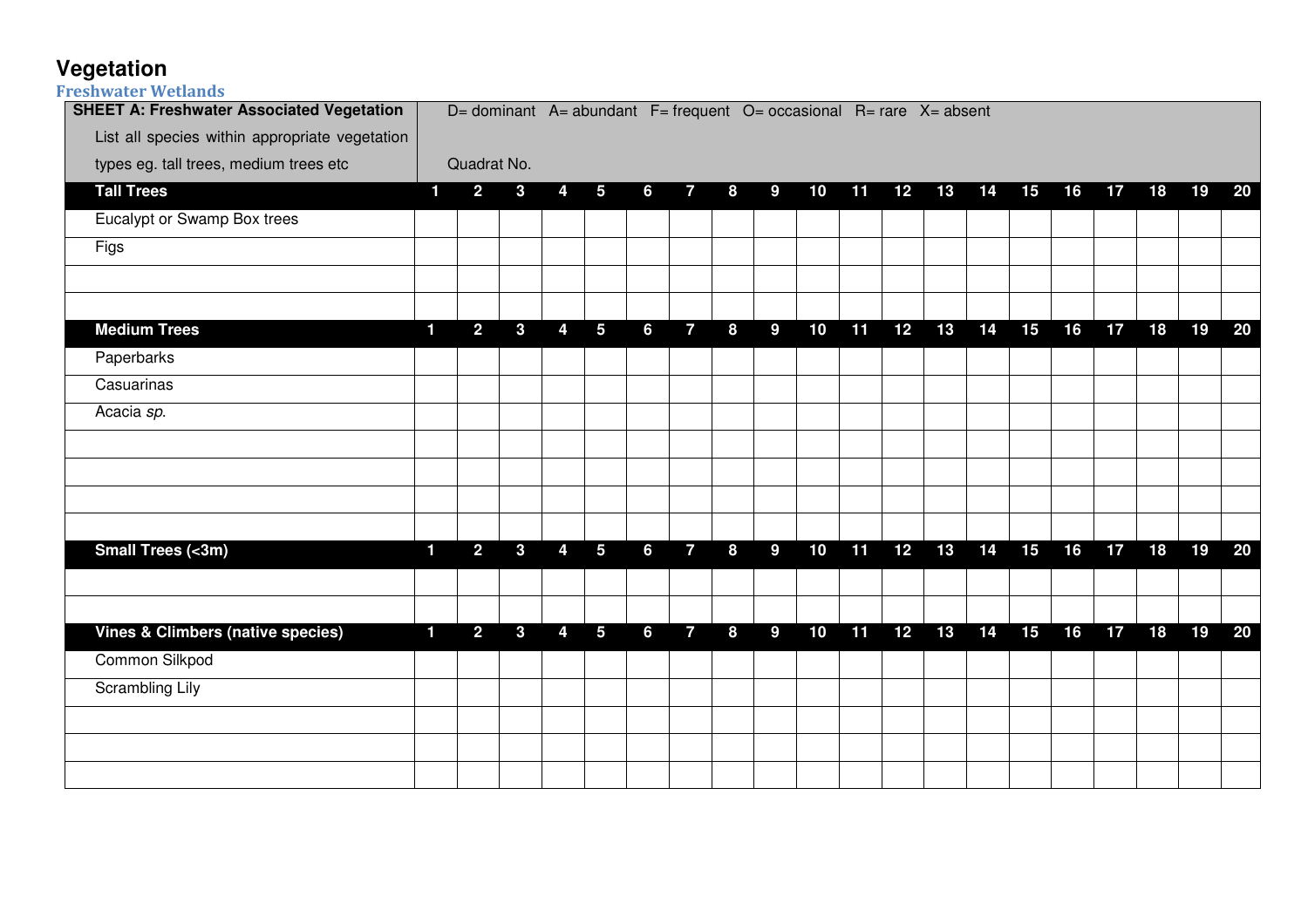| <b>SHEET B: Freshwater Associated Vegetation</b> | D= dominant A= abundant F= frequent O= occasional R= rare X= absent |                |                |   |                 |                 |                |   |             |    |    |    |    |    |    |    |    |       |                                  |        |
|--------------------------------------------------|---------------------------------------------------------------------|----------------|----------------|---|-----------------|-----------------|----------------|---|-------------|----|----|----|----|----|----|----|----|-------|----------------------------------|--------|
| List all species within appropriate vegetation   |                                                                     |                |                |   |                 |                 |                |   |             |    |    |    |    |    |    |    |    |       |                                  |        |
| types eg. tall trees, medium trees etc           |                                                                     | Quadrat No.    |                |   |                 |                 |                |   |             |    |    |    |    |    |    |    |    |       |                                  |        |
| Shrubs $(3 \, \text{m})$                         | 1                                                                   | $\overline{2}$ | $\mathbf{3}$   | 4 | $5\overline{)}$ | $6\overline{6}$ | $\overline{7}$ | 8 | $9^{\circ}$ |    |    |    |    |    |    |    |    |       | 10 11 12 13 14 15 16 17 18 19 20 |        |
|                                                  |                                                                     |                |                |   |                 |                 |                |   |             |    |    |    |    |    |    |    |    |       |                                  |        |
|                                                  |                                                                     |                |                |   |                 |                 |                |   |             |    |    |    |    |    |    |    |    |       |                                  |        |
|                                                  |                                                                     |                |                |   |                 |                 |                |   |             |    |    |    |    |    |    |    |    |       |                                  |        |
|                                                  |                                                                     |                |                |   |                 |                 |                |   |             |    |    |    |    |    |    |    |    |       |                                  |        |
| <b>Palm Trees</b>                                | $\mathbf{1}$                                                        | $\overline{2}$ | $\mathbf{3}$   | 4 | $5\phantom{.0}$ | 6               | $\overline{7}$ | 8 | 9           | 10 | 11 | 12 | 13 | 14 | 15 | 16 | 17 | 18    | 19                               | 20     |
|                                                  |                                                                     |                |                |   |                 |                 |                |   |             |    |    |    |    |    |    |    |    |       |                                  |        |
|                                                  |                                                                     |                |                |   |                 |                 |                |   |             |    |    |    |    |    |    |    |    |       |                                  |        |
|                                                  |                                                                     |                |                |   |                 |                 |                |   |             |    |    |    |    |    |    |    |    |       |                                  |        |
|                                                  |                                                                     |                |                |   |                 |                 |                |   |             |    |    |    |    |    |    |    |    |       |                                  |        |
| Ferns & Orchids in Trees (eg staghorns)          | $\blacksquare$                                                      | $\overline{2}$ | $\overline{3}$ | 4 | $5\phantom{.0}$ | $6\phantom{a}$  | $\overline{7}$ | 8 | 9           | 10 | 11 | 12 | 13 | 14 | 15 | 16 | 17 | 18    | 19                               | 20     |
| <b>Birdsnest Ferns</b>                           |                                                                     |                |                |   |                 |                 |                |   |             |    |    |    |    |    |    |    |    |       |                                  |        |
|                                                  |                                                                     |                |                |   |                 |                 |                |   |             |    |    |    |    |    |    |    |    |       |                                  |        |
|                                                  |                                                                     |                |                |   |                 |                 |                |   |             |    |    |    |    |    |    |    |    |       |                                  |        |
| <b>Ferns &amp; Orchids on Ground</b>             | $\blacksquare$                                                      | $\overline{2}$ | $\mathbf{3}$   | 4 | $5\phantom{.0}$ | $6\phantom{a}$  | $\overline{7}$ | 8 | 9           | 10 | 11 | 12 | 13 | 14 | 15 | 16 | 17 | 18    | 19                               | 20     |
| <b>Bracken Fern</b>                              |                                                                     |                |                |   |                 |                 |                |   |             |    |    |    |    |    |    |    |    |       |                                  |        |
| Blechnum sp.                                     |                                                                     |                |                |   |                 |                 |                |   |             |    |    |    |    |    |    |    |    |       |                                  |        |
|                                                  |                                                                     |                |                |   |                 |                 |                |   |             |    |    |    |    |    |    |    |    |       |                                  |        |
|                                                  |                                                                     |                |                |   |                 |                 |                |   |             |    |    |    |    |    |    |    |    |       |                                  |        |
| <b>Grasses</b>                                   | $\blacksquare$                                                      | $\overline{2}$ | $\mathbf{3}$   | 4 | 5               | $6\phantom{a}$  | $\overline{7}$ | 8 | 9           | 10 | 11 | 12 | 13 | 14 | 15 | 16 | 17 | 18 19 |                                  | $20\,$ |
|                                                  |                                                                     |                |                |   |                 |                 |                |   |             |    |    |    |    |    |    |    |    |       |                                  |        |
|                                                  |                                                                     |                |                |   |                 |                 |                |   |             |    |    |    |    |    |    |    |    |       |                                  |        |
|                                                  |                                                                     |                |                |   |                 |                 |                |   |             |    |    |    |    |    |    |    |    |       |                                  |        |
|                                                  |                                                                     |                |                |   |                 |                 |                |   |             |    |    |    |    |    |    |    |    |       |                                  |        |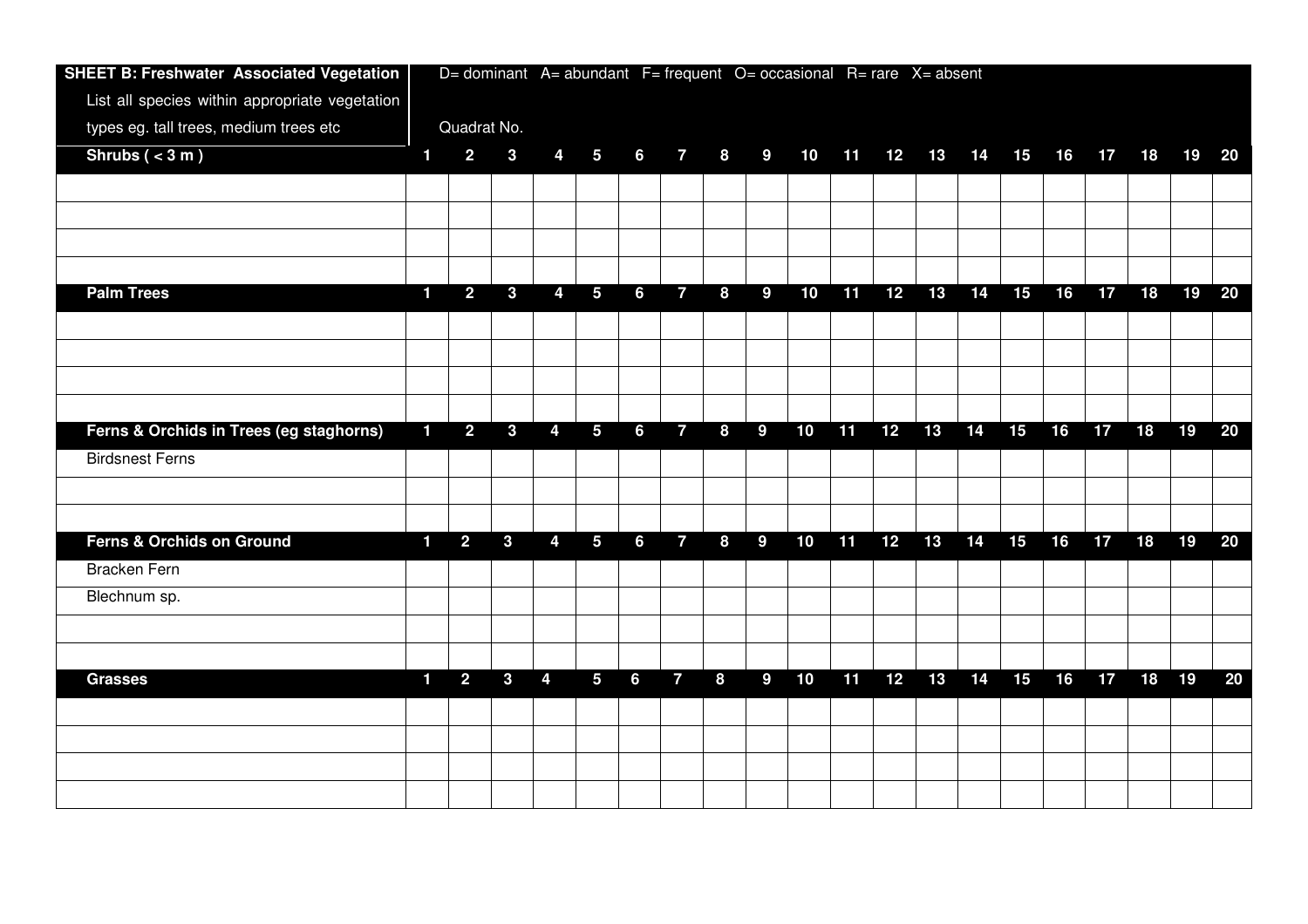| <b>SHEET C: Freshwater Associated Vegetation</b><br>List all species within appropriate vegetation                                                                                                                                                                                                                                                                                                                            | D= dominant $A=$ abundant $F=$ frequent $O=$ occasional $R=$ rare $X=$ absent |                |              |   |   |   |              |   |   |    |    |                 |                |    |    |    |    |       |    |
|-------------------------------------------------------------------------------------------------------------------------------------------------------------------------------------------------------------------------------------------------------------------------------------------------------------------------------------------------------------------------------------------------------------------------------|-------------------------------------------------------------------------------|----------------|--------------|---|---|---|--------------|---|---|----|----|-----------------|----------------|----|----|----|----|-------|----|
| types eg. tall trees, medium trees etc                                                                                                                                                                                                                                                                                                                                                                                        |                                                                               | Quadrat No.    |              |   |   |   |              |   |   |    |    |                 |                |    |    |    |    |       |    |
| <b>Herbs</b>                                                                                                                                                                                                                                                                                                                                                                                                                  | 1                                                                             | $\overline{2}$ | 3            | 4 | 5 | 6 | $\mathbf{7}$ | 8 | 9 | 10 |    |                 | 11  12  13  14 |    | 15 | 16 | 17 | 18 19 | 20 |
|                                                                                                                                                                                                                                                                                                                                                                                                                               |                                                                               |                |              |   |   |   |              |   |   |    |    |                 |                |    |    |    |    |       |    |
|                                                                                                                                                                                                                                                                                                                                                                                                                               |                                                                               |                |              |   |   |   |              |   |   |    |    |                 |                |    |    |    |    |       |    |
| Moss/Lichen                                                                                                                                                                                                                                                                                                                                                                                                                   | 1                                                                             | $\overline{2}$ | $\mathbf{3}$ | 4 | 5 | 6 | 7            | 8 | 9 | 10 | 11 | 12 <sub>2</sub> | 13             | 14 | 15 | 16 | 17 | 18 19 | 20 |
|                                                                                                                                                                                                                                                                                                                                                                                                                               |                                                                               |                |              |   |   |   |              |   |   |    |    |                 |                |    |    |    |    |       |    |
|                                                                                                                                                                                                                                                                                                                                                                                                                               |                                                                               |                |              |   |   |   |              |   |   |    |    |                 |                |    |    |    |    |       |    |
| <b>Cunjevoi (Elephant Ears)</b>                                                                                                                                                                                                                                                                                                                                                                                               | 1.                                                                            | 2 <sup>1</sup> | $\mathbf{3}$ | 4 | 5 | 6 | 7            | 8 | 9 | 10 | 11 | 12              | 13             | 14 | 15 | 16 | 17 | 18 19 | 20 |
|                                                                                                                                                                                                                                                                                                                                                                                                                               |                                                                               |                |              |   |   |   |              |   |   |    |    |                 |                |    |    |    |    |       |    |
|                                                                                                                                                                                                                                                                                                                                                                                                                               |                                                                               |                |              |   |   |   |              |   |   |    |    |                 |                |    |    |    |    |       |    |
|                                                                                                                                                                                                                                                                                                                                                                                                                               |                                                                               |                |              |   |   |   |              |   |   |    |    |                 |                |    |    |    |    |       |    |
| Water Plants (incl reeds, rushes, sedges)                                                                                                                                                                                                                                                                                                                                                                                     | 1                                                                             | $\overline{2}$ | 3            | 4 | 5 | 6 | $\mathbf{7}$ | 8 | 9 | 10 | 11 | 12              | 13             | 14 | 15 | 16 | 17 | 18 19 | 20 |
|                                                                                                                                                                                                                                                                                                                                                                                                                               |                                                                               |                |              |   |   |   |              |   |   |    |    |                 |                |    |    |    |    |       |    |
|                                                                                                                                                                                                                                                                                                                                                                                                                               |                                                                               |                |              |   |   |   |              |   |   |    |    |                 |                |    |    |    |    |       |    |
|                                                                                                                                                                                                                                                                                                                                                                                                                               |                                                                               |                |              |   |   |   |              |   |   |    |    |                 |                |    |    |    |    |       |    |
|                                                                                                                                                                                                                                                                                                                                                                                                                               |                                                                               |                |              |   |   |   |              |   |   |    |    |                 |                |    |    |    |    |       |    |
|                                                                                                                                                                                                                                                                                                                                                                                                                               |                                                                               |                |              |   |   |   |              |   |   |    |    |                 |                |    |    |    |    |       |    |
|                                                                                                                                                                                                                                                                                                                                                                                                                               |                                                                               |                |              |   |   |   |              |   |   |    |    |                 |                |    |    |    |    |       |    |
| <b>TOTAL NUMBER OF SPECIES =</b><br><b>TOTAL NUMBER OF DIFFERENT VEGETATION TYPES (Vegetation Type Value)</b><br>Veg Types eg tall trees=1, shrubs=1 etc<br>(Species Number Value)<br>Tally from sheets A, B & C (excluding Weeds)<br>Tally from sheets A, B & C (to be used in the 'vegetation type conversion table' on<br>$=$<br>$\equiv$<br>(to be used in the 'species number conversion table'<br>pg. 32)<br>on pg. 32) |                                                                               |                |              |   |   |   |              |   |   |    |    |                 |                |    |    |    |    |       |    |

**START START**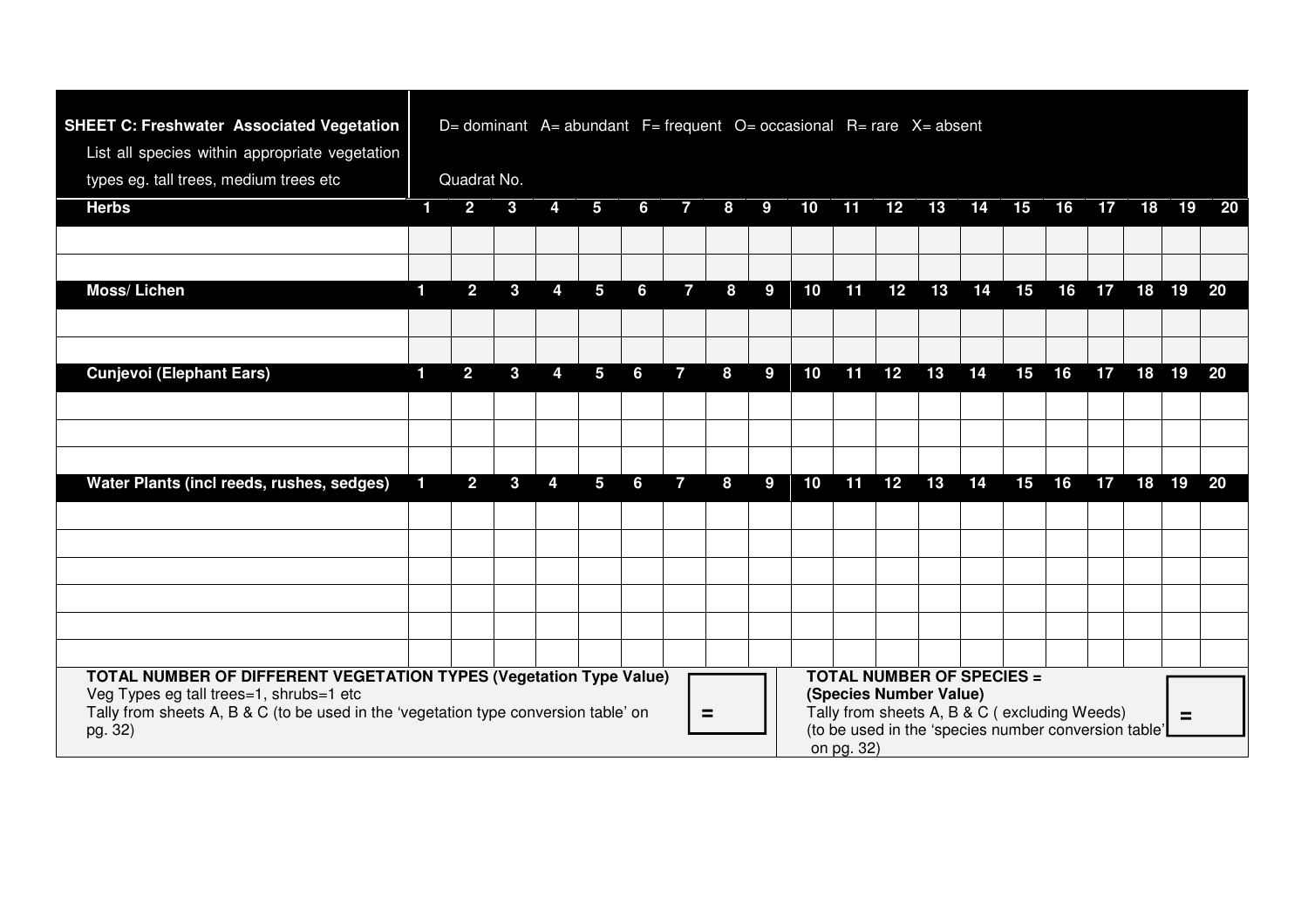| <b>SHEET D: Weeds</b>                                     |             |                          |                |                                  |  |  |            |             |  |  |                 |  |  |                                                  |  |
|-----------------------------------------------------------|-------------|--------------------------|----------------|----------------------------------|--|--|------------|-------------|--|--|-----------------|--|--|--------------------------------------------------|--|
| Immediately after field work include Weed Type (ie minor, |             |                          |                | Quadrats 1 to 20                 |  |  |            |             |  |  |                 |  |  |                                                  |  |
| moderate, major) and Weed Infiltration = L,M,H (ie low-   |             |                          |                | NB mark every box D-A-F-O-R or X |  |  |            |             |  |  |                 |  |  |                                                  |  |
| med-high)                                                 |             |                          |                | D= dominant                      |  |  |            | A= abundant |  |  | $F = frequency$ |  |  |                                                  |  |
|                                                           |             |                          |                | O= occasional                    |  |  | $R = rare$ |             |  |  | $X = absent$    |  |  |                                                  |  |
|                                                           | <b>Type</b> | <b>Weed Infiltration</b> |                |                                  |  |  |            |             |  |  |                 |  |  |                                                  |  |
|                                                           | Min, Mod,   | Low Med High             |                |                                  |  |  |            |             |  |  |                 |  |  |                                                  |  |
| <b>Weed Species Name</b>                                  | Maj         |                          | $\blacksquare$ |                                  |  |  |            |             |  |  |                 |  |  | 2 3 4 5 6 7 8 9 10 11 12 13 14 15 16 17 18 19 20 |  |
|                                                           |             |                          |                |                                  |  |  |            |             |  |  |                 |  |  |                                                  |  |
|                                                           |             |                          |                |                                  |  |  |            |             |  |  |                 |  |  |                                                  |  |
|                                                           |             |                          |                |                                  |  |  |            |             |  |  |                 |  |  |                                                  |  |
|                                                           |             |                          |                |                                  |  |  |            |             |  |  |                 |  |  |                                                  |  |
|                                                           |             |                          |                |                                  |  |  |            |             |  |  |                 |  |  |                                                  |  |
|                                                           |             |                          |                |                                  |  |  |            |             |  |  |                 |  |  |                                                  |  |
|                                                           |             |                          |                |                                  |  |  |            |             |  |  |                 |  |  |                                                  |  |
|                                                           |             |                          |                |                                  |  |  |            |             |  |  |                 |  |  |                                                  |  |
|                                                           |             |                          |                |                                  |  |  |            |             |  |  |                 |  |  |                                                  |  |
|                                                           |             |                          |                |                                  |  |  |            |             |  |  |                 |  |  |                                                  |  |
|                                                           |             |                          |                |                                  |  |  |            |             |  |  |                 |  |  |                                                  |  |
|                                                           |             |                          |                |                                  |  |  |            |             |  |  |                 |  |  |                                                  |  |

| <b>Photo</b>              |  |  |  |  | 1 2 3 4 5 6 7 8 9 10 11 12 13 14 15 16 17 18 19 20 |  |  |  |  |  |  |
|---------------------------|--|--|--|--|----------------------------------------------------|--|--|--|--|--|--|
| Record with a tick when 4 |  |  |  |  |                                                    |  |  |  |  |  |  |
| photos taken for quadrat. |  |  |  |  |                                                    |  |  |  |  |  |  |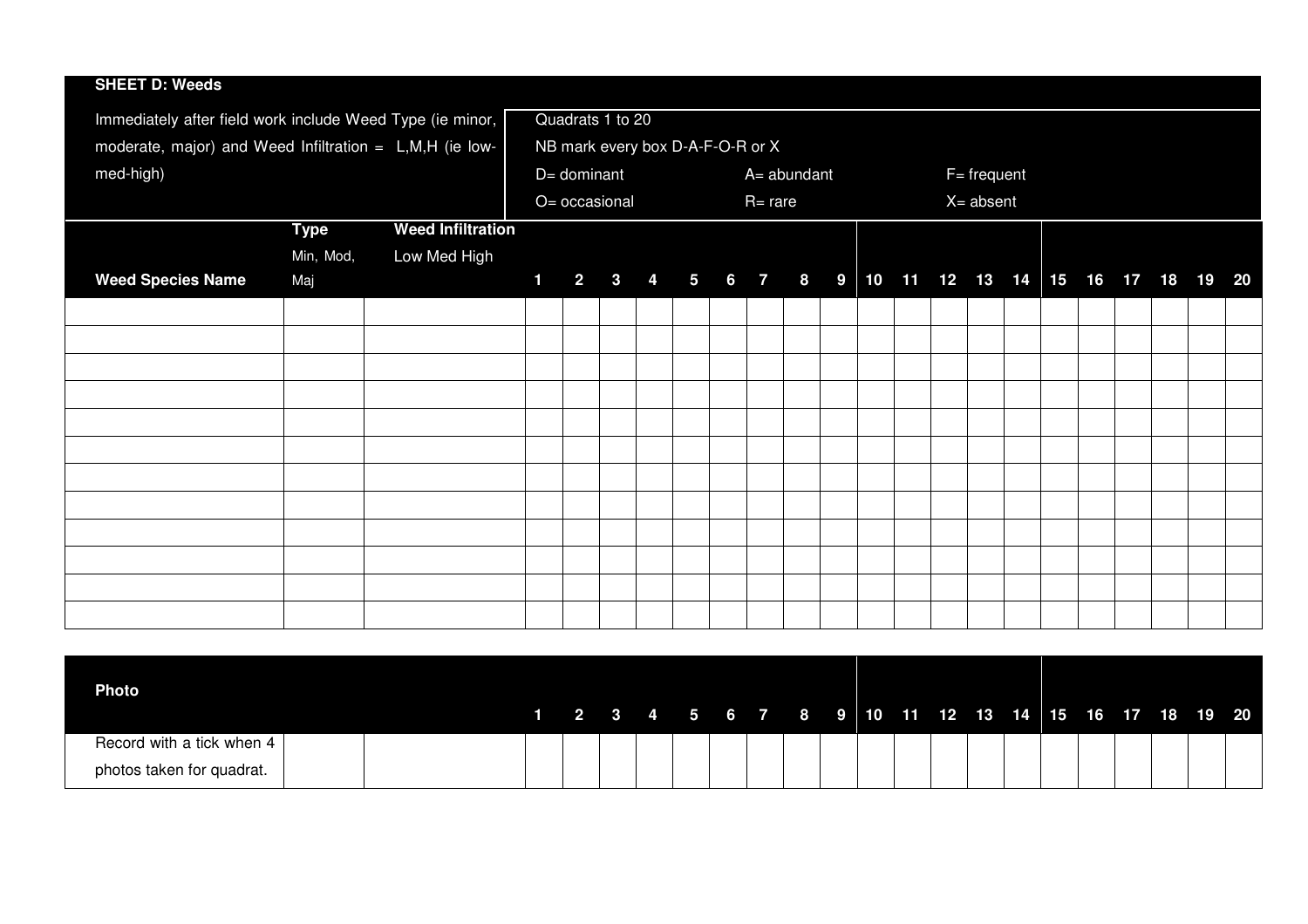**Step 2:** On completion of the transect, count the number of different **vegetation types** (Vegetation Type Value) using the headings provided in Sheets  $A - D$  (ie. Tall Trees, Small Trees, Water Plants etc). Also count the number of different **species** recorded (Species Number Value). Record these totals at the bottom of Sheet C

**Step 3:** Enter the Values into the tables and calculations provided below. DO NOT enter WEED data until Step 6.

**Step 4:** Use the table below to convert the Vegetation Type Value (from Sheet C) to a score out of five.

| <b>VEGETATION TYPE CONVERSION TABLE</b> |        |         |         |     |      |
|-----------------------------------------|--------|---------|---------|-----|------|
| Vegetation Type Value 0-1               | $-2-3$ | $4 - 5$ | $6 - 7$ | 8-9 | >=10 |
| <b>Vegetation Type Score</b>            |        |         |         |     |      |

**Step 5:** Use the table below to convert the Species Number Value (from Sheet C) to a score out of five.

| <b>SPECIES NUMBER CONVERSION TABLE</b> |          |         |           |           |     |
|----------------------------------------|----------|---------|-----------|-----------|-----|
| Species Number Value                   | $8 - 15$ | 15 - 25 | $25 - 35$ | $35 - 50$ | 550 |
| <b>Species Number Score</b>            |          |         |           |           |     |

**Step 6:** Use the table below to calculate the weed value, taking into account the number of weeds, their type and infiltration into the wetland.

| <b>WETLAND WEED TABLE</b>              | <b>Sub Total</b> |
|----------------------------------------|------------------|
| No. of Minor Weeds $x 1 =$             |                  |
| No. of Moderate Weeds $x =$            |                  |
| No. of Major Weeds $x$ 3 =             |                  |
|                                        |                  |
| No. of Low Infiltration Weeds $x =$    |                  |
| No. of Medium Infiltration Weeds $x =$ |                  |
| No. of High Infiltration Weeds $x$ 3 = |                  |
| <b>Total Weed Value:</b>               |                  |

**Step 7:** Use the table below to convert the Total Weed Value (from Step 6) to a score out of five. Use the score below, along with the Vegetation Type and Species Scores to calculate the Wetland Vegetation Index.

| <b>Wetland weed conversion table</b> |            |           |         |         |          |    |
|--------------------------------------|------------|-----------|---------|---------|----------|----|
| Weed Value                           | <b>S42</b> | $31 - 42$ | 21 - 30 | 13 - 20 | $6 - 12$ | -6 |
| Weed Score                           |            |           |         |         |          |    |

**Step 8:** Use the calculation below to add the scores above and determine the Wetland Vegetation Index.

|                        | <b>WETLAND VEGETATION INDEX</b> |        |       |                |            |
|------------------------|---------------------------------|--------|-------|----------------|------------|
| <b>Vegetation Type</b> | Species                         | Weed   | Score |                | Wetland    |
| $Score +$              | Number Score +                  | Score  | Value | Calculation    | Vegetation |
|                        |                                 |        |       |                | Index      |
|                        |                                 |        |       |                |            |
|                        |                                 | -<br>- |       | $± 15$ ) x 100 | $\%$       |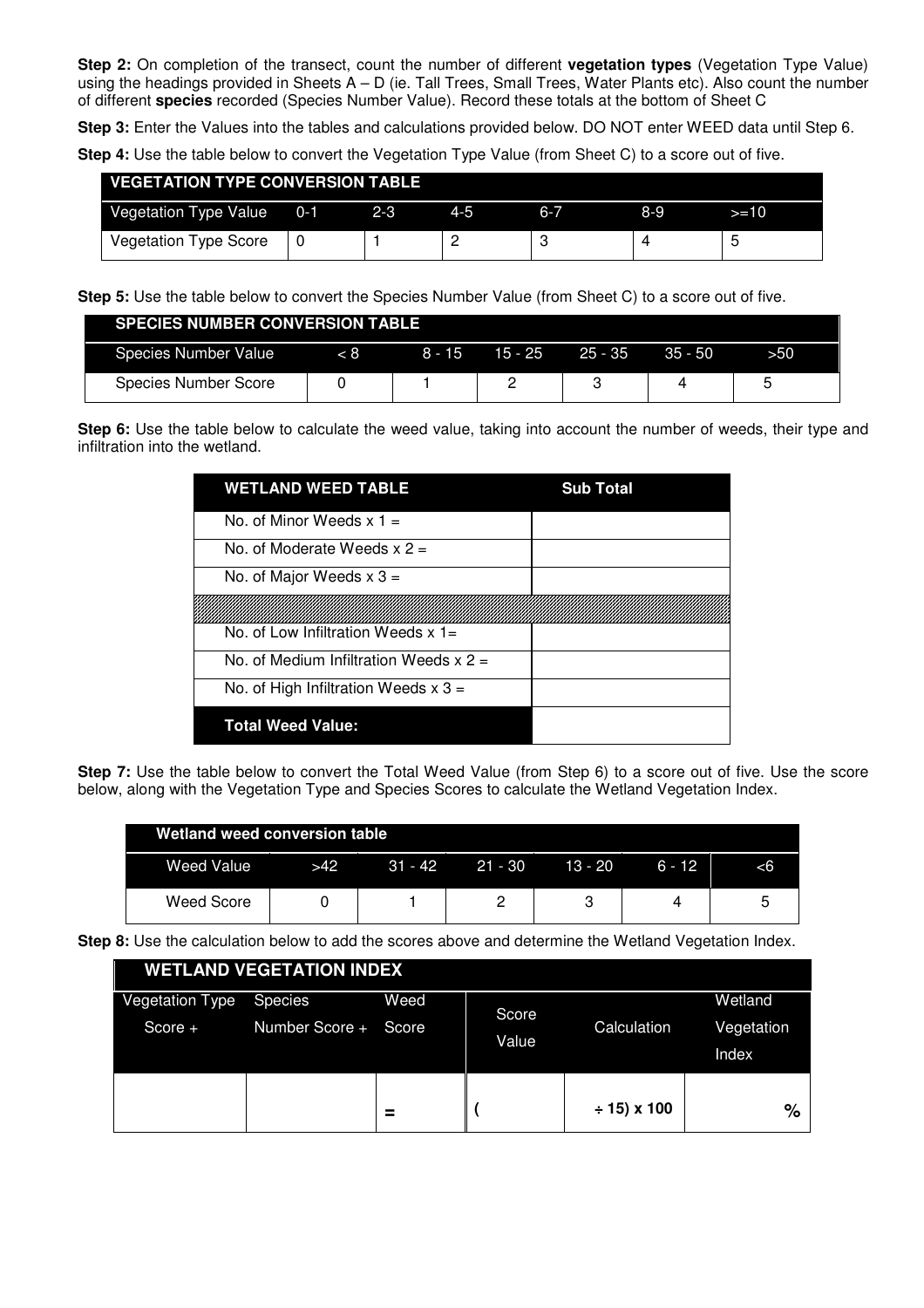**Vegetation Estuarine Wetlands** 

| <b>SHEET A: Estuarine Associated Vegetation</b> |   |                |              |   | D= dominant A= abundant F= frequent O= occasional R= rare X= absent |   |                |   |   |    |    |    |       |    |    |    |    |    |       |    |
|-------------------------------------------------|---|----------------|--------------|---|---------------------------------------------------------------------|---|----------------|---|---|----|----|----|-------|----|----|----|----|----|-------|----|
| List all species within appropriate vegetation  |   |                |              |   |                                                                     |   |                |   |   |    |    |    |       |    |    |    |    |    |       |    |
| types eg. tall trees, medium trees etc          |   |                |              |   |                                                                     |   |                |   |   |    |    |    |       |    |    |    |    |    |       |    |
| <b>Trees</b>                                    | 1 | $\overline{2}$ | $\mathbf{3}$ | 4 | 5                                                                   | 6 | $\mathbf{7}$   | 8 | 9 | 10 | 11 | 12 | 13 14 |    | 15 | 16 | 17 |    | 18 19 | 20 |
| Grey Mangrove (Avicennia marina)                |   |                |              |   |                                                                     |   |                |   |   |    |    |    |       |    |    |    |    |    |       |    |
| Orange Mangrove (Brugiera gymnorhiza)           |   |                |              |   |                                                                     |   |                |   |   |    |    |    |       |    |    |    |    |    |       |    |
| Stilted Mangrove (Rhizophora stylosa)           |   |                |              |   |                                                                     |   |                |   |   |    |    |    |       |    |    |    |    |    |       |    |
| River Mangrove (Aegiceras corniculatum)         |   |                |              |   |                                                                     |   |                |   |   |    |    |    |       |    |    |    |    |    |       |    |
| Milky Mangrove (Excoecaria agallocha)           |   |                |              |   |                                                                     |   |                |   |   |    |    |    |       |    |    |    |    |    |       |    |
| Yellow Mangrove (Ceriops australis)             |   |                |              |   |                                                                     |   |                |   |   |    |    |    |       |    |    |    |    |    |       |    |
| Hibiscus (Hibiscus tiliaceus)                   |   |                |              |   |                                                                     |   |                |   |   |    |    |    |       |    |    |    |    |    |       |    |
| Swamp Oak (Casuarina glauca)                    |   |                |              |   |                                                                     |   |                |   |   |    |    |    |       |    |    |    |    |    |       |    |
| Paperbarks                                      |   |                |              |   |                                                                     |   |                |   |   |    |    |    |       |    |    |    |    |    |       |    |
| Tuckeroo                                        |   |                |              |   |                                                                     |   |                |   |   |    |    |    |       |    |    |    |    |    |       |    |
|                                                 |   |                |              |   |                                                                     |   |                |   |   |    |    |    |       |    |    |    |    |    |       |    |
|                                                 |   |                |              |   |                                                                     |   |                |   |   |    |    |    |       |    |    |    |    |    |       |    |
|                                                 |   |                |              |   |                                                                     |   |                |   |   |    |    |    |       |    |    |    |    |    |       |    |
| Small Trees & Shrubs ( $<$ 3m)                  | 1 | $\overline{2}$ | $\mathbf{3}$ | 4 | 5                                                                   | 6 | $\overline{7}$ | 8 | 9 | 10 | 11 | 12 | 13    | 14 | 15 | 16 | 17 | 18 | 19    | 20 |
|                                                 |   |                |              |   |                                                                     |   |                |   |   |    |    |    |       |    |    |    |    |    |       |    |
|                                                 |   |                |              |   |                                                                     |   |                |   |   |    |    |    |       |    |    |    |    |    |       |    |
|                                                 |   |                |              |   |                                                                     |   |                |   |   |    |    |    |       |    |    |    |    |    |       |    |
|                                                 |   |                |              |   |                                                                     |   |                |   |   |    |    |    |       |    |    |    |    |    |       |    |
|                                                 |   |                |              |   |                                                                     |   |                |   |   |    |    |    |       |    |    |    |    |    |       |    |
|                                                 |   |                |              |   |                                                                     |   |                |   |   |    |    |    |       |    |    |    |    |    |       |    |
|                                                 |   |                |              |   |                                                                     |   |                |   |   |    |    |    |       |    |    |    |    |    |       |    |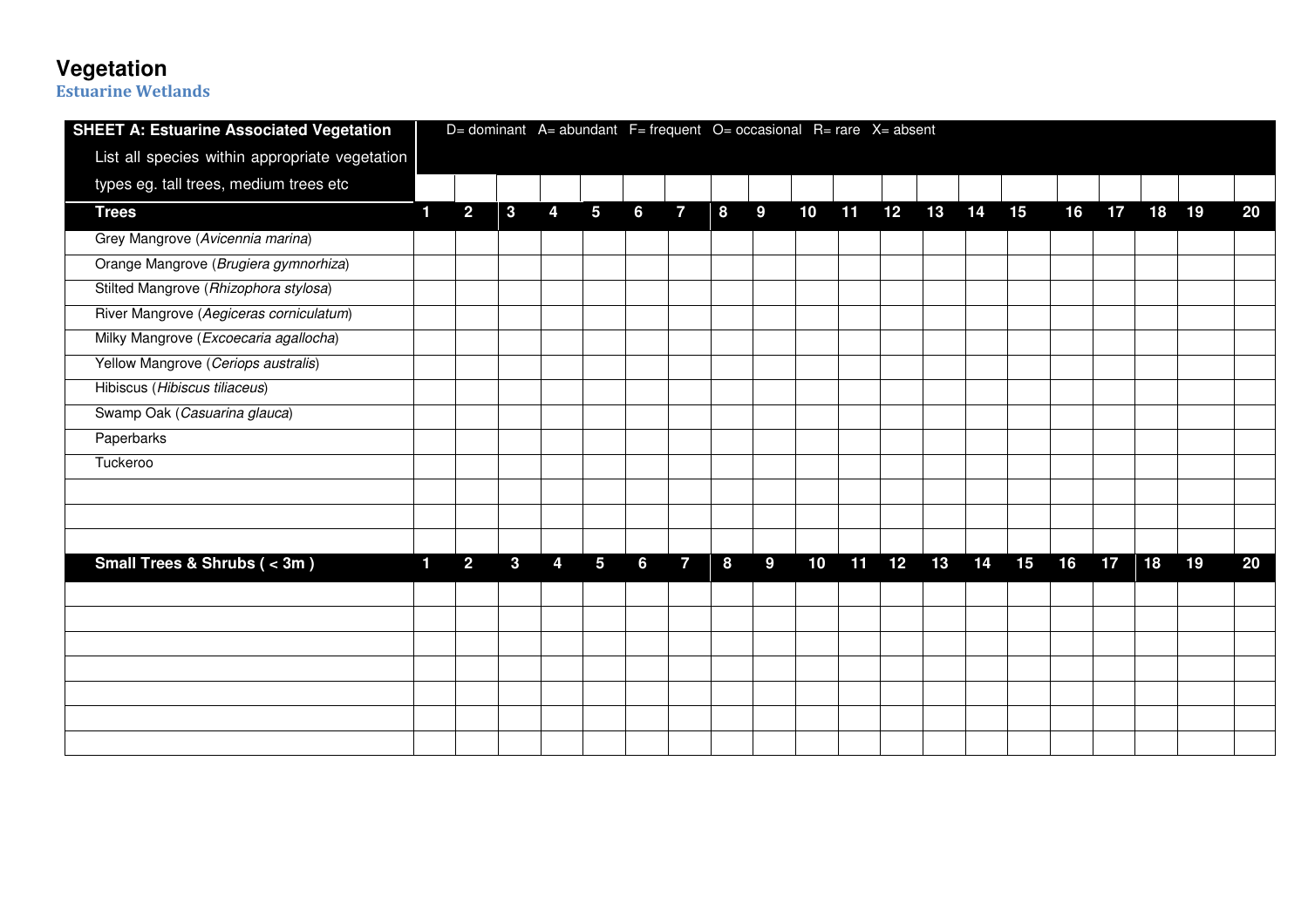| SHEET B: Estuarine Associated Vegetation       |                |                |                |                |                 |                |                |   |                  |    |    | D= dominant A= abundant F= frequent O= occasional R= rare X= absent |       |    |    |    |    |    |    |    |
|------------------------------------------------|----------------|----------------|----------------|----------------|-----------------|----------------|----------------|---|------------------|----|----|---------------------------------------------------------------------|-------|----|----|----|----|----|----|----|
| List all species within appropriate vegetation |                |                |                |                |                 |                |                |   |                  |    |    |                                                                     |       |    |    |    |    |    |    |    |
| types eg. tall trees, medium trees etc         |                |                | Quadrat No.    |                |                 |                |                |   |                  |    |    |                                                                     |       |    |    |    |    |    |    |    |
| <b>Reeds &amp; Rushes</b>                      | $\blacksquare$ | $\overline{2}$ | $\mathbf{3}$   | 4              | $5\phantom{.0}$ | $6\phantom{a}$ | $7^{\circ}$    | 8 | 9                | 10 | 11 | 12                                                                  | 13 14 |    | 15 | 16 | 17 | 18 | 19 | 20 |
| Common Reed (Phragmites australis)             |                |                |                |                |                 |                |                |   |                  |    |    |                                                                     |       |    |    |    |    |    |    |    |
|                                                |                |                |                |                |                 |                |                |   |                  |    |    |                                                                     |       |    |    |    |    |    |    |    |
|                                                |                |                |                |                |                 |                |                |   |                  |    |    |                                                                     |       |    |    |    |    |    |    |    |
|                                                |                |                |                |                |                 |                |                |   |                  |    |    |                                                                     |       |    |    |    |    |    |    |    |
|                                                |                |                |                |                |                 |                |                |   |                  |    |    |                                                                     |       |    |    |    |    |    |    |    |
|                                                |                |                |                |                |                 |                |                |   |                  |    |    |                                                                     |       |    |    |    |    |    |    |    |
|                                                |                |                |                |                |                 |                |                |   |                  |    |    |                                                                     |       |    |    |    |    |    |    |    |
| <b>Vines &amp; Climbers (native species)</b>   | 1              | $\overline{2}$ | $\overline{3}$ | $\overline{4}$ | $5\phantom{.0}$ | 6              | $\overline{7}$ | 8 | $\boldsymbol{9}$ | 10 | 11 | 12                                                                  | 13    | 14 | 15 | 16 | 17 | 18 | 19 | 20 |
|                                                |                |                |                |                |                 |                |                |   |                  |    |    |                                                                     |       |    |    |    |    |    |    |    |
|                                                |                |                |                |                |                 |                |                |   |                  |    |    |                                                                     |       |    |    |    |    |    |    |    |
|                                                |                |                |                |                |                 |                |                |   |                  |    |    |                                                                     |       |    |    |    |    |    |    |    |
| <b>Ferns</b>                                   | 1              | $\overline{2}$ | $\mathbf{3}$   | 4              | $5\phantom{.0}$ | 6              | $\overline{7}$ | 8 | 9                | 10 | 11 | 12                                                                  | 13    | 14 | 15 | 16 | 17 | 18 | 19 | 20 |
|                                                |                |                |                |                |                 |                |                |   |                  |    |    |                                                                     |       |    |    |    |    |    |    |    |
| Mangrove fern (Acrostichum speciosum)          |                |                |                |                |                 |                |                |   |                  |    |    |                                                                     |       |    |    |    |    |    |    |    |
|                                                |                |                |                |                |                 |                |                |   |                  |    |    |                                                                     |       |    |    |    |    |    |    |    |
| <b>Grasses</b>                                 | 1              | $\overline{2}$ | $\overline{3}$ | $\overline{4}$ | 5 <sup>5</sup>  | $6\phantom{a}$ | $\overline{7}$ | 8 | 9                | 10 | 11 | 12                                                                  | 13    | 14 | 15 | 16 | 17 | 18 | 19 | 20 |
|                                                |                |                |                |                |                 |                |                |   |                  |    |    |                                                                     |       |    |    |    |    |    |    |    |
| Salt Couch (Sporobolus virginicus)             |                |                |                |                |                 |                |                |   |                  |    |    |                                                                     |       |    |    |    |    |    |    |    |
|                                                |                |                |                |                |                 |                |                |   |                  |    |    |                                                                     |       |    |    |    |    |    |    |    |
|                                                |                |                |                |                |                 |                |                |   |                  |    |    |                                                                     |       |    |    |    |    |    |    |    |
|                                                |                |                |                |                |                 |                |                |   |                  |    |    |                                                                     |       |    |    |    |    |    |    |    |
|                                                |                |                |                |                |                 |                |                |   |                  |    |    |                                                                     |       |    |    |    |    |    |    |    |
|                                                |                |                |                |                |                 |                |                |   |                  |    |    |                                                                     |       |    |    |    |    |    |    |    |
|                                                |                |                |                |                |                 |                |                |   |                  |    |    |                                                                     |       |    |    |    |    |    |    |    |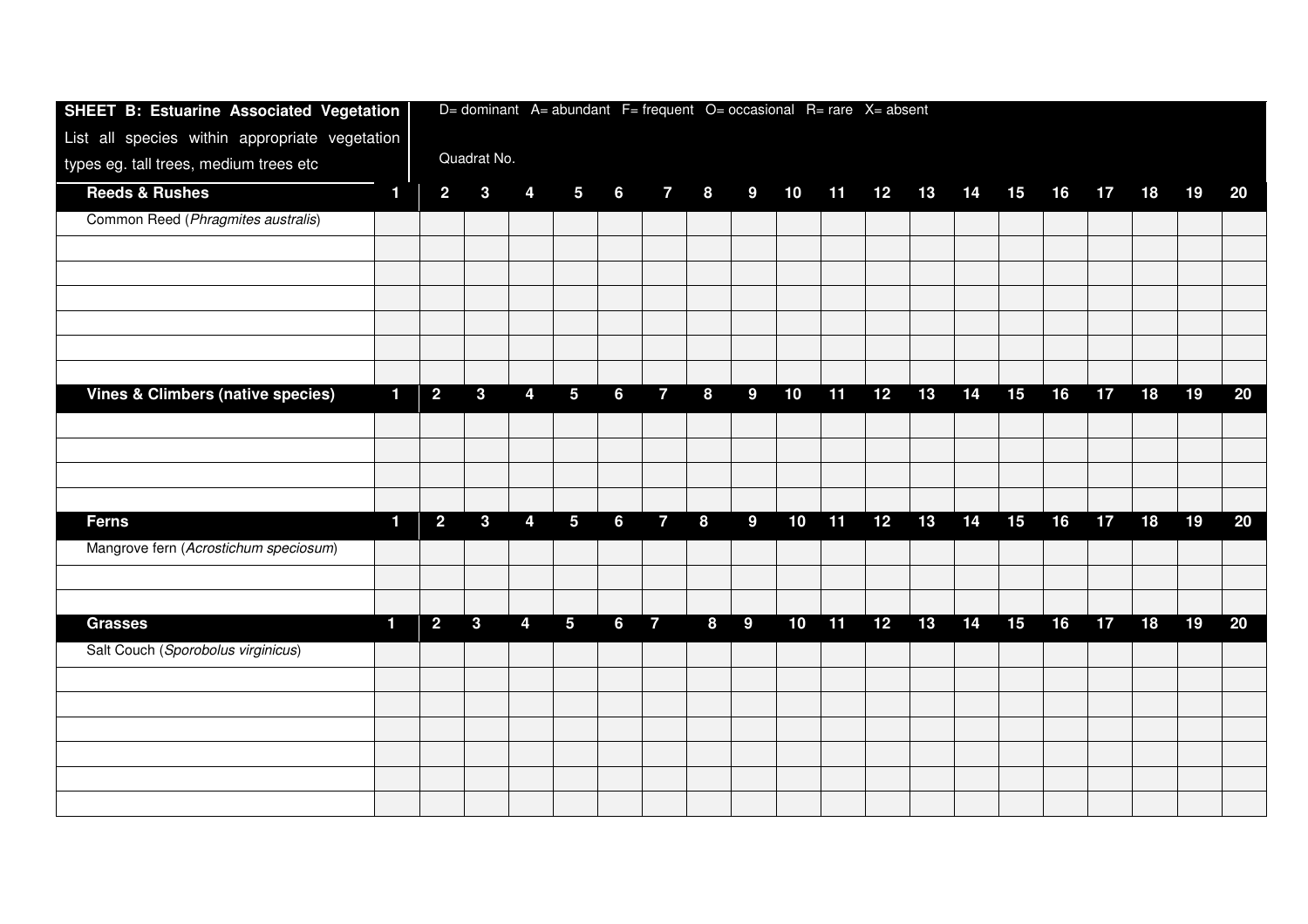| <b>SHEET C: Estuarine Associated Vegetation</b>                                         | D= dominant A= abundant F= frequent O= occasional R= rare X= absent |                |             |   |   |   |                |          |   |                 |    |                                                  |    |    |    |    |    |    |          |           |
|-----------------------------------------------------------------------------------------|---------------------------------------------------------------------|----------------|-------------|---|---|---|----------------|----------|---|-----------------|----|--------------------------------------------------|----|----|----|----|----|----|----------|-----------|
| List all species within appropriate vegetation                                          |                                                                     |                |             |   |   |   |                |          |   |                 |    |                                                  |    |    |    |    |    |    |          |           |
| types eg. tall trees, medium trees etc                                                  |                                                                     |                | Quadrat No. |   |   |   |                |          |   |                 |    |                                                  |    |    |    |    |    |    |          |           |
| <b>Herbs</b>                                                                            | 1                                                                   | $\overline{2}$ | 3           |   | 5 | 6 | $\mathbf{7}$   | 8        |   | 9 <sub>10</sub> | 11 | 12                                               | 13 | 14 | 15 | 16 | 17 | 18 | 19       | <b>20</b> |
| Samphire/Glasswort (Sarcocornia quinqueflora)                                           |                                                                     |                |             |   |   |   |                |          |   |                 |    |                                                  |    |    |    |    |    |    |          |           |
| Seablite (Sueda australis)                                                              |                                                                     |                |             |   |   |   |                |          |   |                 |    |                                                  |    |    |    |    |    |    |          |           |
|                                                                                         |                                                                     |                |             |   |   |   |                |          |   |                 |    |                                                  |    |    |    |    |    |    |          |           |
|                                                                                         |                                                                     |                |             |   |   |   |                |          |   |                 |    |                                                  |    |    |    |    |    |    |          |           |
|                                                                                         |                                                                     |                |             |   |   |   |                |          |   |                 |    |                                                  |    |    |    |    |    |    |          |           |
|                                                                                         |                                                                     |                |             |   |   |   |                |          |   |                 |    |                                                  |    |    |    |    |    |    |          |           |
|                                                                                         |                                                                     |                |             |   |   |   |                |          |   |                 |    |                                                  |    |    |    |    |    |    |          |           |
| Other (fungi, lichens, mistletoe, orchids etc)                                          | 1                                                                   | $\overline{2}$ | 3           | 4 | 5 | 6 | $\overline{7}$ | 8        |   | 9 <sub>10</sub> | 11 | 12                                               | 13 | 14 | 15 | 16 | 17 | 18 | 19       | 20        |
|                                                                                         |                                                                     |                |             |   |   |   |                |          |   |                 |    |                                                  |    |    |    |    |    |    |          |           |
|                                                                                         |                                                                     |                |             |   |   |   |                |          |   |                 |    |                                                  |    |    |    |    |    |    |          |           |
| <b>Water Plants</b>                                                                     | 1                                                                   | $\overline{2}$ | 3           | 4 | 5 | 6 | $\overline{7}$ | 8        | 9 | 10              | 11 | 12                                               | 13 | 14 | 15 | 16 | 17 | 18 | 19       | 20        |
| Eelgrass or Ribbonweed (Zostera capricorni)                                             |                                                                     |                |             |   |   |   |                |          |   |                 |    |                                                  |    |    |    |    |    |    |          |           |
|                                                                                         |                                                                     |                |             |   |   |   |                |          |   |                 |    |                                                  |    |    |    |    |    |    |          |           |
|                                                                                         |                                                                     |                |             |   |   |   |                |          |   |                 |    |                                                  |    |    |    |    |    |    |          |           |
|                                                                                         |                                                                     |                |             |   |   |   |                |          |   |                 |    |                                                  |    |    |    |    |    |    |          |           |
|                                                                                         |                                                                     |                |             |   |   |   |                |          |   |                 |    |                                                  |    |    |    |    |    |    |          |           |
|                                                                                         |                                                                     |                |             |   |   |   |                |          |   |                 |    |                                                  |    |    |    |    |    |    |          |           |
|                                                                                         |                                                                     |                |             |   |   |   |                |          |   |                 |    |                                                  |    |    |    |    |    |    |          |           |
| TOTAL NUMBER OF DIFFERENT VEGETATION TYPES =                                            |                                                                     |                |             |   |   |   |                |          |   |                 |    | <b>TOTAL NUMBER OF SPECIES =</b>                 |    |    |    |    |    |    |          |           |
| Veg Types eg tall trees=1, shrubs=1 etc                                                 |                                                                     |                |             |   |   |   |                |          |   |                 |    | (ie. species diversity)                          |    |    |    |    |    |    |          |           |
| Tally from sheets A, B & C (Number to be used in the 'vegetation type table' on pg. 38) |                                                                     |                |             |   |   |   |                | $\equiv$ |   |                 |    | Tally from sheets A, B & C (excluding all Weeds) |    |    |    |    |    |    | $\equiv$ |           |
| (Number to be used in the 'species number table' on pg. 38)                             |                                                                     |                |             |   |   |   |                |          |   |                 |    |                                                  |    |    |    |    |    |    |          |           |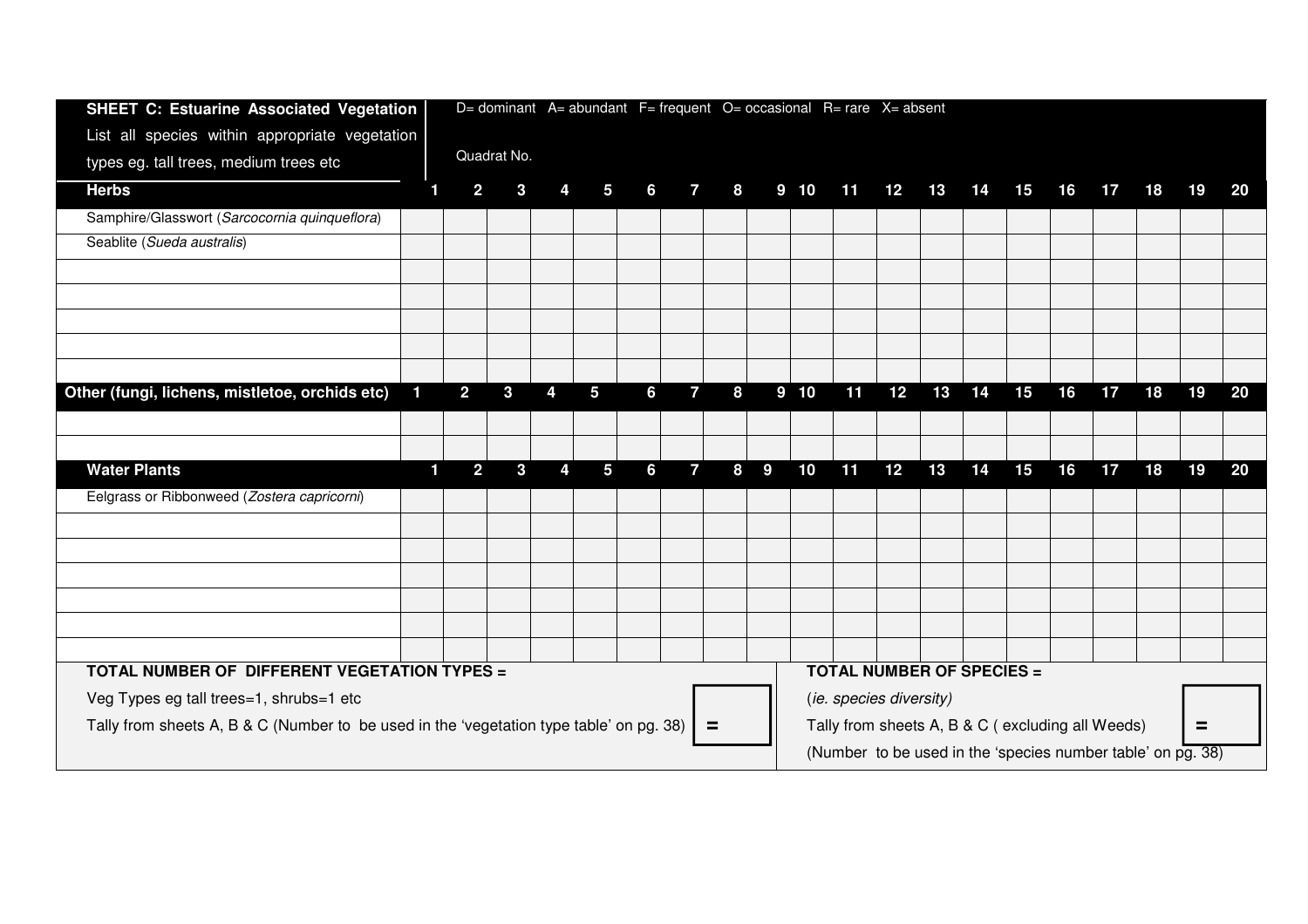#### **SHEET D: WEEDS**

| Immediately after Field Work- include Weed Type (ie minor,       |             |                                                              |  |               | Quadrats 1 to 20 |  |                                  |  |            |             |  |                 |  |  |  |    |
|------------------------------------------------------------------|-------------|--------------------------------------------------------------|--|---------------|------------------|--|----------------------------------|--|------------|-------------|--|-----------------|--|--|--|----|
| moderate or major) and Weed Infiltration = $L,M,H$ (ie low-med-  |             |                                                              |  |               |                  |  | NB mark every box D-A-F-O-R or X |  |            |             |  |                 |  |  |  |    |
| high) by referring to the weed list attached, Addendum Section 5 |             |                                                              |  | $D=$ dominant |                  |  |                                  |  |            | A= abundant |  | $F = frequency$ |  |  |  |    |
| and the Addendum's weed table                                    |             |                                                              |  |               |                  |  |                                  |  |            |             |  |                 |  |  |  |    |
|                                                                  |             |                                                              |  |               | O= occasional    |  |                                  |  | $R = rare$ |             |  | $X =$ absent    |  |  |  |    |
| <b>Weed Species Name</b>                                         | <b>Type</b> | Weed                                                         |  |               |                  |  |                                  |  |            |             |  |                 |  |  |  |    |
|                                                                  | Min,        | Infiltration                                                 |  |               |                  |  |                                  |  |            |             |  |                 |  |  |  |    |
|                                                                  | Mod, Maj    | Low Med High 1 2 3 4 5 6 7 8 9 10 11 12 13 14 15 16 17 18 19 |  |               |                  |  |                                  |  |            |             |  |                 |  |  |  | 20 |
|                                                                  |             |                                                              |  |               |                  |  |                                  |  |            |             |  |                 |  |  |  |    |
|                                                                  |             |                                                              |  |               |                  |  |                                  |  |            |             |  |                 |  |  |  |    |
|                                                                  |             |                                                              |  |               |                  |  |                                  |  |            |             |  |                 |  |  |  |    |
|                                                                  |             |                                                              |  |               |                  |  |                                  |  |            |             |  |                 |  |  |  |    |
|                                                                  |             |                                                              |  |               |                  |  |                                  |  |            |             |  |                 |  |  |  |    |
|                                                                  |             |                                                              |  |               |                  |  |                                  |  |            |             |  |                 |  |  |  |    |
|                                                                  |             |                                                              |  |               |                  |  |                                  |  |            |             |  |                 |  |  |  |    |
|                                                                  |             |                                                              |  |               |                  |  |                                  |  |            |             |  |                 |  |  |  |    |
|                                                                  |             |                                                              |  |               |                  |  |                                  |  |            |             |  |                 |  |  |  |    |
|                                                                  |             |                                                              |  |               |                  |  |                                  |  |            |             |  |                 |  |  |  |    |
|                                                                  |             |                                                              |  |               |                  |  |                                  |  |            |             |  |                 |  |  |  |    |
|                                                                  |             |                                                              |  |               |                  |  |                                  |  |            |             |  |                 |  |  |  |    |
|                                                                  |             |                                                              |  |               |                  |  |                                  |  |            |             |  |                 |  |  |  |    |
|                                                                  |             |                                                              |  |               |                  |  |                                  |  |            |             |  |                 |  |  |  |    |
|                                                                  |             |                                                              |  |               |                  |  |                                  |  |            |             |  |                 |  |  |  |    |
|                                                                  |             |                                                              |  |               |                  |  |                                  |  |            |             |  |                 |  |  |  |    |

| <b>Photo</b>              |  |  |  |  |  |  |  |  |  |  |  |                                                      |
|---------------------------|--|--|--|--|--|--|--|--|--|--|--|------------------------------------------------------|
|                           |  |  |  |  |  |  |  |  |  |  |  | $1$ 2 3 4 5 6 7 8 9 10 11 12 13 14 15 16 17 18 19 20 |
| Record with a tick when 4 |  |  |  |  |  |  |  |  |  |  |  |                                                      |
| photos taken for quadrat. |  |  |  |  |  |  |  |  |  |  |  |                                                      |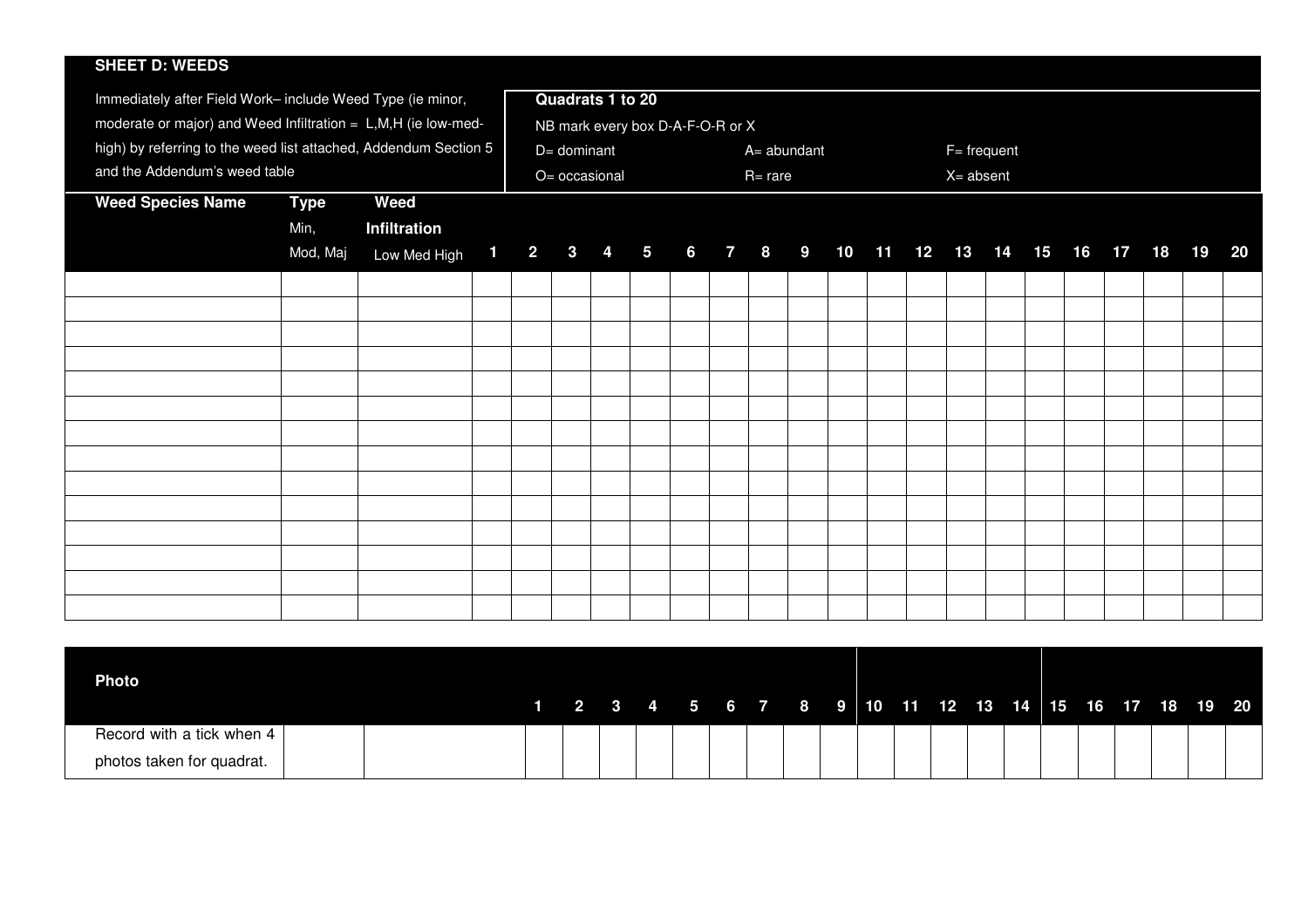**Step 2:** On completion of the transect, count the number of different **vegetation types** (Vegetation Type Value) using the headings provided in Sheets A – D (ie. Tall Trees, Small Trees, Water Plants etc). Also count the number of different **species** recorded (Species Number Value). Record these totals at the bottom of Sheet C

**Step 3:** Enter the Values into the tables and calculations provided below. DO NOT enter WEED species recorded until Step 6.

**Step 4:** Use the table below to convert the Vegetation Type Value (from Sheet C) to a score out of five.

| <b>VEGETATION TYPE CONVERSION TABLE</b> |         |  |     |    |
|-----------------------------------------|---------|--|-----|----|
| Vegetation Type Value                   | $0 - 2$ |  | 6-7 | 8+ |
| <b>Vegetation Type Score</b>            |         |  |     | ᄃ  |

**Step 5:** Use the table below to convert the Species Number Value (from Sheet C) to a score out of five.

|                      | <b>SPECIES NUMBER CONVERSION TABLE</b> |         |                     |  |           |       |  |  |  |  |  |  |  |  |  |
|----------------------|----------------------------------------|---------|---------------------|--|-----------|-------|--|--|--|--|--|--|--|--|--|
| Species number value | $0 - 4$                                | $5 - 9$ | $10 - 14$ $15 - 19$ |  | $20 - 24$ | $25+$ |  |  |  |  |  |  |  |  |  |
| Species number score |                                        |         |                     |  |           |       |  |  |  |  |  |  |  |  |  |

**Step 6:** Use the table below to calculate the weed value, taking into account the number of weeds, their type and infiltration into the wetland.

| <b>WETLAND WEED TABLE</b>              | <b>Sub Total</b> |
|----------------------------------------|------------------|
| No. of Minor Weeds $x =$               |                  |
| No. of Moderate Weeds $x =$            |                  |
| No. of Major Weeds $x$ 3 =             |                  |
|                                        |                  |
| No. of Low Infiltration Weeds $x =$    |                  |
| No. of Medium Infiltration Weeds $x =$ |                  |
| No. of High Infiltration Weeds $x$ 3 = |                  |
| <b>Total Weed Value:</b>               |                  |

**Step 7:** Use the table below to convert the weed value (from Step 6) to a score out of five. Use the score below, along with the vegetation type and species number scores to calculate the Wetland Vegetation Index.

| <b>WETLAND WEED CONVERSION TABLE</b> |     |                   |         |          |  |
|--------------------------------------|-----|-------------------|---------|----------|--|
| Weed Value                           | >42 | $31 - 42$ 21 - 30 | 13 - 20 | $6 - 12$ |  |
| Weed score                           |     |                   |         |          |  |

**Step 8:** Use the calculation below to add the scores above and determine the Wetland Vegetation Index.

|                  | <b>WETLAND VEGETATION INDEX</b> |       |       |                  |         |
|------------------|---------------------------------|-------|-------|------------------|---------|
| <b>Diversity</b> | <b>Species</b>                  | Weed  | Score |                  | Wetland |
| Score $+$        | Number                          | Score | Value | Calculation      | Veg     |
|                  | Score +                         | −     |       |                  | Index   |
|                  |                                 |       |       | $\div$ 15) x 100 | %       |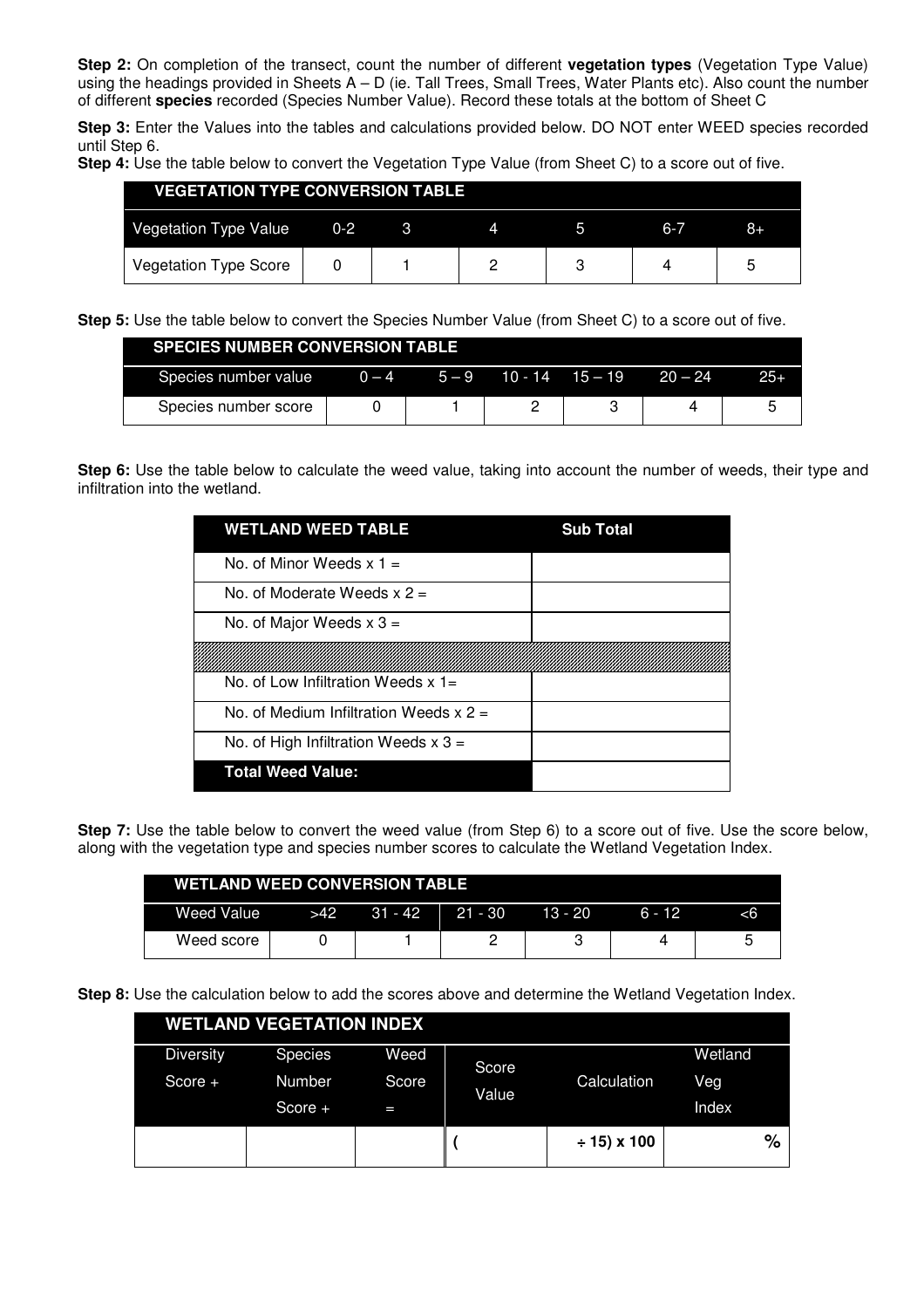## **Habitat**

Step 1: For the following habitat indicators, determine if the wetland has any of the following core habitat types or bonus indicators.

Scoring options are: assign a score of 3 if the indicator is present and covers an area of at least a 10m x 10m (100m<sup>2</sup>) quadrat in one complete parcel;

assign a score of 2 if the indicator is present and small patches add up to a total of at least approx. 100m<sup>2</sup>;

assign a score of 1 if the indicator is present, but only in very isolated patches of less than approx. 100m<sup>2</sup>.

| <b>Table B</b>                                          |                           |       |  |
|---------------------------------------------------------|---------------------------|-------|--|
| <b>Core Habitat Types</b>                               | $\checkmark$ when present | Score |  |
| Open Water                                              |                           |       |  |
| Forest                                                  |                           |       |  |
| Sedge or Saltmarsh                                      |                           |       |  |
| Sand or MudFlats                                        |                           |       |  |
| Island                                                  |                           |       |  |
| <b>Standing Water</b>                                   |                           |       |  |
| <b>Bonus Indicators</b>                                 |                           |       |  |
| Fauna Activity - burrows, scats, insects, tracks etc ** |                           |       |  |
| Tidal Influence or evidence                             |                           |       |  |
|                                                         | $\mathsf{TOTAL}(\beta) =$ |       |  |

\*\* For fauna activity – Score occurrence for your wetland as  $0 =$  Absent,  $1 =$  Low (indicator present 1-2 times),  $2 =$  Medium (2-5 times),  $3 =$  High (>5 times)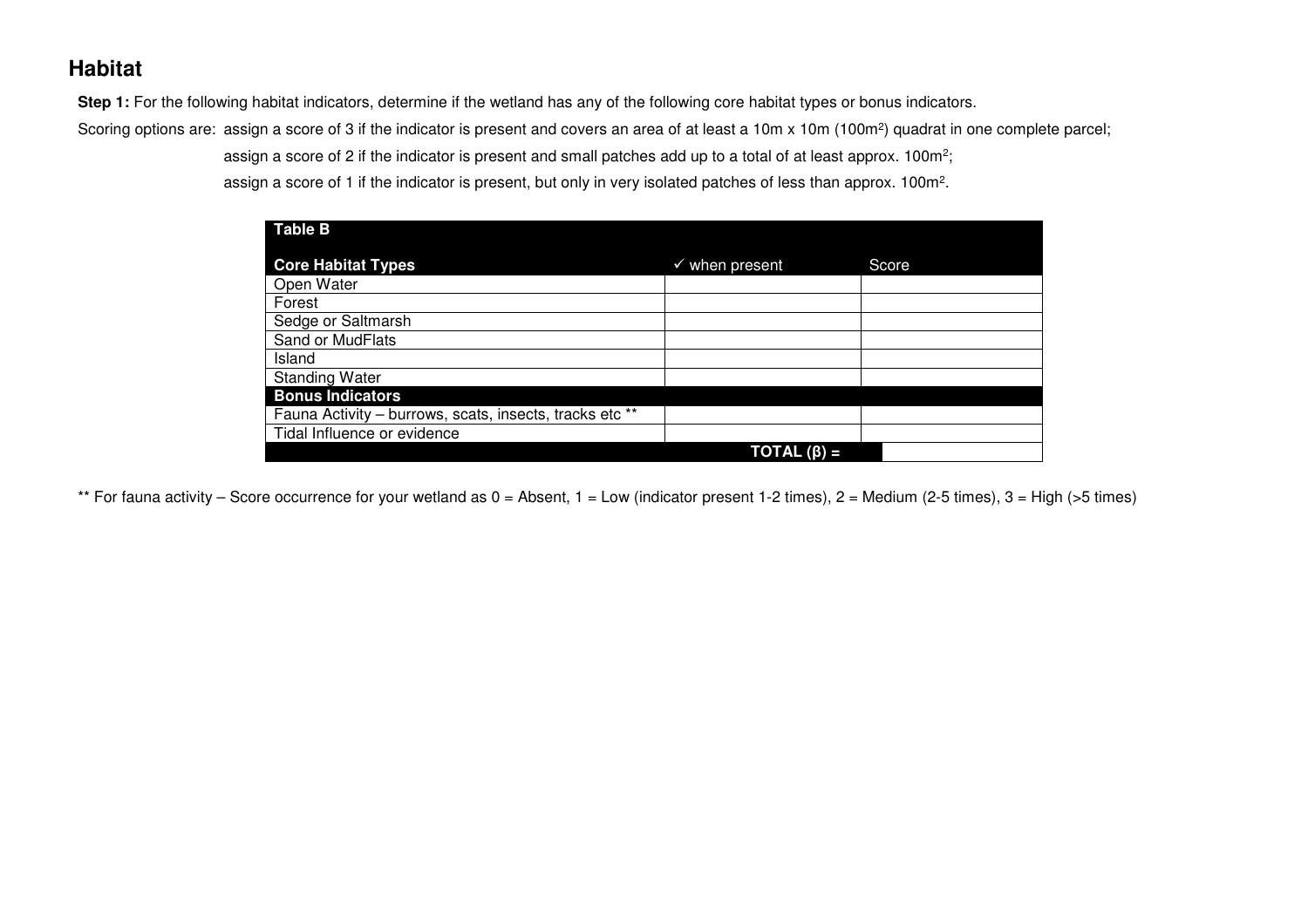#### **Step 2:** Complete the table below during field work/transects

Step 3: Score occurrence for each indicator for each quadrat as 0 = Absent, 1 = Low (indicator present 1-2 times), 2 = Medium (2-5 times), 3 = High (>5 times). \*\* For Forest Structure/Layers score occurrence as 0 = Absent, 1 = one layer, 2 = two layers present, 3 = three to four layers present.

Step 4: On completion of transect, add total of all scores for each indicator in the 'Overall' and divide by number of quadrats for the average. Then add up your averages to determine your total averages score (α).

| <b>Table A</b>                                                                                                                                                          | <b>Quadrat number</b> |   |  |  |   |    |    |         |    |    |    |    |    |    |    |    |                                 |     |
|-------------------------------------------------------------------------------------------------------------------------------------------------------------------------|-----------------------|---|--|--|---|----|----|---------|----|----|----|----|----|----|----|----|---------------------------------|-----|
| <b>Habitat indicator</b>                                                                                                                                                | $\mathbf 2$           | 3 |  |  | 8 | 10 | 11 | $12 \,$ | 13 | 14 | 15 | 16 | 17 | 18 | 19 | 20 | <b>Overall</b>                  | Av. |
| <b>Physical Indicators</b>                                                                                                                                              |                       |   |  |  |   |    |    |         |    |    |    |    |    |    |    |    |                                 |     |
| Forest Structure/layers**                                                                                                                                               |                       |   |  |  |   |    |    |         |    |    |    |    |    |    |    |    |                                 |     |
| Fallen branches/ trees                                                                                                                                                  |                       |   |  |  |   |    |    |         |    |    |    |    |    |    |    |    |                                 |     |
| Standing dead trees                                                                                                                                                     |                       |   |  |  |   |    |    |         |    |    |    |    |    |    |    |    |                                 |     |
| Large Hollows (trunk)                                                                                                                                                   |                       |   |  |  |   |    |    |         |    |    |    |    |    |    |    |    |                                 |     |
| Small Hollows (branches)                                                                                                                                                |                       |   |  |  |   |    |    |         |    |    |    |    |    |    |    |    |                                 |     |
| Decorticating Bark                                                                                                                                                      |                       |   |  |  |   |    |    |         |    |    |    |    |    |    |    |    |                                 |     |
| Snags/ Rocks (aquatic habitat)                                                                                                                                          |                       |   |  |  |   |    |    |         |    |    |    |    |    |    |    |    |                                 |     |
| <b>Nectar Bearing Plants</b>                                                                                                                                            |                       |   |  |  |   |    |    |         |    |    |    |    |    |    |    |    |                                 |     |
| Estuarine vegetation parameters below should be recorded using % cover- Low (<5%) = 1, Medium (>5% or <75%) = 2, High (>75%) = 3 (record species in vegetation section) |                       |   |  |  |   |    |    |         |    |    |    |    |    |    |    |    |                                 |     |
| Est. Veg. (aquatic habitat)                                                                                                                                             |                       |   |  |  |   |    |    |         |    |    |    |    |    |    |    |    |                                 |     |
| Est. Veg. (aquatic shade)                                                                                                                                               |                       |   |  |  |   |    |    |         |    |    |    |    |    |    |    |    |                                 |     |
| Use a 1m <sup>2</sup> quadrat when recording for leaf litter, numbers of burrows and shells present.                                                                    |                       |   |  |  |   |    |    |         |    |    |    |    |    |    |    |    |                                 |     |
| Leaf Litter or debris                                                                                                                                                   |                       |   |  |  |   |    |    |         |    |    |    |    |    |    |    |    |                                 |     |
| Shells                                                                                                                                                                  |                       |   |  |  |   |    |    |         |    |    |    |    |    |    |    |    |                                 |     |
| <b>Burrows</b>                                                                                                                                                          |                       |   |  |  |   |    |    |         |    |    |    |    |    |    |    |    |                                 |     |
| Freshwater Wetland parameters below should be scored using % cover- Absent =1, Low (<5%) = 2, Medium (>5% or <75%) = 3, High (>75%) = 0                                 |                       |   |  |  |   |    |    |         |    |    |    |    |    |    |    |    |                                 |     |
| <b>Floating Aquatic Plants</b>                                                                                                                                          |                       |   |  |  |   |    |    |         |    |    |    |    |    |    |    |    |                                 |     |
| Submergent Aquatic Plants                                                                                                                                               |                       |   |  |  |   |    |    |         |    |    |    |    |    |    |    |    |                                 |     |
| <b>Emergent Aquatic Plants</b>                                                                                                                                          |                       |   |  |  |   |    |    |         |    |    |    |    |    |    |    |    |                                 |     |
|                                                                                                                                                                         |                       |   |  |  |   |    |    |         |    |    |    |    |    |    |    |    | Total of Averages( $\alpha$ ) = |     |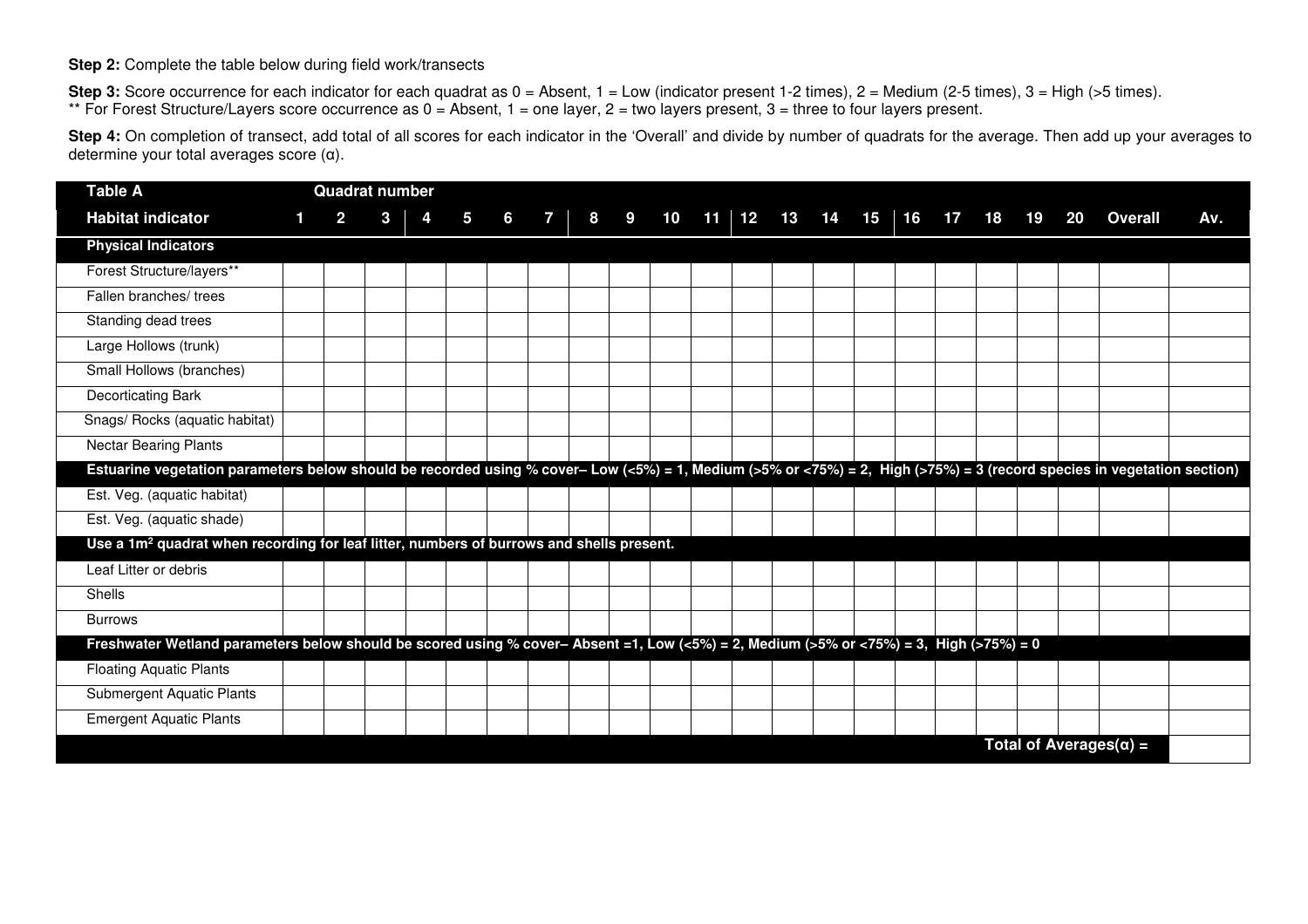**Step 5:** Add your total average score from table A (**α**) and the total score from Table B (**β**) together to determine your habitat score.

| <b>HABITAT SCORE</b>                  |                                    |                      |
|---------------------------------------|------------------------------------|----------------------|
| Total Average from Table A $(\alpha)$ | Total Score from Table B $(\beta)$ | <b>Habitat Score</b> |
|                                       |                                    | -<br>-               |

**Step 6:** Convert the Habitat Score to a Value using the Habitat Conversion Table below, then complete the Habitat Index equation to find your Habitat Potential Index.

| <b>HABITAT CONVERSION TABLE</b> |                         |
|---------------------------------|-------------------------|
| <b>Habitat Score</b>            | Value                   |
| $0 - 1$                         | 0                       |
| $2 - 3$                         | $\mathbf{1}$            |
| $4 - 5$                         | $\overline{\mathbf{c}}$ |
| $6 - 7$                         | 3                       |
| $8-9$                           | 4                       |
| $10 - 11$                       | 5                       |
| $12 - 13$                       | 6                       |
| $14 - 15$                       | $\overline{7}$          |
| $16 - 17$                       | 8                       |
| 18-19                           | 9                       |
| $20 - 21$                       | 10                      |
| 22-23                           | 11                      |
| 24-25                           | 12                      |
| 26-27                           | 13                      |
| 28-29                           | 14                      |
| $30 - 31$                       | 15                      |
| 32-33                           | 16                      |
| 34-35                           | 17                      |
| 36-37                           | 18                      |
| 38-39                           | 19                      |
| $40 - 41$                       | 20                      |
| 42-43                           | 21                      |
| 44-45                           | 22                      |
| 46-47                           | 23                      |
| 48-49                           | 24                      |
| $50+$                           | 25                      |

| <b>HABITAT POTENTIAL INDEX</b> |                  |                          |  |  |  |  |  |  |  |
|--------------------------------|------------------|--------------------------|--|--|--|--|--|--|--|
| Value                          | Calculation      | <b>Habitat Potential</b> |  |  |  |  |  |  |  |
|                                |                  | Index                    |  |  |  |  |  |  |  |
|                                |                  |                          |  |  |  |  |  |  |  |
|                                | $\div$ 25) x 100 | $\%$                     |  |  |  |  |  |  |  |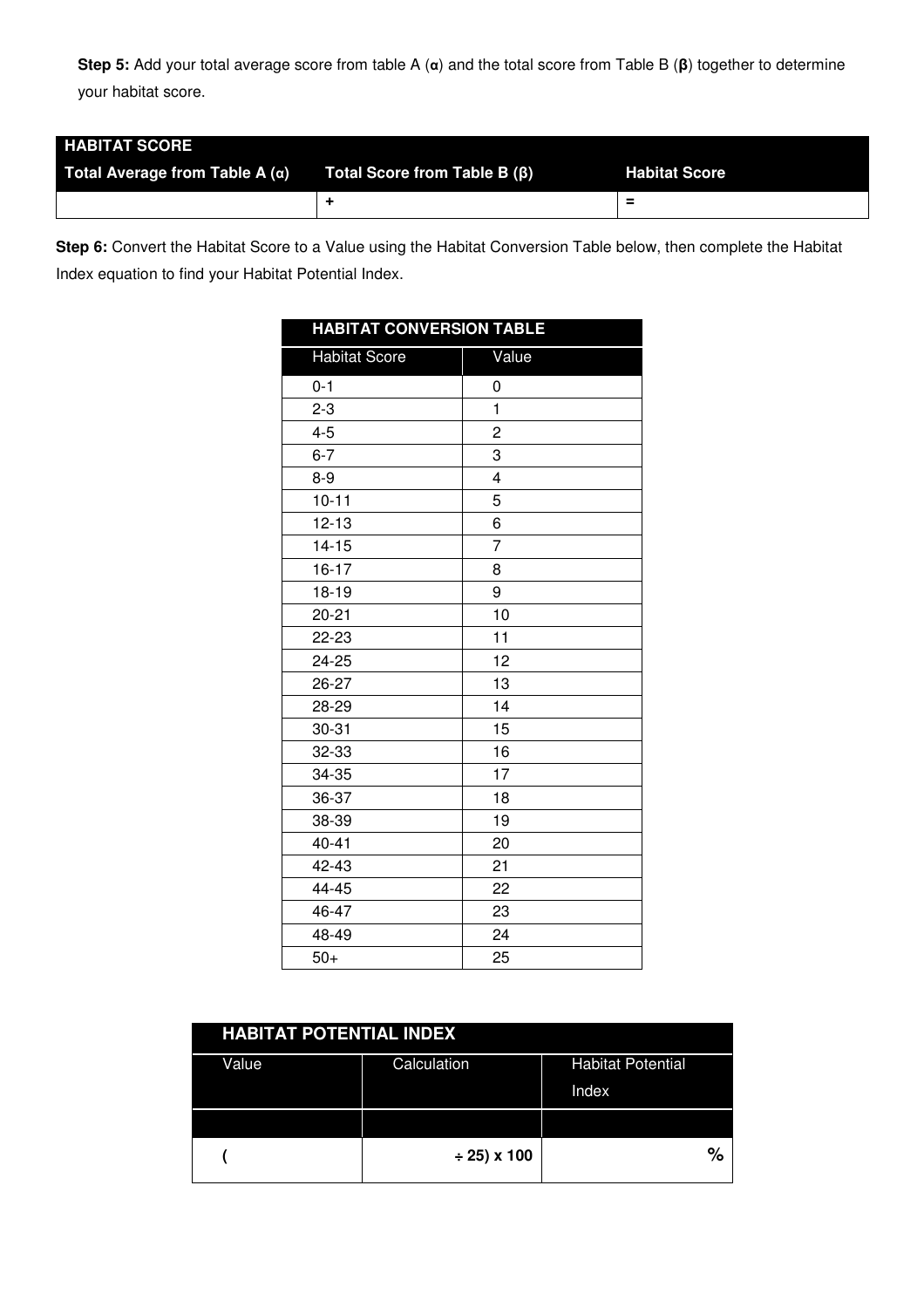# **Hydrological Change or Tidal Restriction**

| <b>OBSERVATION</b>                                                                                                                                                                                                                                                                                                                                                                                                                                                                                                                                                                                                       | <b>SCORE</b> | <b>COMMENT</b> |  |
|--------------------------------------------------------------------------------------------------------------------------------------------------------------------------------------------------------------------------------------------------------------------------------------------------------------------------------------------------------------------------------------------------------------------------------------------------------------------------------------------------------------------------------------------------------------------------------------------------------------------------|--------------|----------------|--|
| <b>Mapped Human Induced Changes &amp; Structures</b>                                                                                                                                                                                                                                                                                                                                                                                                                                                                                                                                                                     |              |                |  |
| <b>Score</b><br>$2 -$ None visible<br>$1 -$ Moderate<br>$0 - High$                                                                                                                                                                                                                                                                                                                                                                                                                                                                                                                                                       |              |                |  |
| <b>Presence of Structures Affecting Hydrological Regime</b>                                                                                                                                                                                                                                                                                                                                                                                                                                                                                                                                                              |              |                |  |
| <b>Score</b><br>5 - Not Present<br>4 – Small structures with little hydrological or tidal restriction<br>3 - Structures with low degree of hydrological or tidal restriction<br>2 - Structures with moderate degree of hydrological or tidal<br>restriction<br>1 - Structures with high degree of hydrological or tidal restriction<br>0 - Complete hydrological or tidal restriction                                                                                                                                                                                                                                    |              |                |  |
| <b>Vegetation Indicators</b>                                                                                                                                                                                                                                                                                                                                                                                                                                                                                                                                                                                             |              |                |  |
| <b>Score</b><br>3 - No obvious changes to vegetation community health, type or<br>structure as a result of hydrological change or tidal restriction<br>2 - Some indications of changes to vegetation community health,<br>type or structure as a result of hydrological change or tidal<br>restriction<br>1 - Significant indications of changes to vegetation community<br>health, type or structure as a result of hydrological change or tidal<br>restriction<br>0 - Complete vegetation community change or very high mortality<br>of original vegetation species due to hydrological change or tidal<br>restriction |              |                |  |
| <b>HYDROLOGICAL CHANGE INDEX</b><br>= TOTAL (add all scores from above)                                                                                                                                                                                                                                                                                                                                                                                                                                                                                                                                                  | X 10         | =              |  |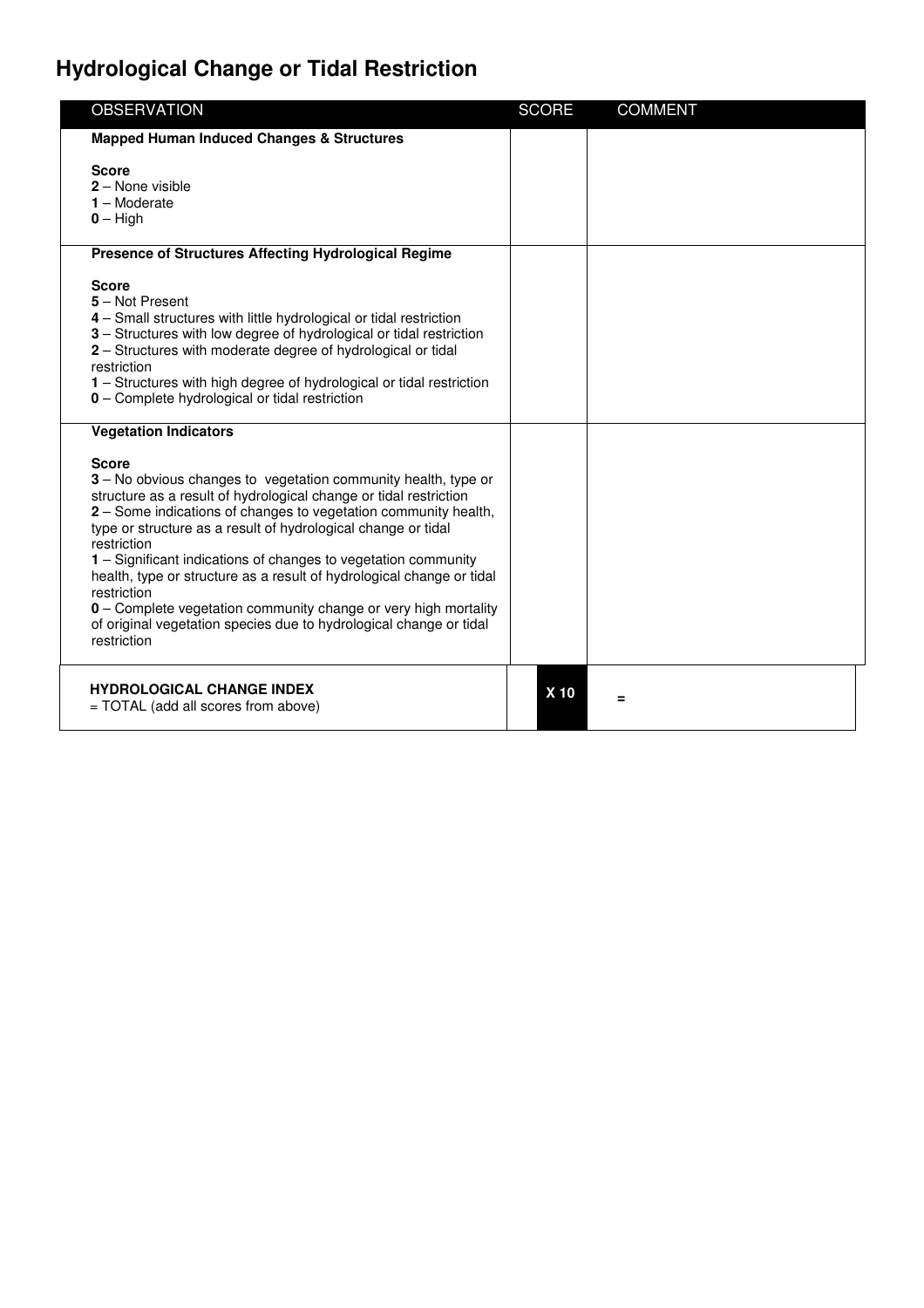# **Bank Condition**

**Step 1:** At each of your quadrats, circle the number which best represents the degree of erosion at that site. Use the 'erosion classification table' on page 46 as a guide.

**Step 2:** Convert the Erosion Value to a 'Score' using the table below. This score will be used to calculate the Bank Condition Index on pg. 48.

| Erosion Table – circle one number per site |          |      |                                 |          |  |  |  |  |  |  |
|--------------------------------------------|----------|------|---------------------------------|----------|--|--|--|--|--|--|
|                                            | Stable   | Good | Moderate                        | Unstable |  |  |  |  |  |  |
| Site 1                                     | 3        | 2    |                                 |          |  |  |  |  |  |  |
| Site 2                                     | 3        | 2    |                                 |          |  |  |  |  |  |  |
| Site 3                                     | з        | 2    |                                 | Ω        |  |  |  |  |  |  |
| Site 4                                     | 3        | 2    |                                 | 0        |  |  |  |  |  |  |
| Erosion Value(avg of circled numbers):     |          |      |                                 |          |  |  |  |  |  |  |
| <b>Erosion Value</b>                       | $\leq$ 1 |      | $> = 1$ & $< 2$ $> = 2$ & $< 3$ | З        |  |  |  |  |  |  |

**Score** 0 1 1 2 3

**Step 3:** At each of your selected bank condition sites, randomly select three 1m<sup>2</sup> quadrats and count the pug marks within. Calculate and record the pugging average

| Pugging |    | Site 1 |    |    | Site 2 |    |    | Site 3         |                |    | Site 4         |    | Total<br><b>Average</b> |
|---------|----|--------|----|----|--------|----|----|----------------|----------------|----|----------------|----|-------------------------|
| Quadrat | Q1 | Q2     | Q3 | Q1 | Q2     | Q3 | Q1 | Q <sub>2</sub> | Q <sub>3</sub> | Q1 | Q <sub>2</sub> | Q3 |                         |
| Value   |    |        |    |    |        |    |    |                |                |    |                |    |                         |

**Step 4:** Use your pugging average to determine your 'score' which is to be used in the Bank Condition Index on pg. 48.

| Pugging<br>Average |  | $>18$ $>16-18$ $>14-16$ $>11-14$ $>8-11$ $>5-8$ $>2-5$ $>0-2$ |  |  |  |
|--------------------|--|---------------------------------------------------------------|--|--|--|
| Score              |  |                                                               |  |  |  |

**Step 5:** At each site, compare the gradient of the bank to the gradient diagrams on pg. 46, and circle the number in the box that best describes the bank gradient. Once you have completed your assessment, calculate the bank gradient score by taking the average of circled values.

**Step 6:** Use the gradient conversion table to calculate the gradient score for your study wetland. Use the example below for guidance.

| <b>Gradient Conversion Table</b> |  |   |                               |     |  |  |  |  |
|----------------------------------|--|---|-------------------------------|-----|--|--|--|--|
| Gradi<br>ent<br>value            |  |   | >2<br>$8 < 4$ $8 < 3$ $8 < 2$ | >=1 |  |  |  |  |
| Gradi<br>ent<br>score            |  | 2 | 3                             |     |  |  |  |  |

| <b>Bank Gradient</b>                          |         |          |       |       |  |  |  |  |  |  |
|-----------------------------------------------|---------|----------|-------|-------|--|--|--|--|--|--|
|                                               |         |          |       | very  |  |  |  |  |  |  |
|                                               | shallow | moderate | steep | steep |  |  |  |  |  |  |
| Site 1                                        |         | 2        | З     | 4     |  |  |  |  |  |  |
| Site 2                                        |         | 2        | З     | 4     |  |  |  |  |  |  |
| Site 3                                        |         | 2        | 3     | 4     |  |  |  |  |  |  |
| Site 4                                        |         | 2        | 3     | 4     |  |  |  |  |  |  |
| Bank Gradient Value (avg of circled numbers): |         |          |       |       |  |  |  |  |  |  |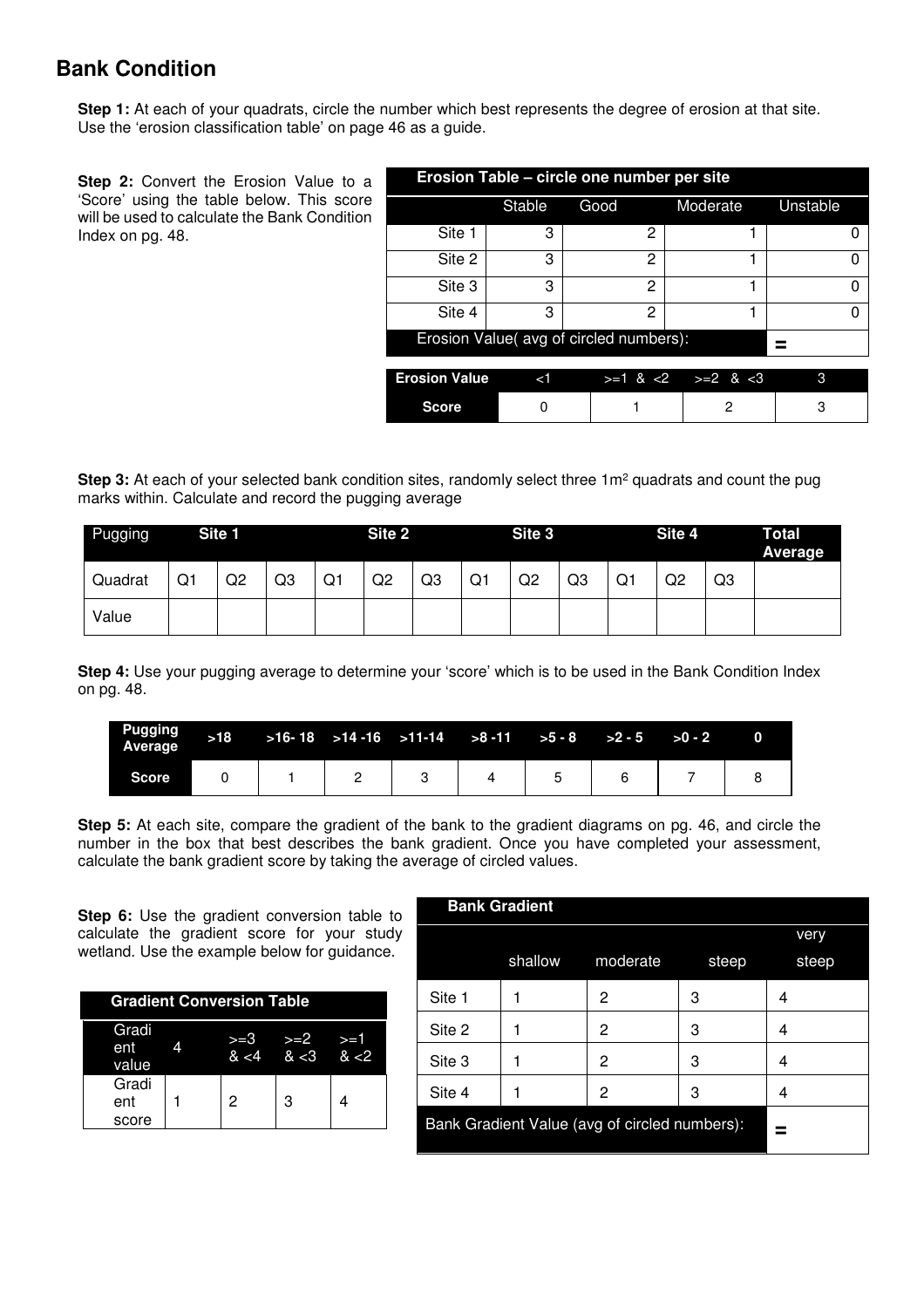**Step 7:** Calculate the Bank Condition Index by adding your erosion, pugging and gradient scores.

| <b>BANK CONDITION INDEX</b> |                      |                       |                |                |                                   |
|-----------------------------|----------------------|-----------------------|----------------|----------------|-----------------------------------|
| Erosion Score +             | Pugging<br>Score $+$ | Gradient<br>$Score =$ | Score<br>Value | Calculation    | <b>Bank</b><br>Condition<br>Index |
|                             |                      |                       |                | $± 15$ ) x 100 | $\%$                              |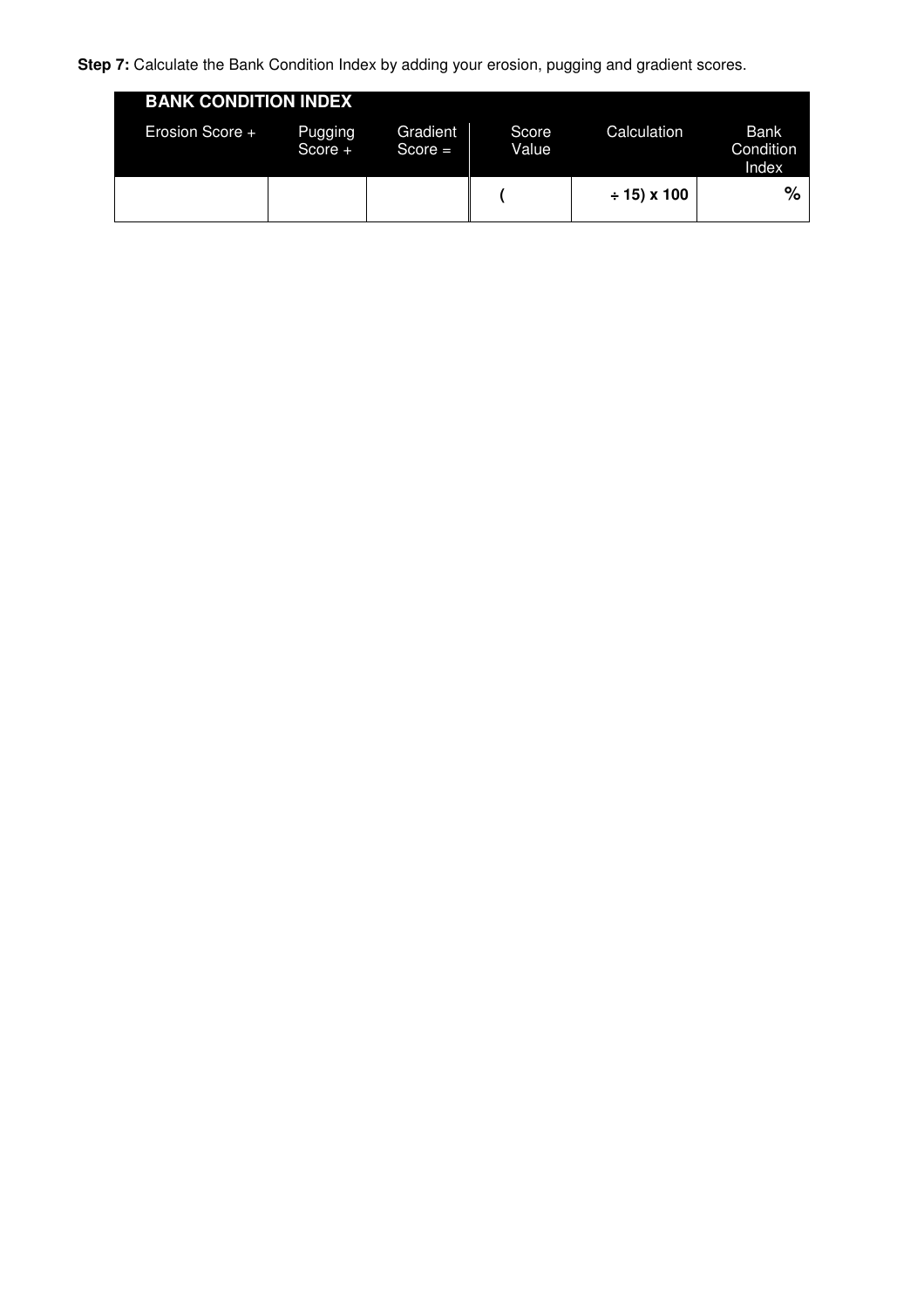#### **SECTION 3: Assessments for Specific Wetland Types**

#### **Paperbark Wetlands**

**Step 1:** Use a quadrat sampling system to quantitatively assess paperbark condition. Suggested quadrat size is 10m x 10m. **Step 2:** Assess each parameter within that area and record whether it is absent (X), low (L), medium (M), or high (H). Step 3: At the completion of the transect summarise the measures recorded for each quadrat into an 'Overall' measure (X, L, M or H) for the wetland.

|                                                                                                                                 |  | Quadrats 1 to 20                                                |                                                               |  |  |  |  |  |  |  |  |  |
|---------------------------------------------------------------------------------------------------------------------------------|--|-----------------------------------------------------------------|---------------------------------------------------------------|--|--|--|--|--|--|--|--|--|
| <b>PAPERBARK CONDITION</b>                                                                                                      |  | NB mark every box in the shaded rows as either $X - L - M$ or H |                                                               |  |  |  |  |  |  |  |  |  |
|                                                                                                                                 |  |                                                                 | $X = ABSENT/Mot$ affected $L = LOW \t M = MEDIUM \t H = HIGH$ |  |  |  |  |  |  |  |  |  |
| PAPER BARK CONDITION INDICATORS 1 2 3 4 5 6 7 8 9 10 11 12 13 14 15 16 17 18 19 20 Overall<br>NB record data for every quadrat: |  |                                                                 |                                                               |  |  |  |  |  |  |  |  |  |
| Standing dead or dying trees                                                                                                    |  |                                                                 |                                                               |  |  |  |  |  |  |  |  |  |
| Clusters of fallen trees                                                                                                        |  |                                                                 |                                                               |  |  |  |  |  |  |  |  |  |
| Vine Growth (incl. native & non native)                                                                                         |  |                                                                 |                                                               |  |  |  |  |  |  |  |  |  |
| Necrotic Spots on Paperbark leaves                                                                                              |  |                                                                 |                                                               |  |  |  |  |  |  |  |  |  |
| Galls on small branches                                                                                                         |  |                                                                 |                                                               |  |  |  |  |  |  |  |  |  |
| Other:                                                                                                                          |  |                                                                 |                                                               |  |  |  |  |  |  |  |  |  |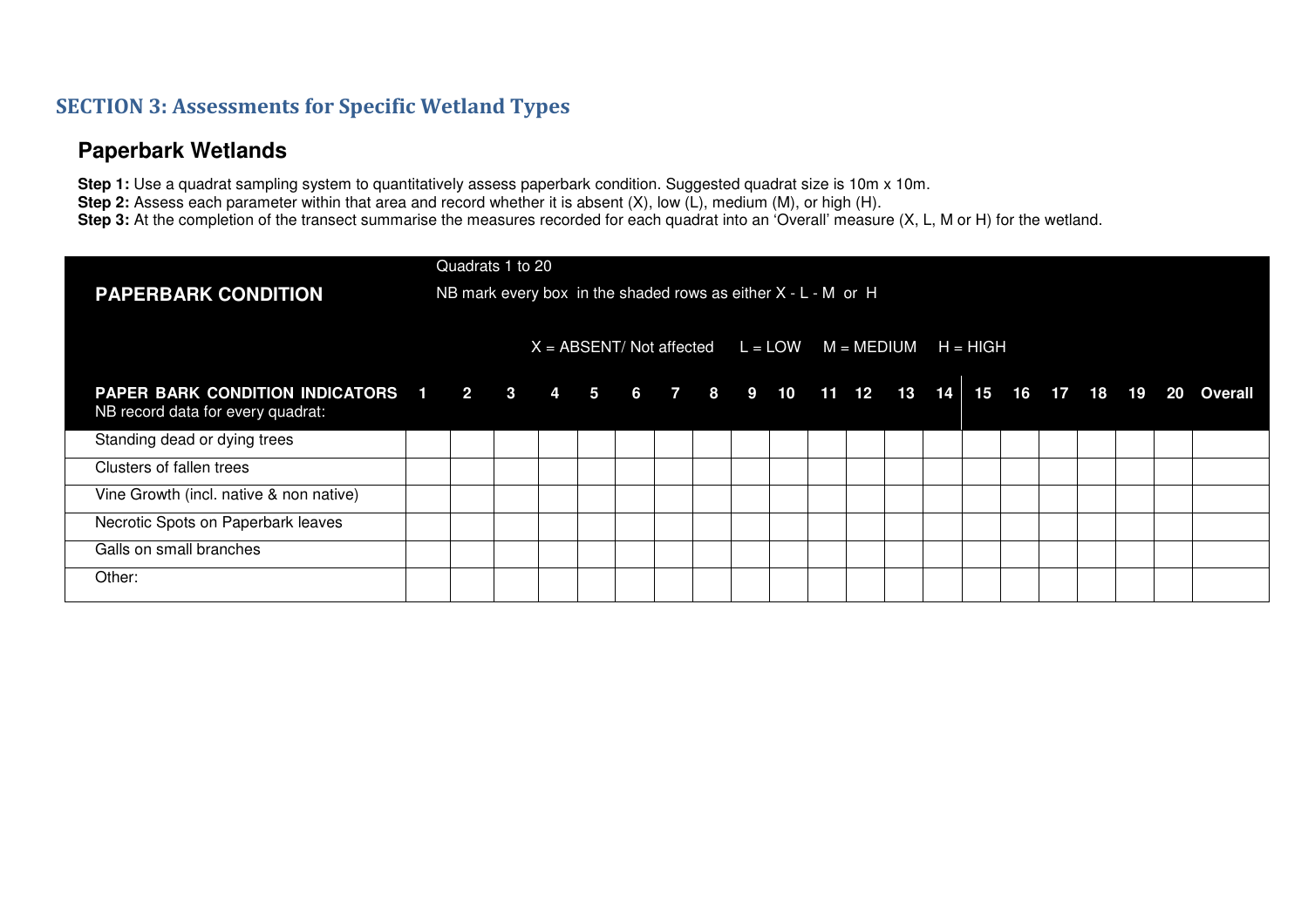**Step 4:** Use the 'Overall' value (X, L, M, H) for each of the criteria above and circle the corresponding numbers in the table below.

| <b>Paperbark Condition Data Table</b>                     |              |                                  |                           |      |
|-----------------------------------------------------------|--------------|----------------------------------|---------------------------|------|
|                                                           |              | Overall Impact on Wetland        |                           |      |
| Condition indicator                                       | Not affected | Low                              | Medium                    | High |
| Standing dead or dying trees                              | $\Omega$     | 2                                | 4                         | 6    |
| Clusters of fallen trees                                  | 0            |                                  | 2                         | 3    |
| Vine growth reducing paperbark<br>vigour                  | 0            | 1                                | 2                         | 3    |
| Necrotic spots on leaves caused by<br>sap sucking insects | $\Omega$     |                                  | 2                         | 3    |
| Galls on branches                                         | $\Omega$     | 1                                | 2                         | 3    |
| Other (define):                                           | $\Omega$     |                                  | 2                         | 3    |
| Other (define):                                           | $\Omega$     |                                  | 2                         | 3    |
|                                                           |              | <b>Paperbark Condition Value</b> |                           |      |
|                                                           |              |                                  | (total of circled scores) |      |

**Step 5:** Use the table below to convert the paperbark condition value to a score out of ten. Use the score in the calculation below to determine the Paperbark Condition Index.

| Paperbark condition<br>value | >9 | 9 | 8             | ĺ      | 6 | 5 | 4      | 3 | $\Omega$<br><b>_</b> |   |    |
|------------------------------|----|---|---------------|--------|---|---|--------|---|----------------------|---|----|
| Score                        |    |   | C<br><u>_</u> | C<br>U |   | ১ | ⌒<br>O | - | O<br>O               | c | 10 |

|       | <b>PAPERBARK CONDITION INDEX</b> |                        |
|-------|----------------------------------|------------------------|
| Score | Calculation                      | Paperbark              |
|       |                                  | <b>Condition Index</b> |
|       | <b>x10</b>                       |                        |
|       |                                  | $\%$                   |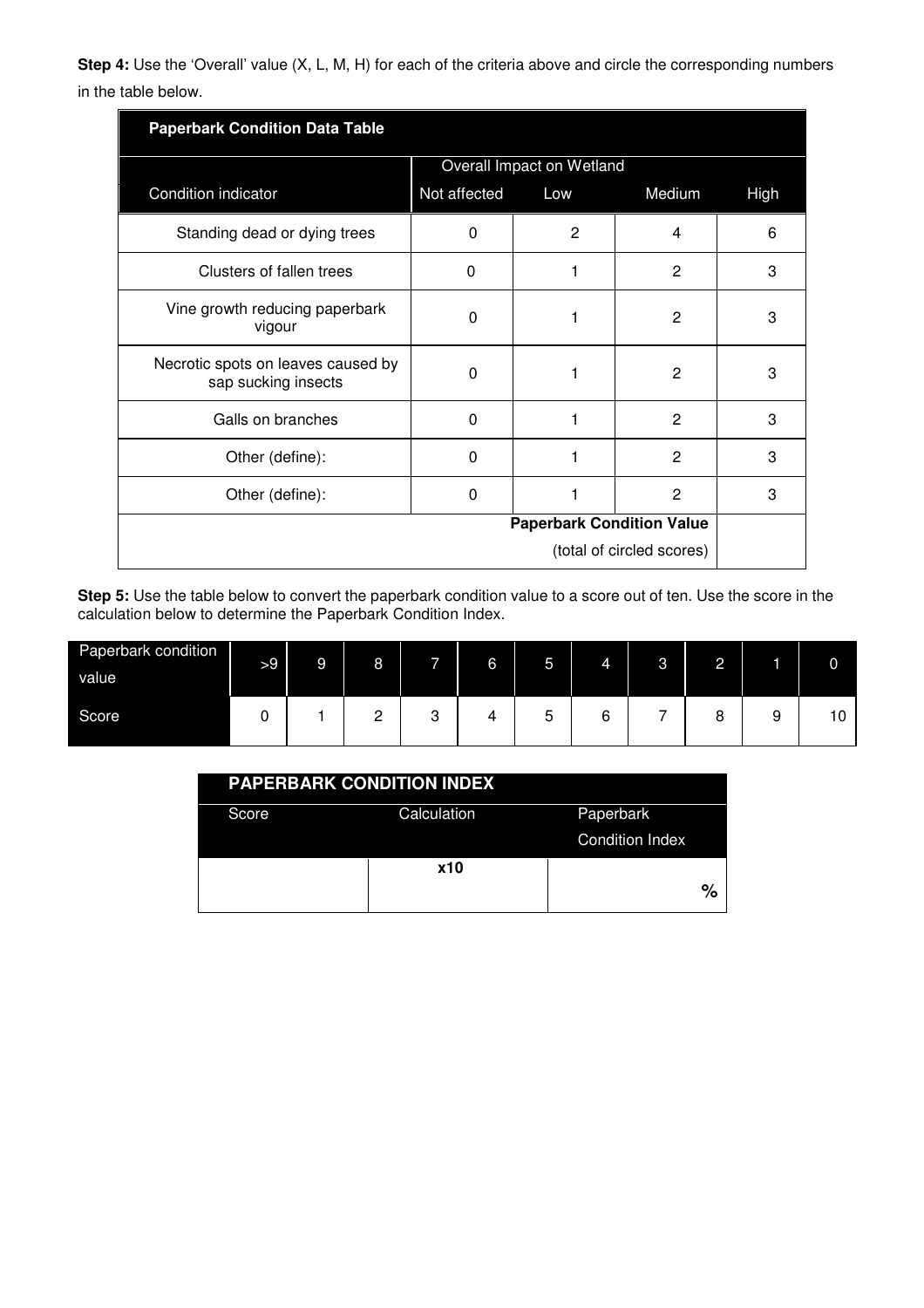Along the transect, measure tree girths and dig to discover peat depths as outlined above. Record the measurements in the field sheet below. On completion of the transect,<br>average both measures and use them in the tables a

| <b>WETLAND ESTABLISHMENT</b><br><b>INDICATORS</b>                                            |  |  |  |  |          |    |    |    |    |    |    |    |    |    |     |
|----------------------------------------------------------------------------------------------|--|--|--|--|----------|----|----|----|----|----|----|----|----|----|-----|
|                                                                                              |  |  |  |  | 11<br>10 | 12 | 13 | 14 | 15 | 16 | 17 | 18 | 19 | 20 | Avg |
| NB measure one average Paperbark<br>Girth Circumference (cms)<br>per quadrat at chest height |  |  |  |  |          |    |    |    |    |    |    |    |    |    |     |
|                                                                                              |  |  |  |  |          |    |    |    |    |    |    |    |    |    |     |
| NB check & record at least 4 per<br>Peat Depth (in cms)<br>transect                          |  |  |  |  |          |    |    |    |    |    |    |    |    |    |     |
|                                                                                              |  |  |  |  |          |    |    |    |    |    |    |    |    |    |     |

Use the tables below to convert the average tree girth circumference and peat depth to scores out of five (Step 4 & 7).

|              | Conversion Table |           |           |            |             |      |
|--------------|------------------|-----------|-----------|------------|-------------|------|
|              | 50               | $20 - 40$ | $40 - 80$ | $80 - 140$ | $140 - 180$ | >180 |
| ere<br>score | ◠                |           | ↘<br>¢    | ო          | 4           | 5    |
|              |                  |           |           |            |             |      |

|         | sion Table |          |           |            |             |       |
|---------|------------|----------|-----------|------------|-------------|-------|
|         | İ          | $3 - 15$ | $15 - 50$ | $51 - 100$ | $101 - 200$ | > 200 |
| 15<br>G |            |          |           |            |             | Ω     |
|         |            |          |           |            |             |       |

Step 8: Add these scores and complete the calculation below to determine the Wetland Establishment Index.

|                                |       | న్  |
|--------------------------------|-------|-----|
| <b>Wetland</b> Establishmer    |       |     |
|                                | xepu  |     |
| Calculation                    |       | x10 |
| Total                          | Score |     |
| Girth Score + Peat Depth Score | Ш     |     |
|                                |       |     |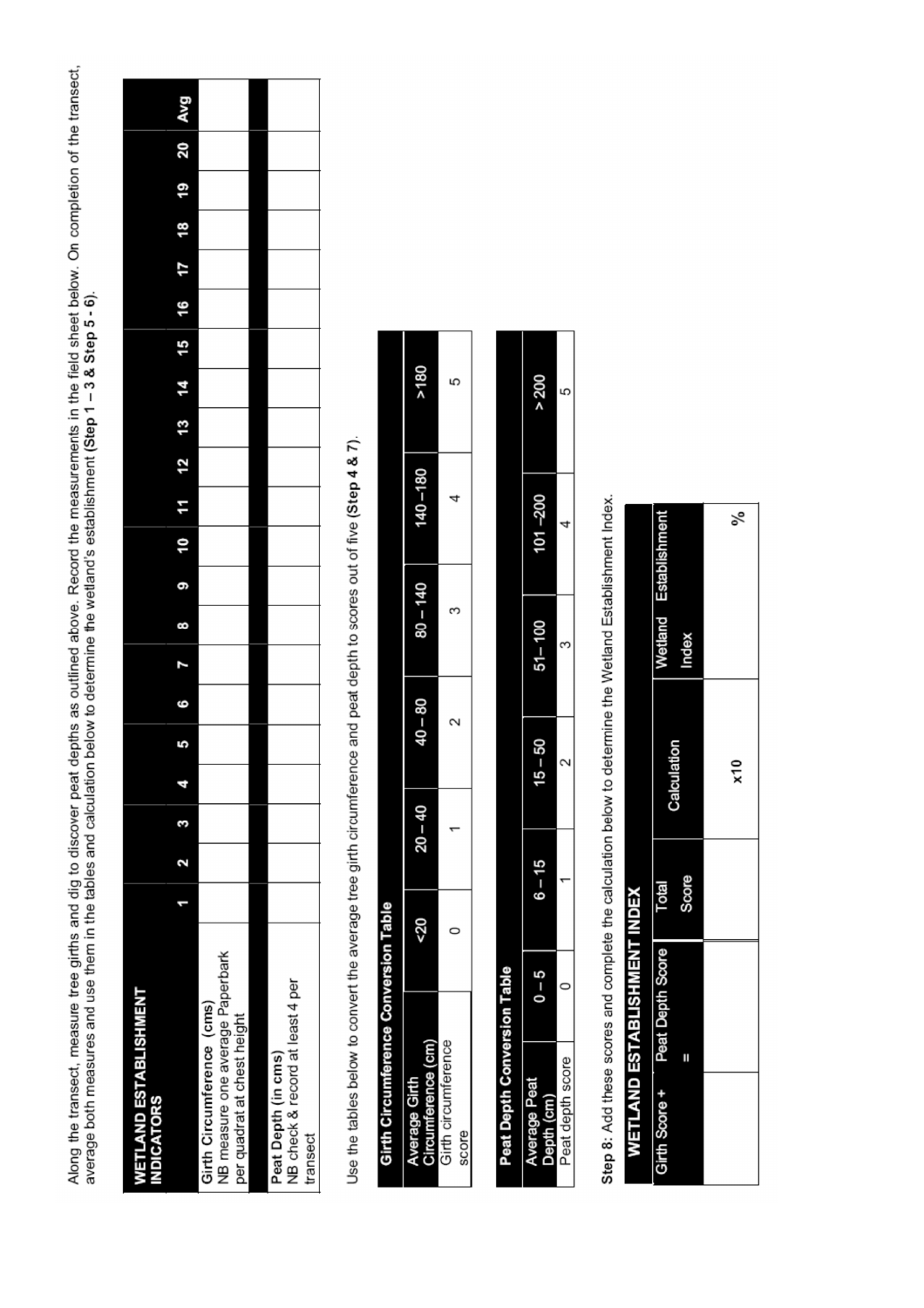#### **Open Freshwater Wetlands**

**Step 1:** At the four sampling sites, use a 50-metre tape to measure the width of the fringing vegetation, and record these values (m) in the width table. Measure from the water's edge to the outer edge of the fringing vegetation. The boundary is defined when the fringing vegetation stops, or when it extends beyond 50 m from the high water mark. If the fringing vegetation continues beyond 50 metres in width (generally the case with undisturbed wetlands), then the wetland is considered to merge with an adjacent ecosystem.

| <b>Fringing Vegetation</b>       | Quadrat 1 | Quadrat 2 | Quadrat 3 | Quadrat 4 |
|----------------------------------|-----------|-----------|-----------|-----------|
| Width of Fringing Vegetation (m) |           |           |           |           |

**Step 2:** When you have measured the width of fringing vegetation at each of the four sample sites, calculate the average width, and record below.

| Average Width = |
|-----------------|
|-----------------|

**Step 3:** Use the width conversion table below to determine your Width Score.

| <b>Width Conversion Table</b> |                    |
|-------------------------------|--------------------|
| Average Width                 | <b>Width Score</b> |
| $0 - 2$ m                     | ŋ                  |
| $>2-5$ m                      |                    |
| $>5-15$ m                     | 2                  |
| $>15-30$ m                    | З                  |
| $>30-48$ m                    | 4                  |
| $>48$ m                       | 5                  |

| <b>FRINGING VEGETATION INDEX</b> |                            |                                    |                   |                |                  |                       |  |  |  |  |
|----------------------------------|----------------------------|------------------------------------|-------------------|----------------|------------------|-----------------------|--|--|--|--|
| Width Score +                    | Vegetation<br>Type Score + | <b>Species Number</b><br>Score $+$ | Weed<br>$Score =$ | Total<br>Score | Calculation      | Fringing Veg<br>Index |  |  |  |  |
|                                  |                            |                                    |                   |                | $\div$ 20) x 100 | %                     |  |  |  |  |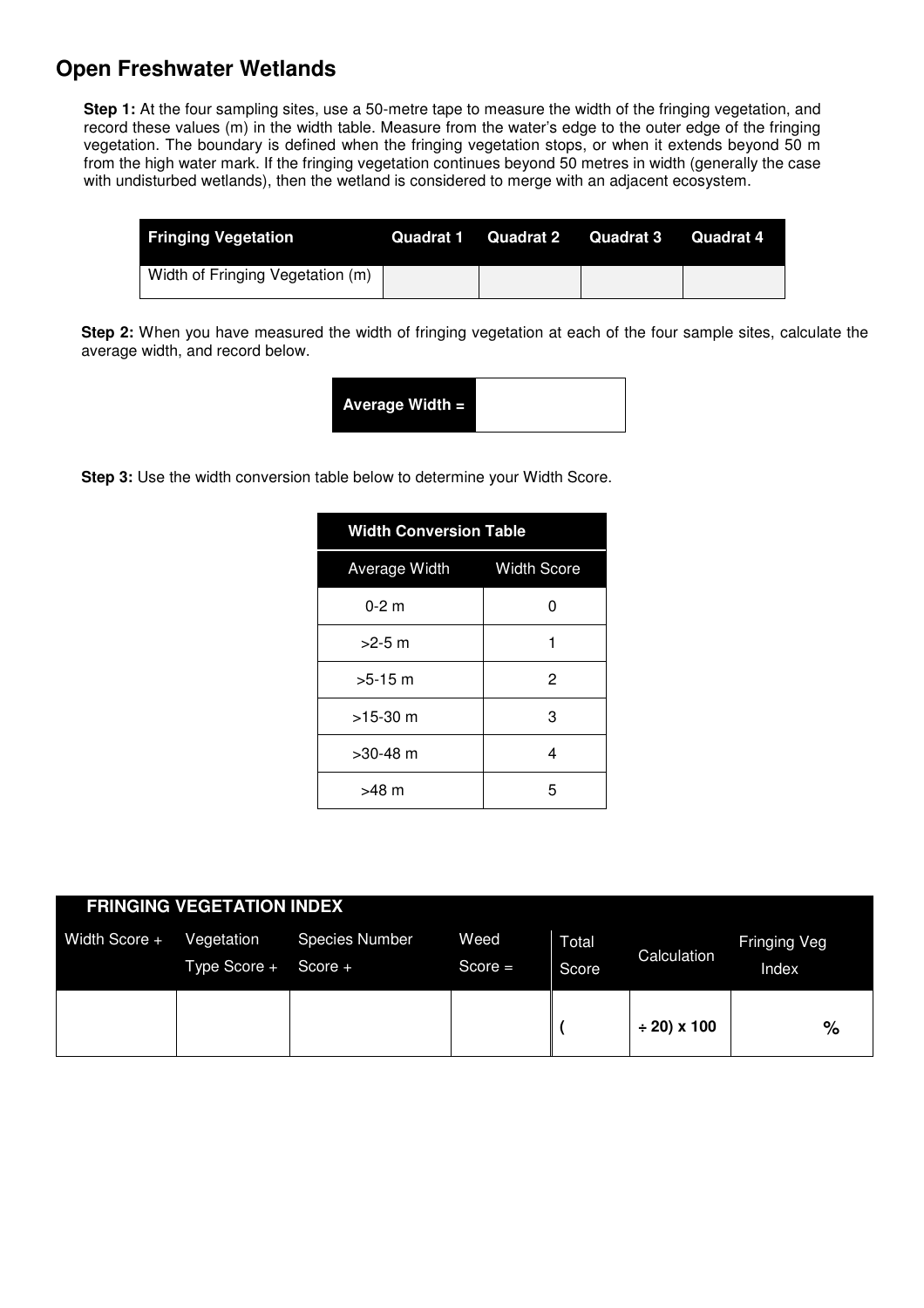#### **Water Quality**

#### **pH, Electrical Conductivity, Turbidity**

**Step 1:** Measure pH at each of the four sampling sites using a pH meter or broad-spectrum litmus paper. The water in which you undertake your measurements should ideally be 50 cm deep or more. Position the probe midway between the water surface and the wetland floor – make sure the probe does not contact the sediment! Record the pH values in the 'water quality table'.

**Step 2:** Measure electrical conductivity at each of the four sampling sites using an electrical conductivity meter. The water in which you undertake your measurements should ideally be 50 cm deep or more. Position the probe midway between the water surface and the wetland floor – make sure the probe does not contact the sediment! Record the values in the 'water quality table'.

**Step 3:** Use a turbidity tube, a secci disk or an electronic turbidity meter to measure turbidity at your four sampling sites. Be very careful not to stir up sediment when you are collecting your sample, or you may obtain a higher-than-actual value. Record the values in the 'water quality table'.

| <b>Water Quality</b>           | <b>Quadrat 1</b> | <b>Quadrat 2</b> | <b>Quadrat 3</b> | <b>Quadrat 4</b> |
|--------------------------------|------------------|------------------|------------------|------------------|
| pH                             |                  |                  |                  |                  |
| <b>Electrical Conductivity</b> |                  |                  |                  |                  |
| Turbidity                      |                  |                  |                  |                  |
| <b>Water Quality Sample</b>    |                  |                  |                  |                  |
| taken (tick) **                |                  |                  |                  |                  |

**Step 4:** Use the 'pH conversion table' to convert the pH to the pH score.

| pH Conversion Table                                               |  |  |  |  |  |  |  |  |  |
|-------------------------------------------------------------------|--|--|--|--|--|--|--|--|--|
| Average pH<br>$5 - 6$ or $> 8$<br>$6 - 8$<br>$-5 - 4$<br>$\leq 4$ |  |  |  |  |  |  |  |  |  |
| <b>pH</b> score                                                   |  |  |  |  |  |  |  |  |  |

**Step 5:** Use the 'EC conversion table' to convert the electrical conductivity to the EC score.

| <b>EC Conversion Table</b> |                                          |                                                          |  |              |  |  |  |  |
|----------------------------|------------------------------------------|----------------------------------------------------------|--|--------------|--|--|--|--|
|                            | <b>Average EC</b> $>$ 3 000 $\mu$ S / cm | $1000 - 2999 \,\mu\text{S/m}$ 200 - 999 $\mu\text{S/cm}$ |  | <200 uS / cm |  |  |  |  |
|                            |                                          |                                                          |  |              |  |  |  |  |
| <b>EC</b> score            |                                          |                                                          |  |              |  |  |  |  |

**Step 6:**, then use the 'turbidity conversion table' to obtain the turbidity score for your wetland.

| <b>Turbidity Conversion Table</b> |          |            |           |     |  |  |  |  |
|-----------------------------------|----------|------------|-----------|-----|--|--|--|--|
| <b>Average Turbidity</b>          | >100 NTU | $50 - 100$ | $20 - 50$ | <20 |  |  |  |  |
| <b>Turbidity Score</b>            |          |            |           | o   |  |  |  |  |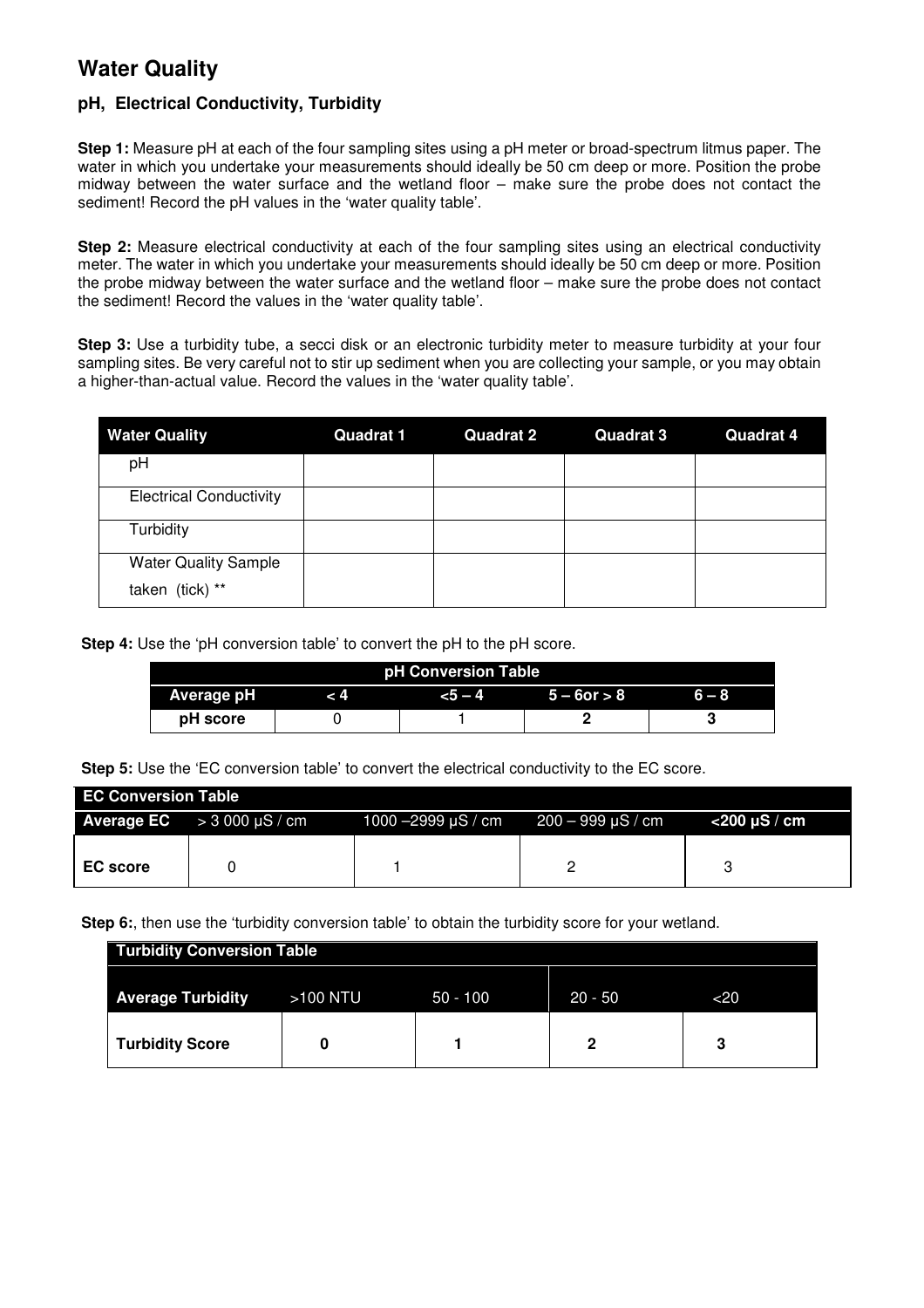**Step 1:** Use the water sample taken at your sites to determine the levels of nitrate, ammonium and phosphate at your wetland.

| <b>Nitrate Conversion Table</b> |             |               |                 |               |  |
|---------------------------------|-------------|---------------|-----------------|---------------|--|
| <b>Average Nitrate</b>          | $> 4$ mgN/L | $1 - 4$ mgN/L | $0.4 - 1$ mgN/L | $< 0.4$ mgN/L |  |
| Nitrate score                   |             |               |                 | ാ             |  |

**Step 2:** Use the conversion tables to work out nitrate and ammonium scores.

| <b>Ammonium Conversion Table</b> |             |             |                 |                   |  |  |  |  |  |
|----------------------------------|-------------|-------------|-----------------|-------------------|--|--|--|--|--|
| <b>Average</b><br>Ammonium       | $> 4$ mgN/L | 1 - 4 mgN/L | $0.4 - 1$ mgN/L | $< 0.4 - 1$ mgN/L |  |  |  |  |  |
| Ammonium score                   |             |             |                 | ◠                 |  |  |  |  |  |

**Step 3:** Use the 'phosphorus conversion table' to work out the phosphate score.

| Average         | $> 2$ mgP/L | $0.5 - 2$ mgP/L | $0.2 - 0.5$ mgP/L | $<$ 0.2 mgP/L |
|-----------------|-------------|-----------------|-------------------|---------------|
| phosphate       |             |                 |                   |               |
| Phosphate score |             |                 |                   |               |

**Step 4:** Use your 'scores' to calculate your Water Quality Index. If you have only tested for pH, EC and turbidity, divide your score value by 9 instead of 18.

|          |             | <b>WATER QUALITY INDEX</b> |                             |                     |                        |                    |                  |                               |
|----------|-------------|----------------------------|-----------------------------|---------------------|------------------------|--------------------|------------------|-------------------------------|
| pH Score | EC<br>Score | Turbidity<br>Score         | <b>Nitrate</b><br>$Score +$ | Ammonium<br>Score + | Phosphate<br>$Score =$ | <b>Total Score</b> | Calculation      | <b>Water Quality</b><br>Index |
|          |             |                            |                             |                     |                        |                    | $\div$ 18) x 100 | $\%$                          |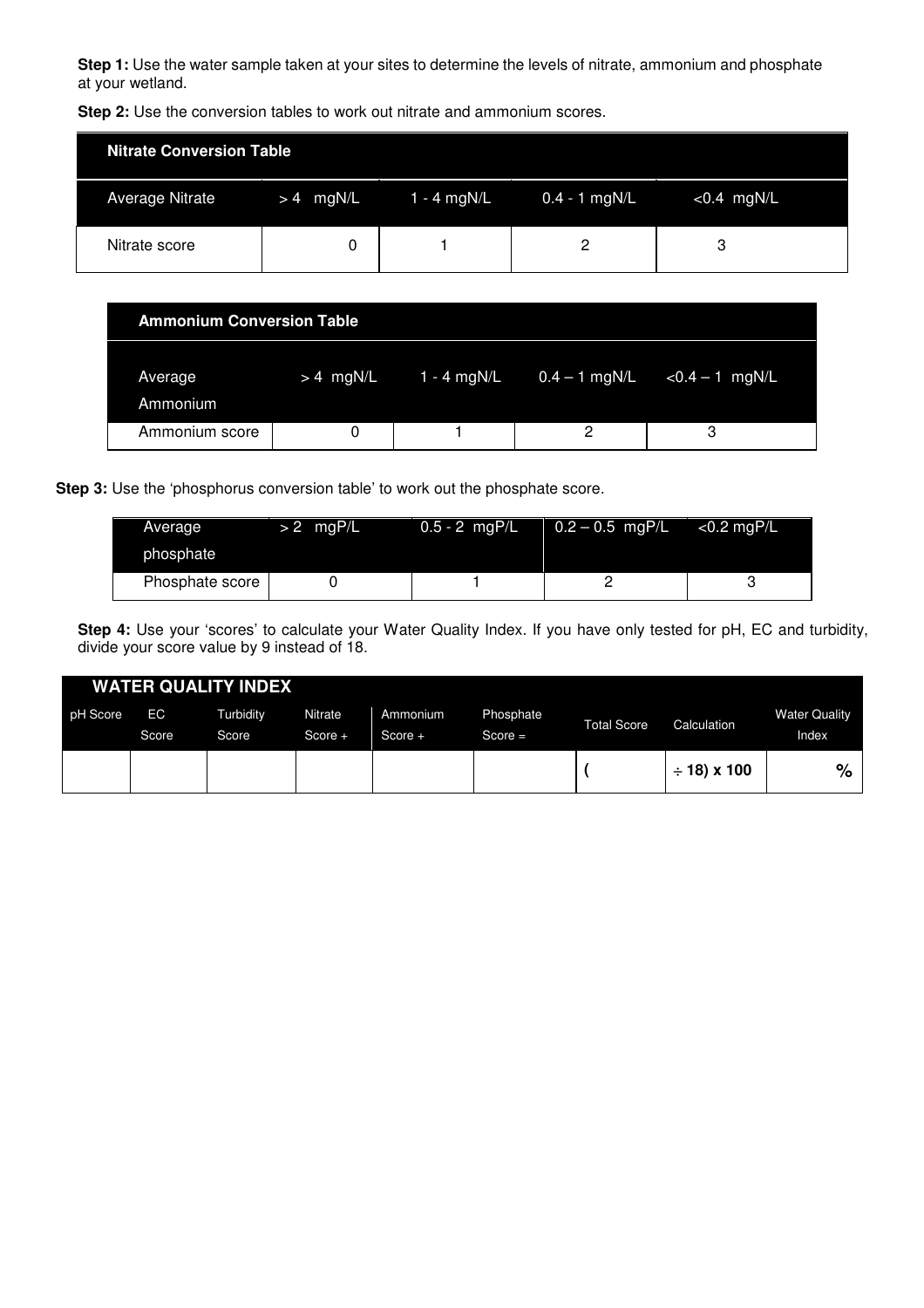# **Estuarine Wetlands**

**Step 1:** Collect the following data, using 10 x 10 m quadrats, sampling up to 10 quadrats (minimum of 4) and record in the table below.

**Step 2:** Measure and record the diameter of each tree over 2.5cm within the quadrat at chest height. This is referred to as Diameter at Breast Height (DBH). This height is approximately 1.3 meters from ground level.

**Step 3:** Calculate mean tree height by measuring a number of trees within the plot and calculating the mean, in metres.

**Step 4:** Count the number of trees within each quadrat to calculate your tree density. Only count those mangroves with a DBH>2.5cm

|                    |                 | <b>Community Structure Data</b> |                         |                         |                         |                |                |                         |                |    |
|--------------------|-----------------|---------------------------------|-------------------------|-------------------------|-------------------------|----------------|----------------|-------------------------|----------------|----|
|                    | Quadrats 1 - 10 |                                 |                         |                         |                         |                |                |                         |                |    |
|                    | $\overline{1}$  | $\overline{2}$                  | $\overline{\mathbf{3}}$ | $\overline{\mathbf{4}}$ | $\overline{\mathbf{5}}$ | $\overline{6}$ | $\overline{7}$ | $\overline{\mathbf{8}}$ | $\overline{9}$ | 10 |
| Diameter at        |                 |                                 |                         |                         |                         |                |                |                         |                |    |
| <b>Breast</b>      |                 |                                 |                         |                         |                         |                |                |                         |                |    |
| Height             |                 |                                 |                         |                         |                         |                |                |                         |                |    |
| $(DBH)$ (cm)       |                 |                                 |                         |                         |                         |                |                |                         |                |    |
|                    |                 |                                 |                         |                         |                         |                |                |                         |                |    |
|                    |                 |                                 |                         |                         |                         |                |                |                         |                |    |
|                    |                 |                                 |                         |                         |                         |                |                |                         |                |    |
|                    |                 |                                 |                         |                         |                         |                |                |                         |                |    |
|                    |                 |                                 |                         |                         |                         |                |                |                         |                |    |
|                    |                 |                                 |                         |                         |                         |                |                |                         |                |    |
|                    |                 |                                 |                         |                         |                         |                |                |                         |                |    |
|                    |                 |                                 |                         |                         |                         |                |                |                         |                |    |
|                    |                 |                                 |                         |                         |                         |                |                |                         |                |    |
|                    |                 |                                 |                         |                         |                         |                |                |                         |                |    |
|                    |                 |                                 |                         |                         |                         |                |                |                         |                |    |
|                    |                 |                                 |                         |                         |                         |                |                |                         |                |    |
|                    |                 |                                 |                         |                         |                         |                |                |                         |                |    |
|                    |                 |                                 |                         |                         |                         |                |                |                         |                |    |
|                    |                 |                                 |                         |                         |                         |                |                |                         |                |    |
|                    |                 |                                 |                         |                         |                         |                |                |                         |                |    |
| Mean<br>Height (m) |                 |                                 |                         |                         |                         |                |                |                         |                |    |
| Tree<br>Density    |                 |                                 |                         |                         |                         |                |                |                         |                |    |

**Step 5:** Calculate the Basal Area by applying the **Basal Area formula** - to do this, square (multiply by itself) all the individual tree diameters (DBH) and then sum (add) these figures.

#### **a (Basal Area) = 0.000785 x ∑(DBH<sup>2</sup>)**

Where:  $\sum$  = Sum

 $DBH<sup>2</sup>$  = Diameter Breast Height in cm squared (dbh x dbh)

| Total of all DBH <sup>2</sup> collected in<br>above table $=$ |                  | <b>BASAL AREA</b> |
|---------------------------------------------------------------|------------------|-------------------|
| Sum of (DBH <sup>2</sup> ) =                                  | $X$ 0.000785 $=$ | m <sup>2</sup>    |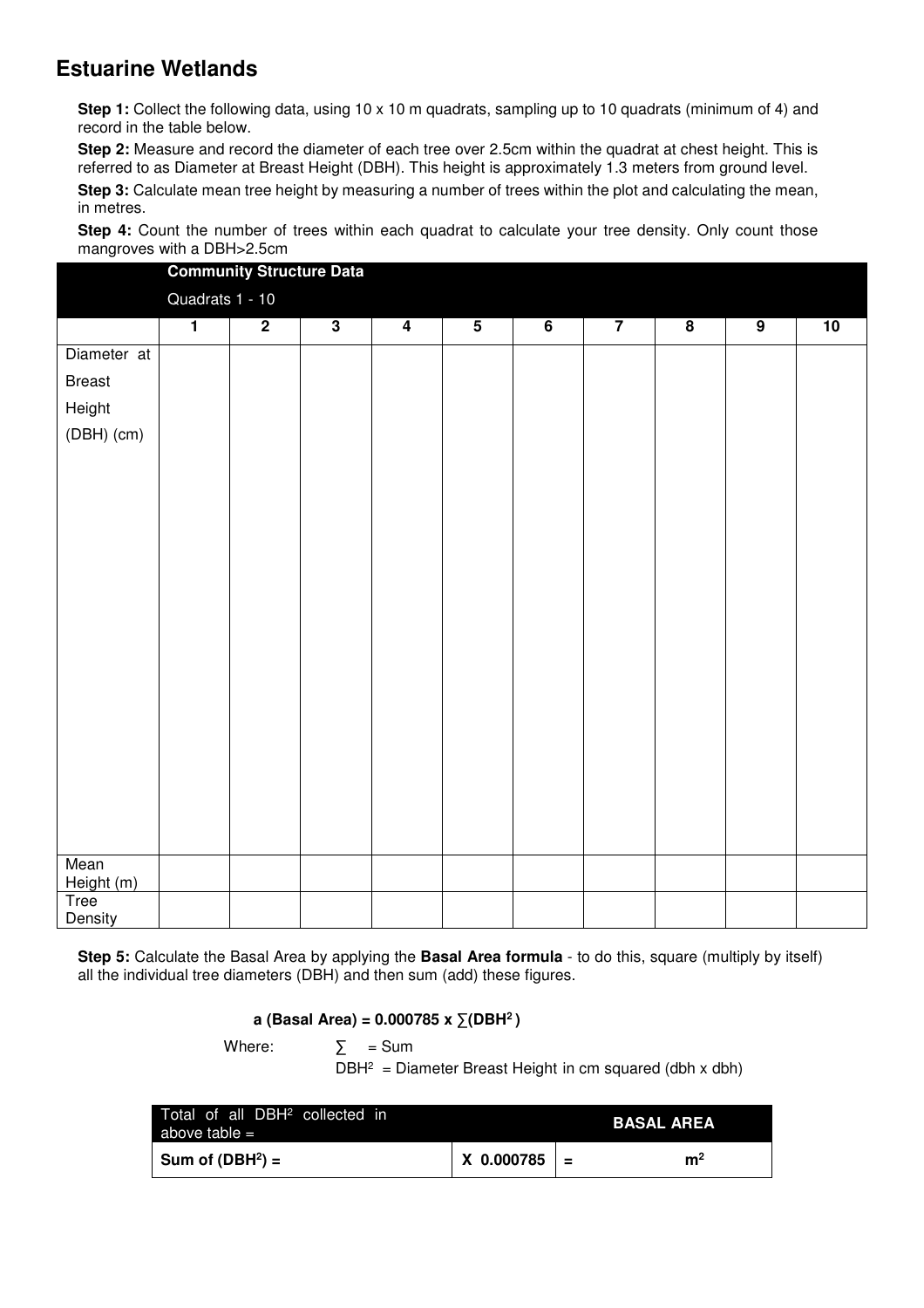

 **A**

**Step 7:** These parameters are then used to calculate the complexity in the following equation:

$$
C (Complexity) = (a \times d \times n \times h)
$$

Where:  $C =$  Complexity index

 $a = b$ asal Area in m<sup>2</sup>

 $d = average tree density per quadrant (with DBH > 2.5cm)$ 

n = number of different mangrove species along transect

 $h =$  mean tree height in m

 $A =$  Area assessed in m<sup>2</sup> (no. of quadrats x 100)

Apply the Complexity formula by transferring the totals and averages from the data collection tables, to the calculation table below to give the Complexity Index**.** Use this number in Step 8 to convert to a 'score'.

| <b>Basal Area</b> |        | <b>Mean Tree</b><br><b>Density</b> | No. of mangrove<br>species (from veg<br>section) |     | <b>Mean tree</b><br>height |  | <b>Area Assessed</b> | <b>Complexity</b><br><b>Index</b> |
|-------------------|--------|------------------------------------|--------------------------------------------------|-----|----------------------------|--|----------------------|-----------------------------------|
| (a)               |        | (d)                                |                                                  | (n) | (h)                        |  | (A)                  |                                   |
| m                 | v<br>Λ |                                    | v                                                |     | m                          |  | m <sup>2</sup>       | =                                 |

**Step 8:** Circle the corresponding score in the table below, this will be used to calculate the Mangrove Condition Index below.

| <b>Complexity Score Conversion Table</b> |         |       |         |           |        |  |  |
|------------------------------------------|---------|-------|---------|-----------|--------|--|--|
| Complexity Index                         | $0 - 3$ | 4 - 9 | $10-19$ | $20 - 39$ | $40 +$ |  |  |
| Score                                    |         |       |         |           |        |  |  |

**Step 9:** Use quadrat sampling system to quantitatively assess mangrove foliage condition, quadrats should be located at the same locations where data is recorded for the complexity index. Suggested quadrat size is 1x1 m for foliage cover. Within the area assess each parameter and record the appropriate figure. At the completion of the transect calculate the average (SUM quadrats ÷ no. quadrats) measure for the wetland.

| <b>Mangrove</b>    | Quadrats 1 - 10                              |   |  |   |   |  |   |   |    |     |
|--------------------|----------------------------------------------|---|--|---|---|--|---|---|----|-----|
| <b>Condition</b>   | Record each as a percentage for each quadrat |   |  |   |   |  |   |   |    |     |
|                    | 2                                            | 3 |  | 5 | 6 |  | 8 | 9 | 10 | Avg |
| Foliage Cover (%)  |                                              |   |  |   |   |  |   |   |    |     |
| Foliage Health (%) |                                              |   |  |   |   |  |   |   |    |     |

**Step 10:** Circle the corresponding scores in the table below.

|                    | <b>Mangrove Condition Conversion Table</b> |              |              |           |
|--------------------|--------------------------------------------|--------------|--------------|-----------|
| Avg Foliage Cover  | $< 10\%$                                   | $10 - 30 \%$ | $31 - 60%$   | >60%      |
| Score              |                                            |              |              |           |
| Avg Foliage Health | $< 10\%$                                   | $10 - 25 \%$ | $26 - 75 \%$ | $> 75 \%$ |
| Score              |                                            |              |              |           |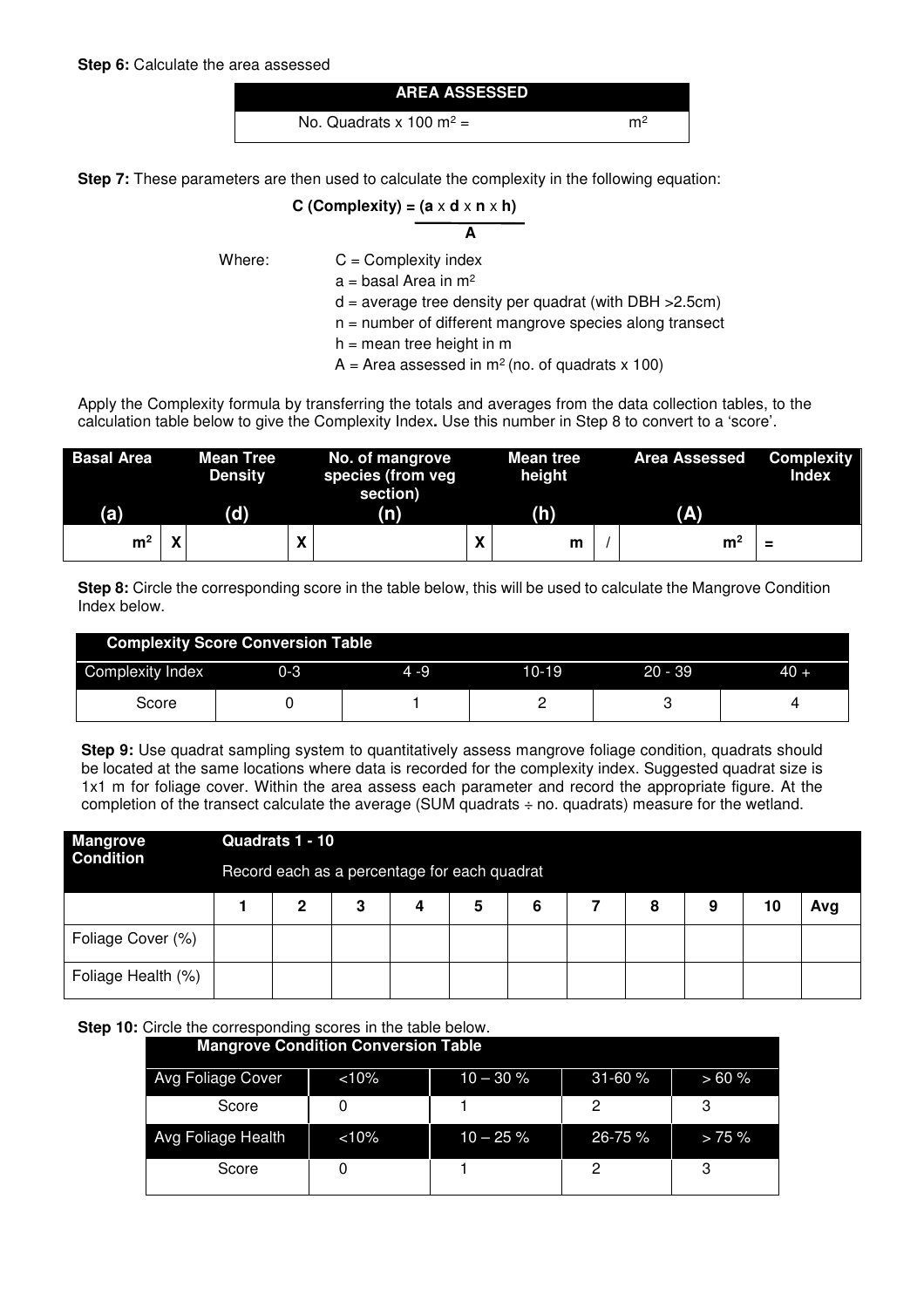**Step 11:** Add your Avg Foliage Cover Score and Avg Foliage Health Score to give you a 'Mangrove Condition Score' and record in the table in Step 12.

**Step 12:** Add up the scores from the Complexity and Mangrove Condition conversion tables to give the total score.

| Complexity Score + Mangrove Condition Score | $\blacksquare$ = TOTAL |
|---------------------------------------------|------------------------|
|                                             |                        |

**Step 13:** Use the formula below to calculate the Mangrove Condition Index

| <b>MANGROVE CONDITION INDEX</b> |                  |     |                          |  |  |  |
|---------------------------------|------------------|-----|--------------------------|--|--|--|
| <b>TOTAL Score</b>              | Calculation      |     | Mangrove Condition Index |  |  |  |
|                                 | $/10 \times 100$ | $=$ | $\%$                     |  |  |  |
|                                 |                  |     |                          |  |  |  |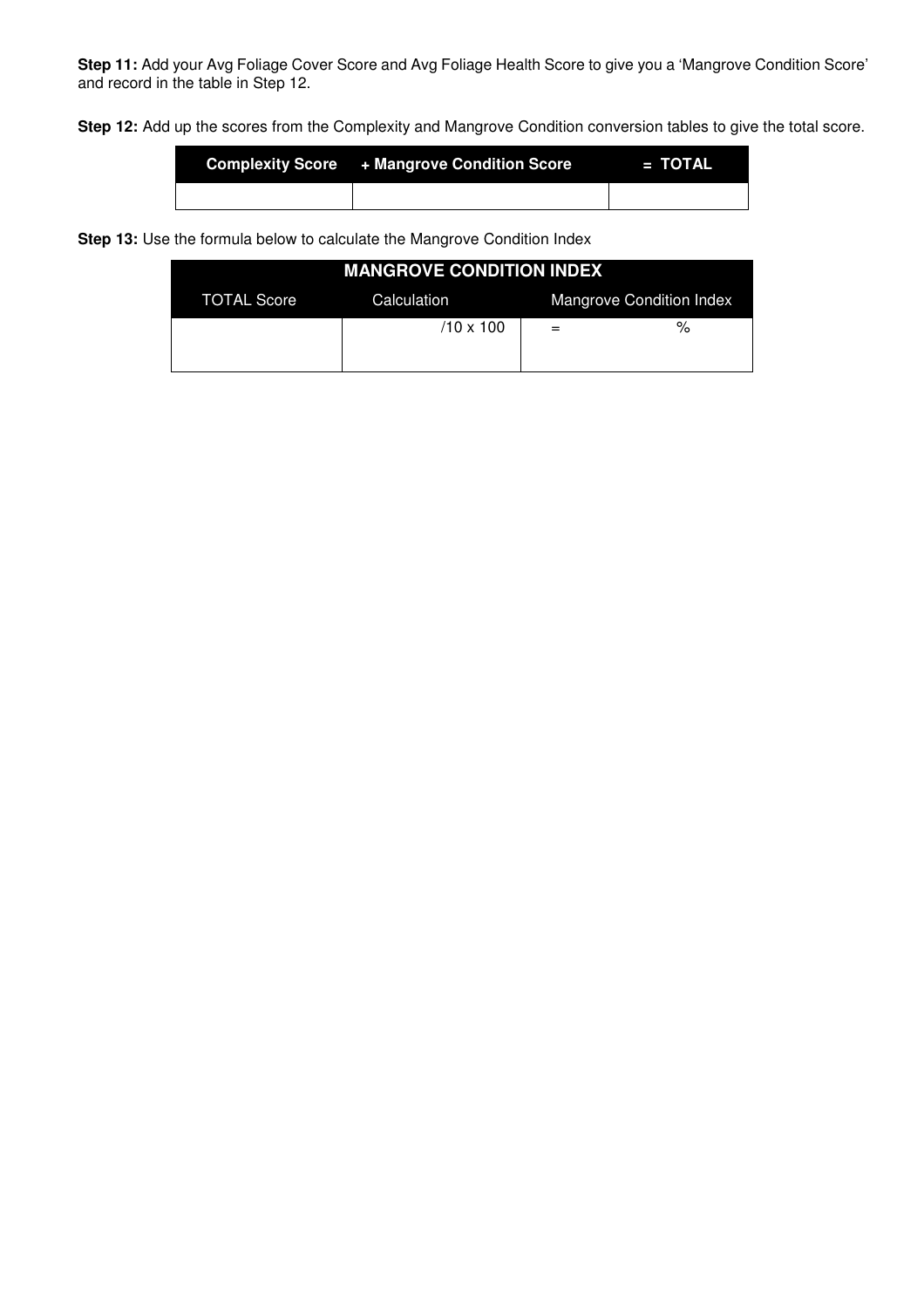#### **Saltmarsh Condition**

**Step 1:** Usinq a quadrat sampling system with 10 x 10 m quadrats, sample up to 20 locations along the transect to assess saltmarsh condition. Quadrats should be placed every 100 m or at every change in vegetation type. In each quadrat the percentage covered by vegetation should be recorded, along with the number of species present.

| <b>GROUND</b>                                       |   |                |  |               |  |  |    |     |
|-----------------------------------------------------|---|----------------|--|---------------|--|--|----|-----|
| <b>COVER</b>                                        |   |                |  |               |  |  |    |     |
|                                                     | 1 | 2 <sup>1</sup> |  | 3 4 5 6 7 8 9 |  |  | 10 | Avg |
| Area of 10 m quadrat<br>covered by veg (%)          |   |                |  |               |  |  |    |     |
| Area of 10m quad. with<br>signs of necrosis (%)     |   |                |  |               |  |  |    |     |
| Number of crab burrows<br>in $1 \times 1$ m quadrat |   |                |  |               |  |  |    |     |
| Snail density (30 cm<br>quadrat)                    |   |                |  |               |  |  |    |     |

**Step 2:** Use the average determined in the ground cover table to convert the percentage to a score. Circle the appropriate score

|         | <b>Cover Percentage Conversion Table</b> |        |                |  |  |  |  |
|---------|------------------------------------------|--------|----------------|--|--|--|--|
| % Cover | - 25                                     | -25–50 | $50 - 75 > 75$ |  |  |  |  |
| Score   |                                          |        |                |  |  |  |  |

**Step 3:** Use the average necrosis level to convert to a score which is used to calculate the Saltmarsh Condition Index.

| <b>Necrosis Conversion Table</b> |         |            |          |     |  |  |
|----------------------------------|---------|------------|----------|-----|--|--|
| Average Necrosis                 | $>50\%$ | $>25-50\%$ | $5 - 25$ | 5%> |  |  |
| Score                            |         |            |          |     |  |  |

**Step 4:** Use the average crab burrow count from above to convert the number to a score. Circle the appropriate score.

| <b>Crab Burrow Conversion Table</b> |  |         |         |  |  |
|-------------------------------------|--|---------|---------|--|--|
| <b>Average Crab Burrows</b>         |  | $0 - 2$ | $2 - 4$ |  |  |
| Score                               |  |         |         |  |  |

**Step 5:** Use the average snail count from above to convert the number to a score. Circle the appropriate score.

| <b>Snail Density Conversion Table</b> |  |  |                              |      |  |  |
|---------------------------------------|--|--|------------------------------|------|--|--|
| <b>Average Snail Density</b>          |  |  | $0 - 5$ $\rightarrow 5 - 20$ | > 20 |  |  |
| Score                                 |  |  |                              |      |  |  |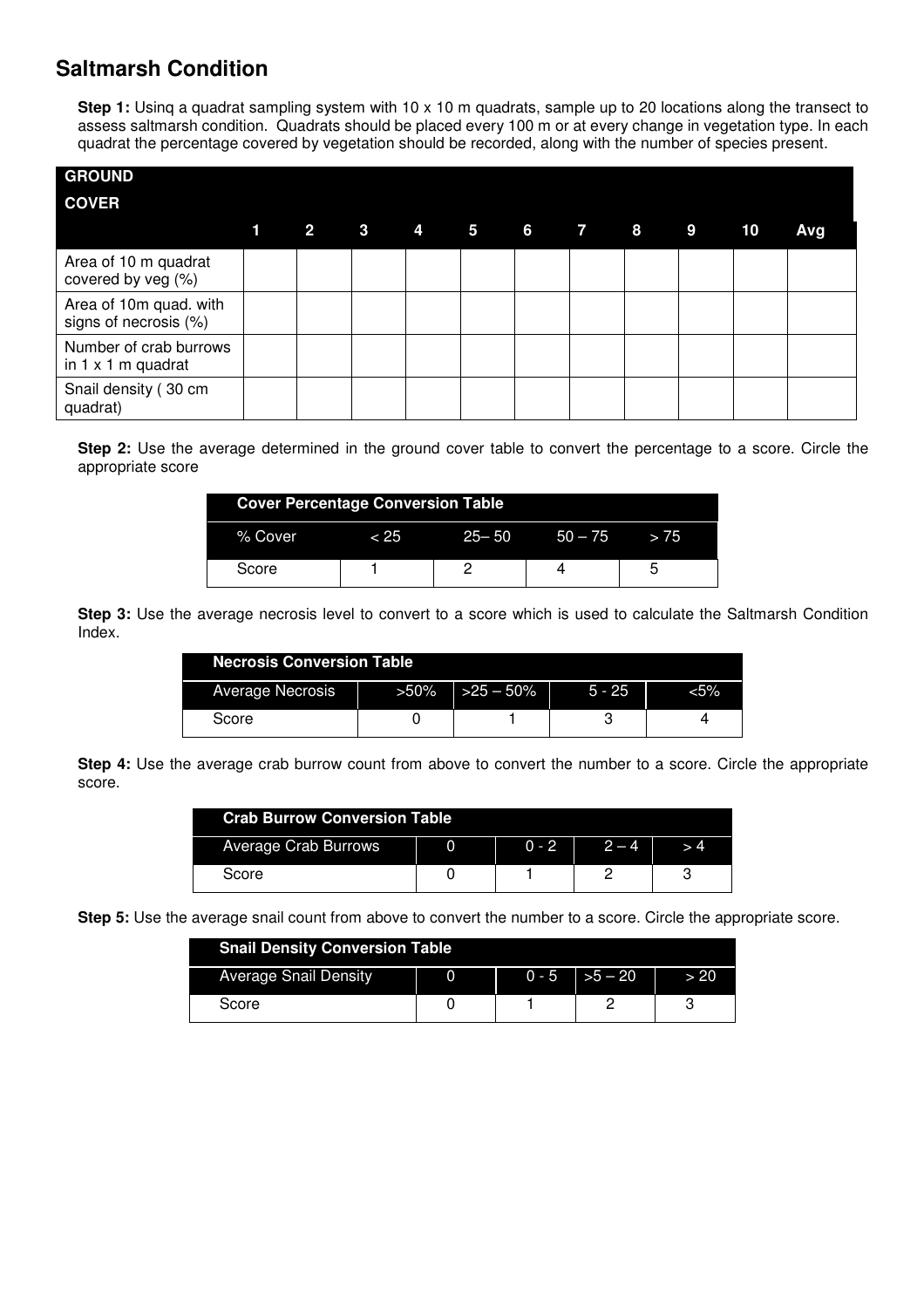**Step 6:** At 4 points along the terrestrial edge of the saltmarsh, and four points along the estuarine edge of the saltmarsh determine the level of encroachment on the saltmarsh. This is done by determining whether encroachment is:

Definite - definite impacts might include introduced grass species or weed species occurring into the terrestrial edge of the saltmarsh, or large numbers of mangroves seedlings established in the estuarine edge Suspected - you cannot determine that the above is definitely happening score the impact as suspected Not occurring - If there is no impact or no obvious encroachment on the saltmarsh, score the impact as not occurring

| <b>PLANT ENCROACHMENT</b>                             | <b>Impact Level</b> | <b>SPECIES PRESENT AND COMMENTS</b> |
|-------------------------------------------------------|---------------------|-------------------------------------|
| Mangrove Encroachment                                 |                     |                                     |
| Terrestrial, Freshwater, Weed<br>Species Encroachment |                     |                                     |
| <b>OVERALL</b>                                        |                     |                                     |

**Step 7:** Use your overall impact level of encroachment to convert to a score in the table below.

|       | <b>Encroachment Conversion Table</b> |  |                         |  |  |  |  |
|-------|--------------------------------------|--|-------------------------|--|--|--|--|
| Level | Definite                             |  | Suspected Not Occurring |  |  |  |  |
| Score |                                      |  |                         |  |  |  |  |

**Step 8:** Transfer the scores from the percentage cover, Species, and encroachment conversion tables, to calculate the Saltmarsh Condition Index.

| <b>SALTMARSH CONDITION INDEX</b> |                    |   |  |  |  |
|----------------------------------|--------------------|---|--|--|--|
| <b>Cover Score</b>               |                    |   |  |  |  |
| Necrosis Score                   |                    |   |  |  |  |
| <b>Crab Burrow Score</b>         |                    |   |  |  |  |
| <b>Snail Density Score</b>       |                    |   |  |  |  |
| <b>Encroachment Score</b>        |                    |   |  |  |  |
| <b>TOTAL</b>                     | $/18 \times 100 =$ | % |  |  |  |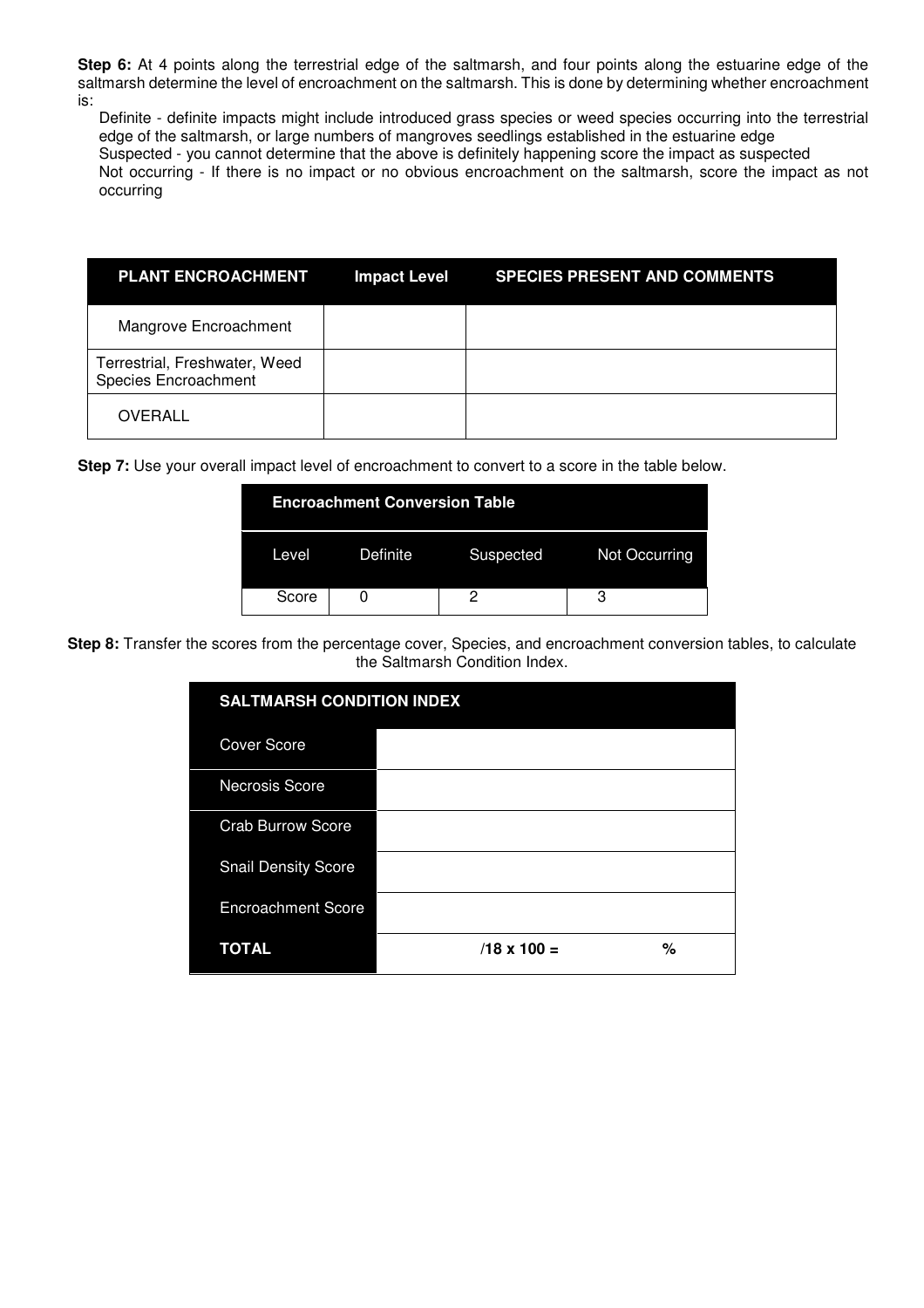# **Seagrass Condition**

**Step 1:** Using a quadrat sampling system with 1 x 1 m quadrats, sample 10 locations along the transect to assess seagrass condition. In each quadrat the percentage covered by vegetation should be recorded.

| <b>COVER</b>                                                        |  |  |                        |  |  |                       |
|---------------------------------------------------------------------|--|--|------------------------|--|--|-----------------------|
|                                                                     |  |  | $1$ 2 3 4 5 6 7 8 9 10 |  |  | Avg %<br><b>Cover</b> |
| Area $(\%)$ of 1 m <sup>2</sup><br>quadrat covered<br>by vegetation |  |  |                        |  |  |                       |

**Step 2:** The Average percentage cover from above can then is translated into a score using this table. Use this score to calculate the Seagrass Condition Index in Step 8.

| <b>Cover Score</b>      | <b>SCORE</b> |
|-------------------------|--------------|
| High - >60% cover       | 6            |
| $Mod - 30 - 60\%$ cover | 4            |
| Low - $<$ 30% cover     | 2            |

**Step 3:** Estimate the average seagrass depth and circle the corresponding score. Use this score to calculate the Seagrass Condition Index in Step 8.

| <b>SEAGRASS DEPTH</b>                                                                                                                                                                       | <b>SCORE</b> | <b>OBSERVATIONS &amp; COMMENTS</b> |
|---------------------------------------------------------------------------------------------------------------------------------------------------------------------------------------------|--------------|------------------------------------|
| <b>DEEP</b><br>Deepest edge of seagrass bed is > 2m<br>OR<br>Water is $<$ 2m deep at deepest point, with seagrass<br>growing to deepest points of estuary, lake or lagoon                   | 3            |                                    |
| <b>MODERATE</b><br>Deepest edge of seagrass bed is between $0.3 - 2$ m<br>OR.<br>Water is $< 0.3$ m deep at deepest point with seagrass<br>growing to deepest point estuary, lake or lagoon | 2            |                                    |
| <b>SHALLOW</b><br>Deepest edge of seagrass bed is $< 0.3$ m                                                                                                                                 |              |                                    |

Seagrass depth ranges adapted from: CSIRO, 2002, 2005.

**Step 4:** Selecting a number of individual seagrass blades within the quadrat (approx. 10), and estimate the cover on each of the blades (approx. 50%). Then look at the whole quadrat and estimate the overall coverage of epiphytes on the seagrass (approx. 50 %).

| <b>Epiphyte Cover</b> |                |         |   |                         |  |  |    |      |
|-----------------------|----------------|---------|---|-------------------------|--|--|----|------|
|                       | Quadrats 1 -10 |         |   |                         |  |  |    |      |
|                       | $1 \t2$        | $3 - 3$ | 4 | $5 \t 6 \t 7 \t 8 \t 9$ |  |  | 10 | Avg. |
| Individual<br>Leaf    |                |         |   |                         |  |  |    |      |
| Cover (%)             |                |         |   |                         |  |  |    |      |
| Overall<br>Quadrat    |                |         |   |                         |  |  |    |      |
| Cover (%)             |                |         |   |                         |  |  |    |      |